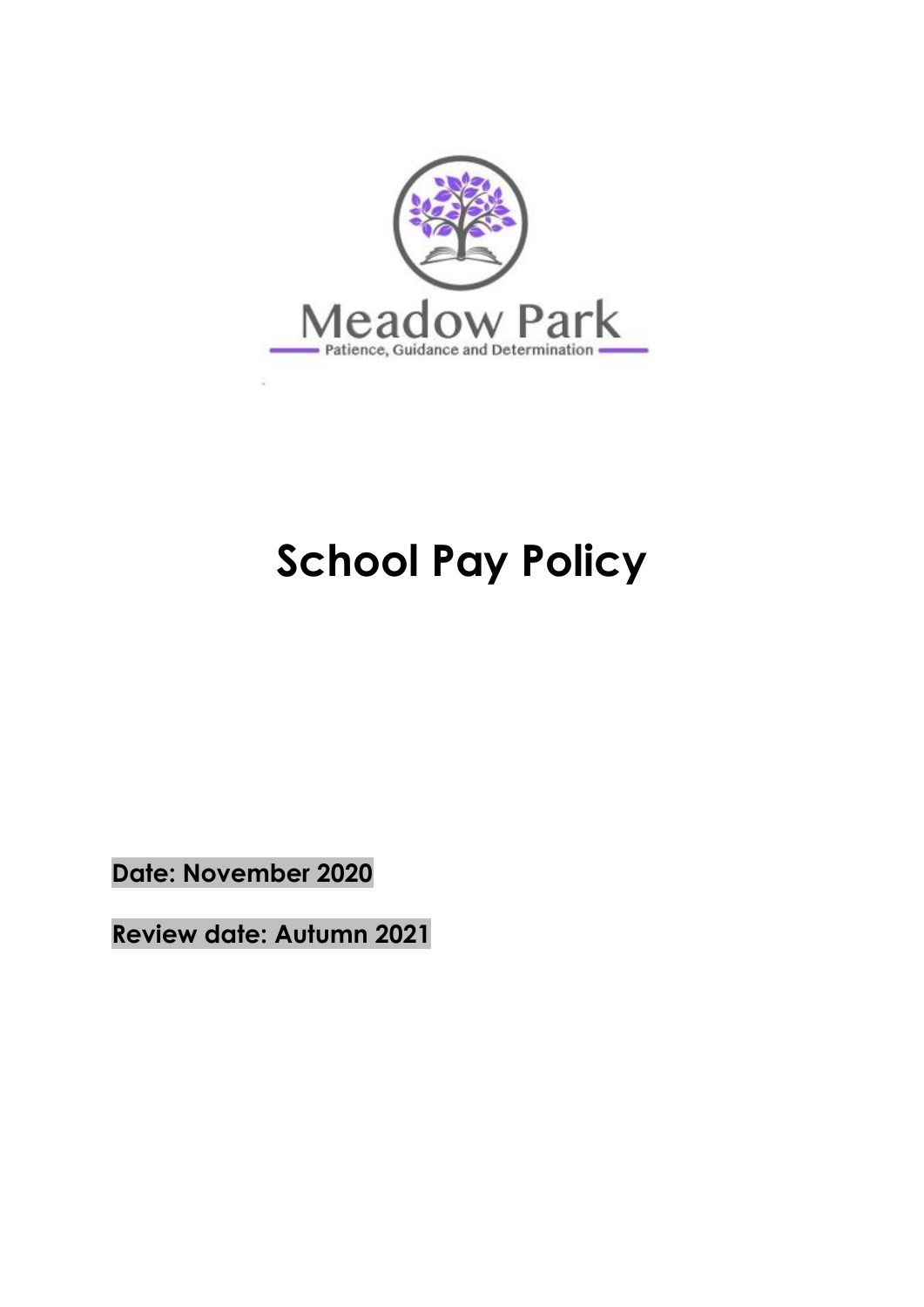| <b>TABLE OF CONTENTS</b>          |                                                                |  |
|-----------------------------------|----------------------------------------------------------------|--|
| <b>PARAGRAPH</b><br><b>NUMBER</b> | <b>HEADING TITLE</b>                                           |  |
| $1.0 - 1.7$                       | Introduction                                                   |  |
| 1.8                               | Monitoring the impact of the policy                            |  |
| $2.0 - 2.3$                       | <b>Staffing Structure</b>                                      |  |
|                                   | <b>TEACHING STAFF</b>                                          |  |
| $3.0 - 3.4$                       | Pay Reviews (Teachers)                                         |  |
| $4.0 - 4.3$                       | Appeals (Teachers)                                             |  |
| $5.0 - 5.1$                       | Appeals (The order of proceedings)                             |  |
| $6.0 - 6.1$                       | Basic pay determination on appointment (Teachers)              |  |
| $7.0 - 7.1$                       | Leadership posts - General                                     |  |
| 7.2                               | <b>Head teachers/Principals</b>                                |  |
| $7.3 - 7.3.4$                     | Leadership group pay                                           |  |
| $7.4 - 7.4.6$                     | Determination of leadership pay range post 1 September<br>2014 |  |
| $7.5 - 7.5.8$                     | Pay Progression for the Leadership group                       |  |
| 7.6                               | New appointments - the three stage process                     |  |
| $7.7 - 7.7.3$                     | Stage 1 - Determining the role and determining the             |  |
|                                   | headteacher group                                              |  |
| $7.8 - 7.8.9$                     | Stage 2 - Setting the indicative pay range                     |  |
| $7.9 - 7.9.1$                     | Stage 3 – Deciding the starting salary and individual pay      |  |
|                                   | range                                                          |  |
| 7.10                              | Allowances                                                     |  |
| 7.11                              | Determination of temporary payments to                         |  |
|                                   | Headteacher's/Principal's                                      |  |
| $8 - 8.7$                         | Teachers (Pay progression based on performance)                |  |
| $9.0 - 9.5$                       | Main Pay Range (MPR)                                           |  |
| $10.0 - 10.5$                     | Upper Pay Range (UPR)                                          |  |
| $11.0 - 11.3$                     | Upper Pay Range (The Assessment)                               |  |
| $12.0 - 12.6$                     | Upper Pay Range (Processes and Procedures)                     |  |
| $13.0 - 13.1/$                    | Determining Pay and Leading Practitioners (LP)                 |  |
| $13.0 - 13.8$                     |                                                                |  |
| $14.0 - 14.6$                     | Unqualified Teachers Pay Range (UTR)                           |  |
| $15.0 - 15.1$                     | <b>Part-Time Teachers</b>                                      |  |
| $16.0 - 16.2$                     | <b>Short Notice/Supply Teachers</b>                            |  |
| $17.0 - 17.1$                     | Allowances and Payments (Teachers)                             |  |
| 17.1                              | Special Educational Needs Allowance (SEN) (Teachers)           |  |
| 17.2                              | Recruitment and Retention Allowance (R&R) (Teachers)           |  |
| 17.3                              | Teaching and Learning Responsibility Payments (TLR1 & TLR2)    |  |
| 17.4                              | Fixed Term Teaching and Learning Responsibility Payments       |  |
|                                   | (TLR3)                                                         |  |
| $18.0 - 18.1$                     | <b>Additional Payments</b>                                     |  |
| $19.0 - 19.1$                     | <b>Acting Allowance</b>                                        |  |
| $20.0 - 20.1$                     | Pay Reviews (Support Staff)                                    |  |
| $21.0 - 21.6$                     | Support Staff - General Overview                               |  |
| $22.0 - 22.1$                     | Pay Progression (Support Staff)                                |  |
|                                   |                                                                |  |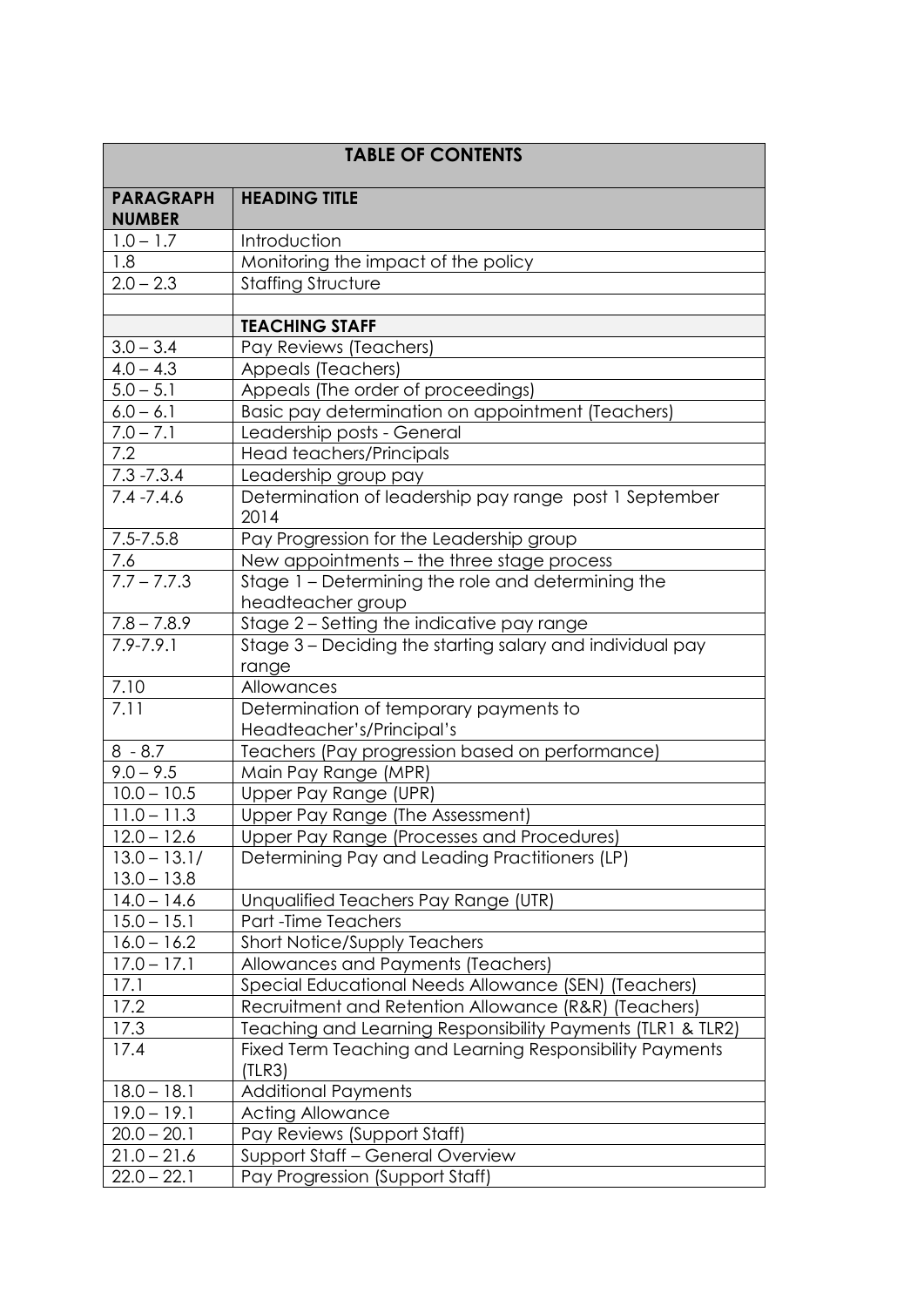| $23.0 - 23.1$ | Appeals (Support Staff)                         |
|---------------|-------------------------------------------------|
| $24.0 - 24.2$ | <b>Acting Allowances</b>                        |
| $25.0 - 25.2$ | Special Educational Needs Allowance (SEN)       |
| $26.0 - 26.2$ | First Aid Allowance                             |
| $27.0 - 27.1$ | <b>Premises Officer Allowances</b>              |
|               |                                                 |
|               | <b>APPENDICES</b>                               |
| Appendix 1    | <b>School Staffing Structure</b>                |
| Appendix 2    | Pay Appeal Procedure                            |
| Appendix 3    | Proceedings at Appeal Hearing                   |
| Appendix 4    | <b>Teaching Staff Pay Ranges and Allowances</b> |
| Appendix 5    | Support Staff Pay Scales/Job Families           |

**'This School will use the job roles contained within the Support Staff Pay and Grading Documents 2005 and 2006, supplemented by any additional roles that are created as a result of the outcome of the job evaluation/grading appeals process that followed the implementation of the 1st January 2014 pay and grading structure. It should be noted that implementation of the A to Q grading structure and any future revisions supersedes the scale/grade bands referred to in the Support Staff Pay and Grading Documents 2005 and 2006.'**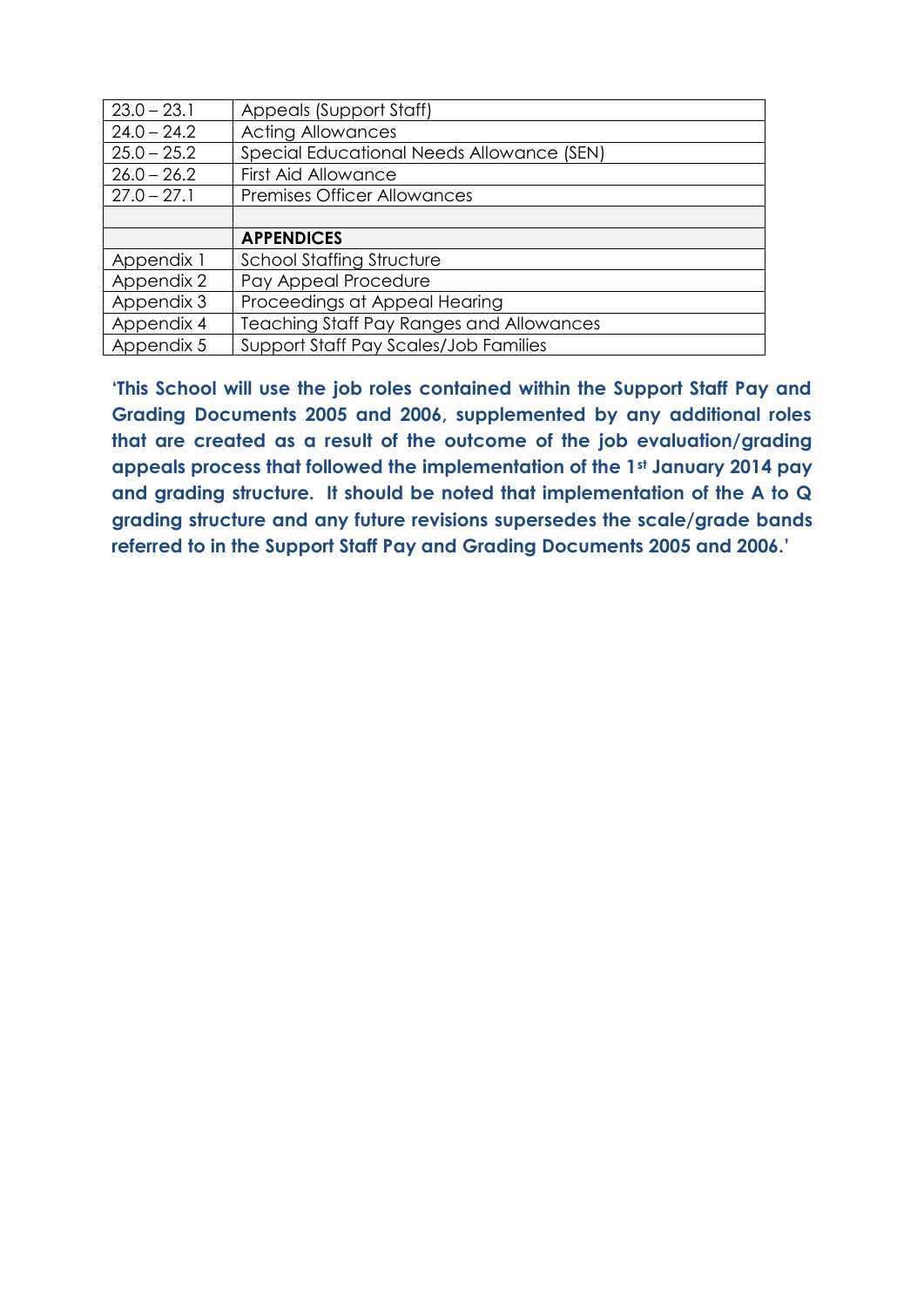Pay Policy Approved: The Governing Body of Meadow Park School adopted this policy on November 2020

**Implementation Date:** November 2020

#### **1. INTRODUCTION**

1.1 The School Teachers' Pay and Conditions Document (STPCD) requires School's to have a pay policy that sets out the basis on which they determine teachers' pay; the date by which they will determine the teachers' annual pay review; and the procedures for determining appeals. Schools must stay within the legal framework set out in the Document and in other relevant legislation that affects all employers (for example, legislation on equality, employment protection and data protection).

This policy sets out the framework for making decisions on pay for teachers' and support staff including the procedure for determining appeals. It has been developed to comply with current legislation and the requirements of the STPCD and the locally agreed Knowsley Metropolitan Borough Council's (KMBC Support Staff Pay and Grading Documents 2005 and 2006) and takes into consideration the Knowsley Pay Review Package 2014

It is recommended that the Governing Body have established a committee to make determinations of pay in accordance with this pay policy. This function is performed by the Resources and personnel committee

The pay policy has been consulted on with the teacher and support staff trade unions and staff.

Any reference to 'school' throughout this policy will include those educational establishments designated Centres for Learning or Academies.

- 1.2 The aim of this pay policy at this School is to:
	- Provide a simplified framework for leadership pay and greater autonomy for the school to set leadership pay in the light of the school size, context and challenge;
	- Provide a simple approach to assist the governing body to set pay when appointing a new head teacher, which requires assessment of the particular challenges and circumstances of the School and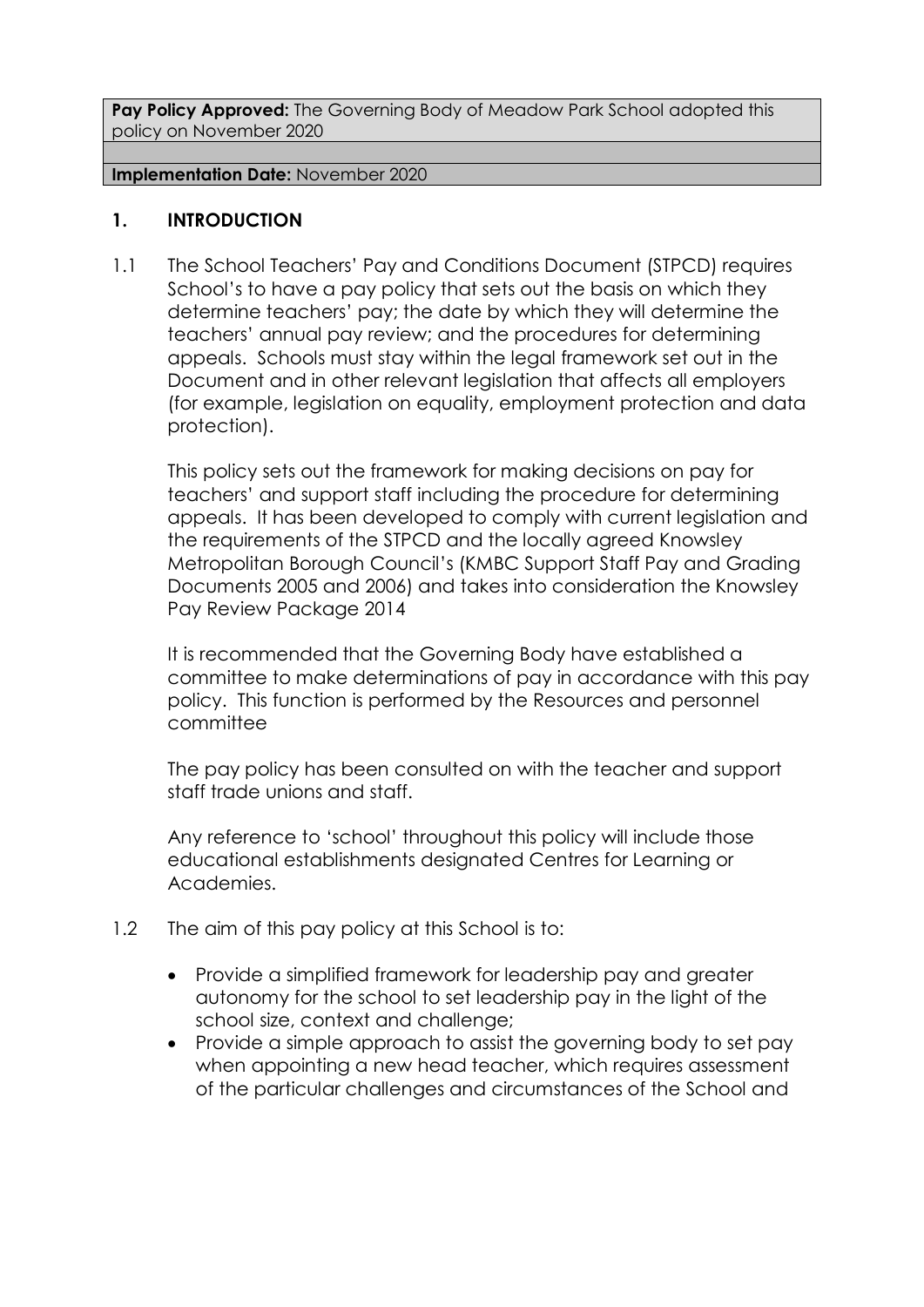judge the extent to which these, together with the skills required which will be reflected in the determination of the head teachers individual pay range;

- Provide formal headroom above the current leadership maximum to incentivise and reward head teachers when taking on some of the largest and most challenging leadership roles;
- Provide flexibilities to manage performance and reward school leaders, with individual decisions on pay progression to be made according to performance;
- Provide a clear and useable framework for setting the pay of school leaders enabling Governing Bodies to match pay to accountabilities and the local needs of the School*.* This will help the School to respond effectively in a rapidly changing sector and offer appropriate reward to high quality leaders where standards have been raised;
- maximise the quality of teaching and learning within the School;
- support the recruitment and retention of a high quality workforce;
- enable the School to recognise and reward staff for their contribution to the School;
- help to ensure that decisions on pay are managed in a fair, just and transparent way.

The policy also supports the aims detailed within the School Improvement Plan: to ensure that children achieve their best life chances through a robust and inclusive setting and improved quality of education.

- 1.3 When taking pay decisions, Schools must have regard both to their pay policy and to the individual's particular post within the staffing structure.
- 1.4 All teachers employed at this School will be paid in accordance with the statutory provisions of the STPCD as updated from time to time. A copy of the latest version of the School Teachers Pay and Conditions Document (STPCD) is available to download on the following website

[https://www.gov.uk/government/publications/school-teachers-pay-and](https://www.gov.uk/government/publications/school-teachers-pay-and-conditions)[conditions](https://www.gov.uk/government/publications/school-teachers-pay-and-conditions)

# 1.5 Pay ranges from 1 September 2020

There are four pay ranges for other teachers detailed within the STPCD: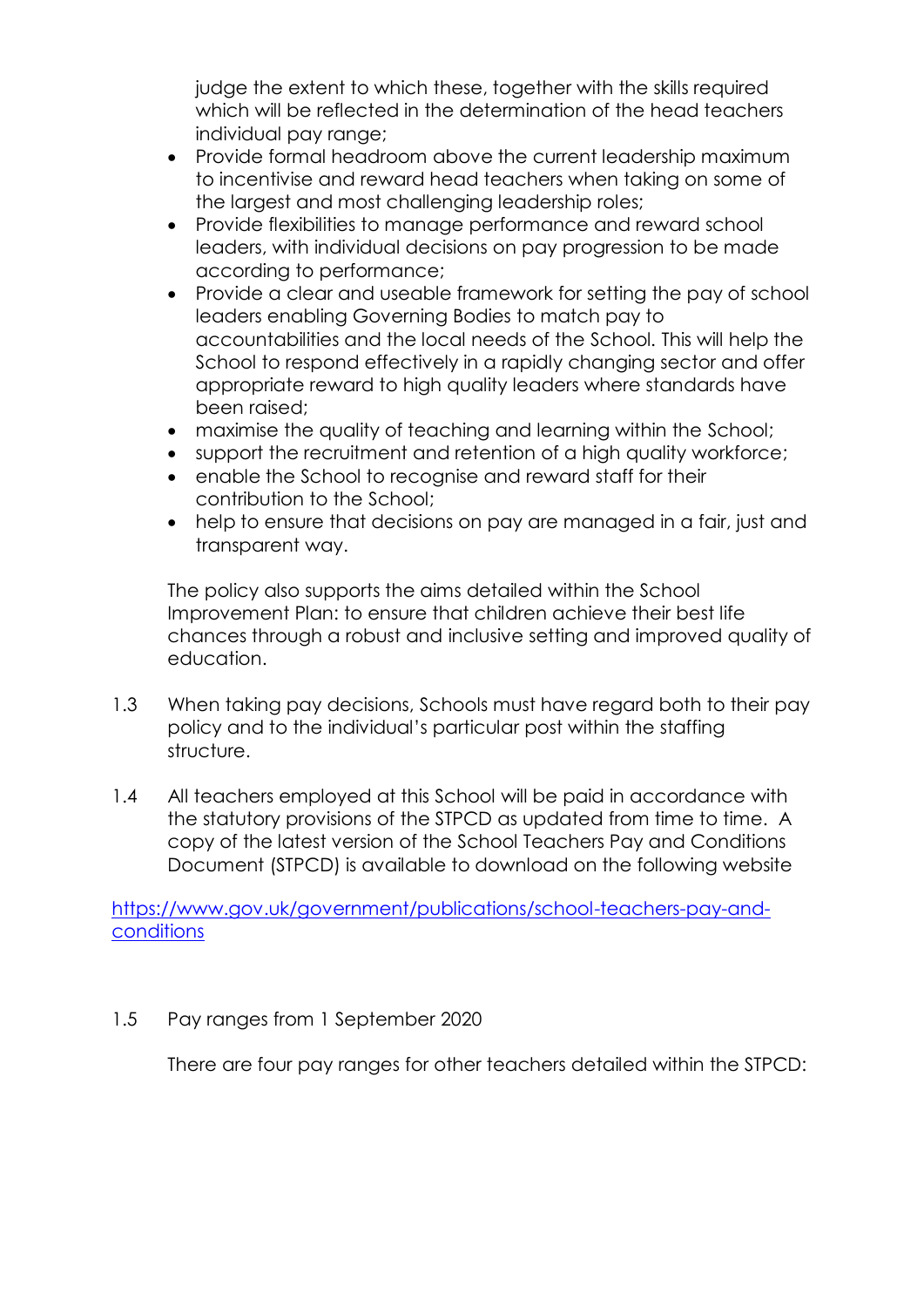- (i) the unqualified teacher range (UTR).
- (ii) the main pay range (MPR) for qualified teachers who are not entitled to be paid on any other pay range;
- (iii) the upper pay range (UPR);
- (iv) Leading Practitioners (LP) School's have discretion to create posts for qualified teachers whose primary purpose is modelling and leading improvement of teaching skills where such posts are created these will be paid on the pay range for Leading Practitioners.

There are three pay ranges that have been determined locally on the leadership pay range detailed within the STPCD:

- (i) Head teacher/Principal;
- (ii) Deputy Headteacher/Vice Principal;
- (iii) Assistant Headteacher/Assistant Principal;
- 1.6 The Head teacher and Governing Body will consult staff and trade unions/professional associations on this policy and review it each year or when other changes occur to:
	- a) The School Teachers Pay and Conditions Document, to ensure it reflects the latest legal position. The Pay policy will comply with the current STPCD. It will be used in conjunction with them, but, in the event of any inadvertent contradictions, the STPCD and guidance will take precedence.
	- b) The scheme of conditions of service agreed by the National Joint Council for Local Government Services (referred to as the 'Green Book' in this Policy), as adopted and applied through local agreement.
	- c) The KMBC Support Staff Pay and Grading Documents 2005 and 2006.
	- d) Knowsley Pay Review Package 2014.

An annual written report will be prepared and shared with school based trade union/professional association representatives, where present.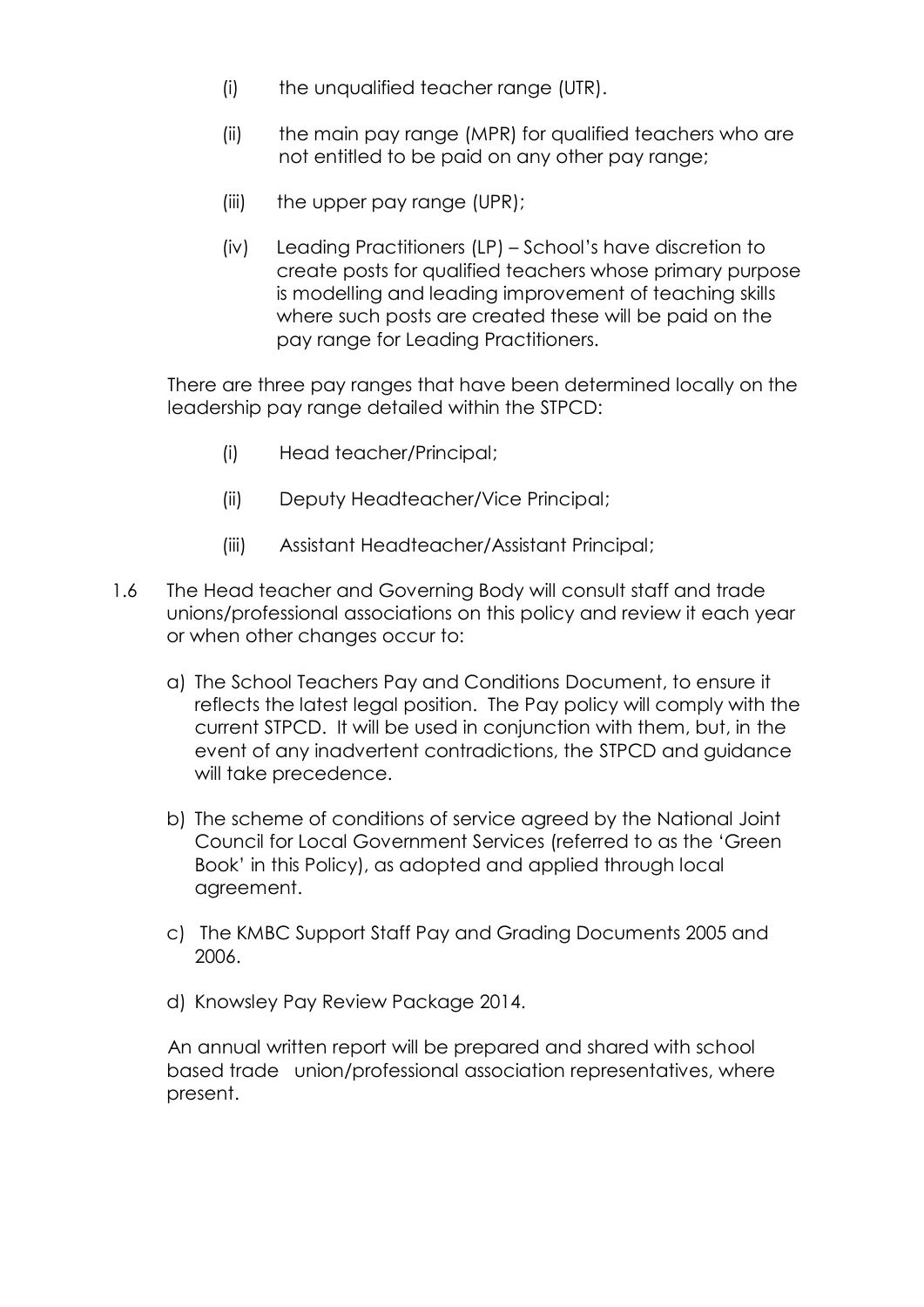1.7 All support staff employed at this School will be paid in accordance with the scheme of conditions of service agreed by the National Joint Council for Local Government Services (referred to as the ['Green Book'](http://bertha.knowsley.gov.uk/Staff_Stuff/Your_job/Documents/NJC%20Green%20Book.pdf) in this policy) or the KMBC Support Staff Pay and Grading Documents 2005 and 2006 and the outcomes of the Knowsley Review Package 2014.

## 1.8 **Monitoring the impact of the policy**

The Governing Body will monitor the outcomes and impact of this policy on a yearly basis, including trends in progression across specific groups of teachers to assess its effect and the School's continued compliance with equalities legislation.

# **2. STAFFING STRUCTURE**

2.1 The Governing Body will determine the staffing structure of the School. This will set out the agreed posts, duties and responsibilities. Both the STPCD and Green Book require that salaries and salary ranges attached to each post be based on the duties and responsibilities attached to it in the staffing structure.

The staffing structure will be reviewed annually and is attached at **Appendix 1**.

- 2.2 Where any permanent or temporary structural changes are made to the School then the head teacher will consult with staff and the school based union representatives outlining the rationale for the change and share the detail of any selection process that may be needed. In the absence of a School based representative the School will consult with the Local Representatives of the relevant Professional Associations/Trade Unions. The School will ensure that a ten working day window is used for any consultation.
- 2.3 In accordance with paragraph 2.2 where any permanent or temporary structural changes occur then the Governing Body agree to consult and share information that will allow the School based representative/local representative to provide any feedback.

This information will be as follows:

- A copy of the current pay policy;
- Three year financial projection;
- three year pupil projection;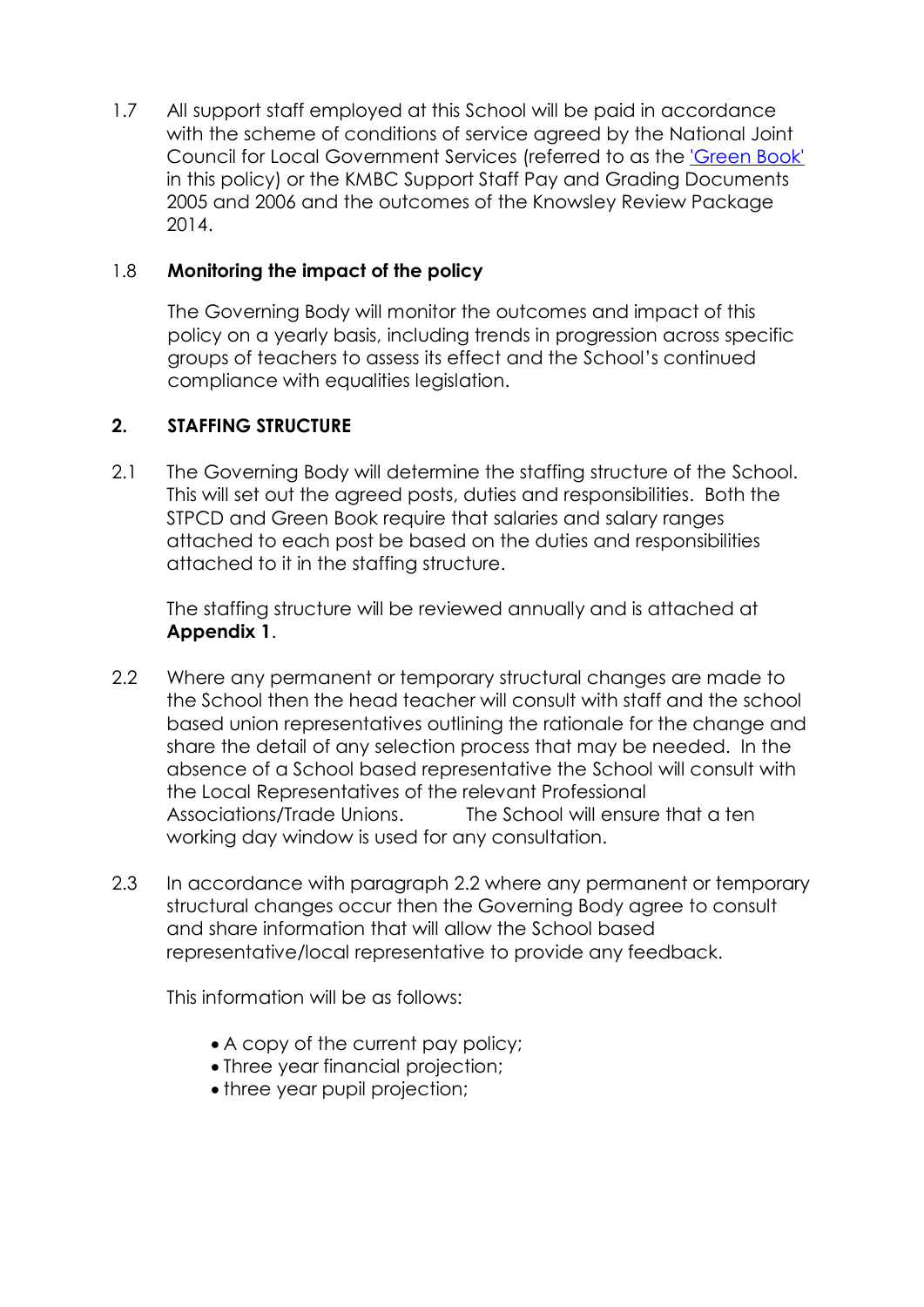- job description/person specification;
- details of changes to structure;
- the reasons for the change;
- how you intend to appoint;
- timeline of implementation.

# **3. PAY REVIEWS (TEACHERS)**

- 3.1 The Governing Body will ensure that each teacher's salary is reviewed annually, with effect from 1 September and no later than 31 October each year. Pay reviews in accordance with this paragraph are for the particular purpose of progression within an existing agreed pay band/range of points.
- 3.2 All teachers must be given a written statement setting out their salary and any other financial benefits to which they are entitled. Reviews by the Governing Body may take place at other times of the year to reflect any changes in circumstances or job description that lead to a change in the basis for calculating an individual's pay. A written statement will be given after any review and where applicable will give information about the basis on which it was made.
- 3.3 Where a pay determination leads or may lead to the start of a period of safeguarding, the Governing Body will give written notification as soon as possible and no later than one month after the date of the determination.
- 3.4 Decisions on the pay of the Head teacher will be communicated by the Chair of the Governing Body, in writing in accordance with the STPCD timing of salary determination and notification.
- 3.5 In accordance with paragraph 4.2 of the School Teachers Pay and Conditions Document 2020, the school may choose to review the pay of some/all leadership posts however the provisions under paragraph 4.2 are at the discretion of the governing body.

# **4. APPEALS (TEACHERS)**

4.1 In matters relating to pay, the teacher has only one opportunity to appeal. A teacher may appeal against the determination in relation to his/her pay or any decision taken by the dedicated pay committee that affects his/her pay within their existing pay band/progression onto the Upper Pay Range.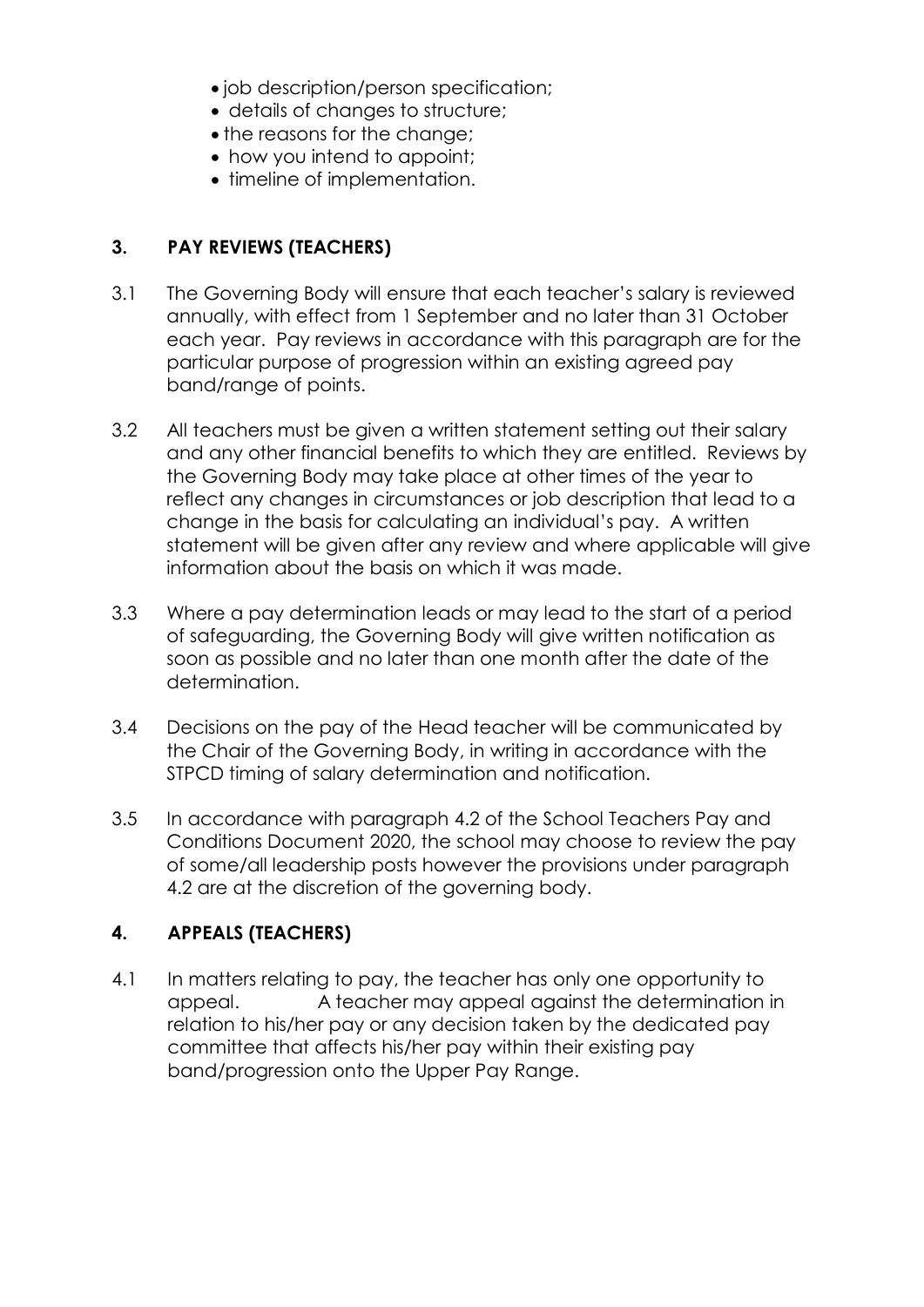- 4.2 At any stage of the appeal process, a teacher may be accompanied by and represented by a colleague or trade union representative.
- 4.3 The following list, which is not exhaustive, includes the usual reasons for appealing against a pay determination.

That the person or committee by whom the decision was made;

(a)Incorrectly applied any provisions of the STPCD

(b)Failed to have proper regard for statutory guidance

(c)Failed to take account of relevant evidence

(d)Took account of irrelevant or inaccurate evidence

- (e)Was biased; or
- (f) Otherwise unlawfully discriminated against a teacher

4.4 Any challenge in relation to paragraph 4.2 of the STPCD will be dealt with outside of this appeal process.

# **5. APPEALS (THE ORDER OF PROCEEDINGS)**

5.1 The order of proceedings for hearing an appeal is as follows:

- The teacher receives written confirmation of the pay determination and where applicable the basis on which the decision has been made.
- If the teacher is not satisfied, he/she should seek to resolve this by discussing the matter informally with the Head teacher within ten working days of the decision.
- Where this is not possible, or where the teacher continues to be dissatisfied, he/she may follow a formal appeal process.
- The teacher should set down in writing the grounds for appealing the pay decision (which must relate to the grounds as set out above) and send it to the Headteacher within ten working days of the notification of the decision or of the outcome of the informal discussion referred to above.
- Any appeal should be heard by a panel of three governors (who were not involved in the original pay decision) normally within 20 working days of the receipt of the written appeal notification. The teacher will be given the opportunity to make representations in person and to be accompanied by a friend or a trade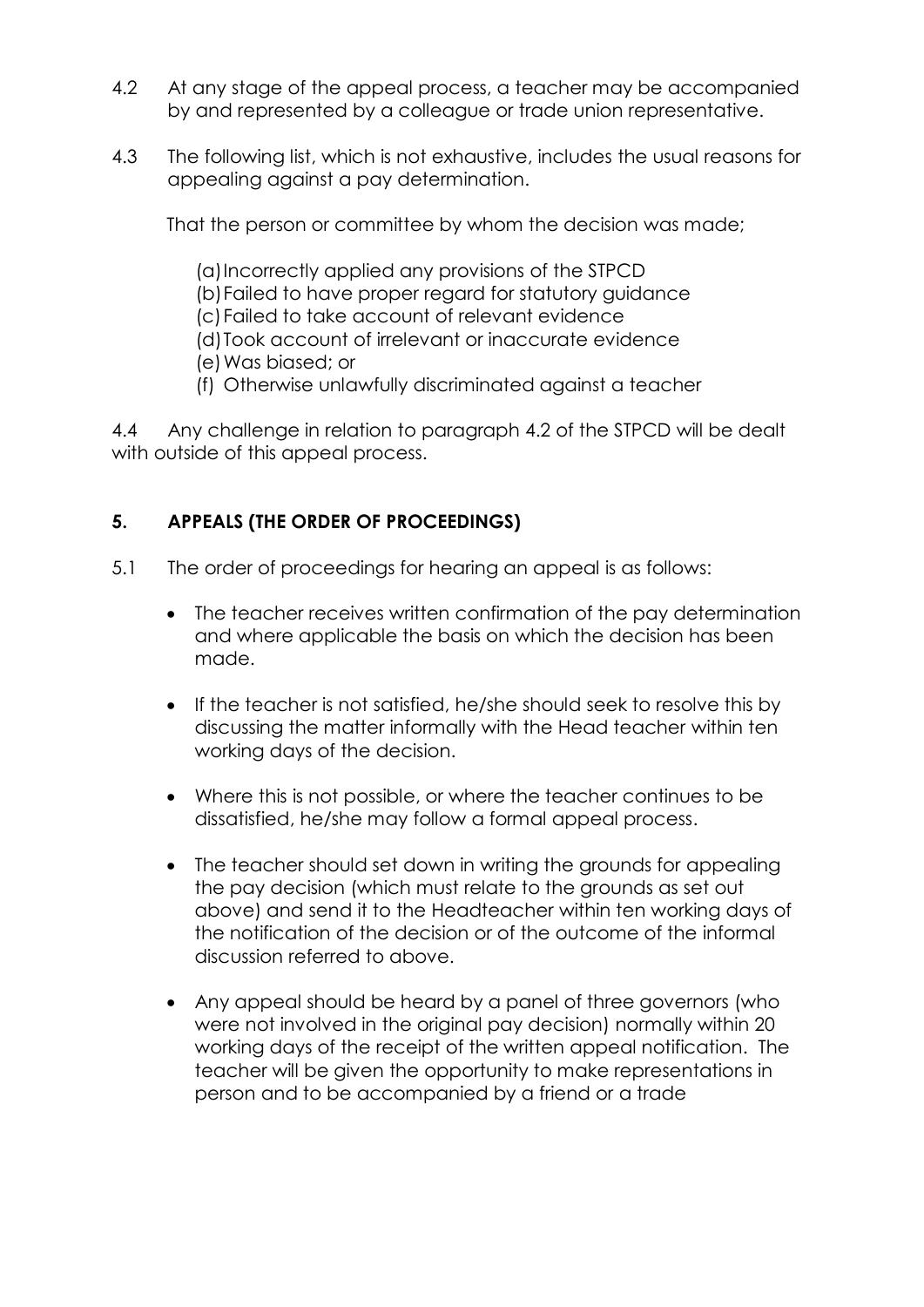union/professional association representative. The decision of the appeal panel will be given in writing within ten working days of the appeal hearing and the reasons for the decision. The format for the appeal hearing is attached at **Appendix 2**.

# **6. BASIC PAY DETERMINATION ON APPOINTMENT (TEACHERS)**

- 6.1 The Governing Body will determine the full pay range for a vacancy prior to advertising. All teaching vacancies within this School will be advertised identifying the MPR 1 – MPR 6 and UPR 1 – UPR 3. On appointment this School will apply the principles of pay portability for all new appointees, however this School will have the flexibility to offer an enhanced salary taking into account a range of factors, including;
	- The nature of the post
	- The level of qualifications, skills and experience required
	- Market conditions
	- The wider School context.

These options are for guidance only, are not intended to provide an exhaustive list, and may not apply to all appointments.

There is no assumption that a teacher will be paid at the same rate as they were paid in a previous School however as a minimum requirement the principles of pay portability will be applied.

# **7. LEADERSHIP POSTS - GENERAL**

7.1 Members of the Leadership group must demonstrate sustained high quality performance, with particular regard to leadership, management and pupil progress at the School and will be subject to review of performance against objectives before consideration of awarding pay progression.

# 7.2 **Head teachers**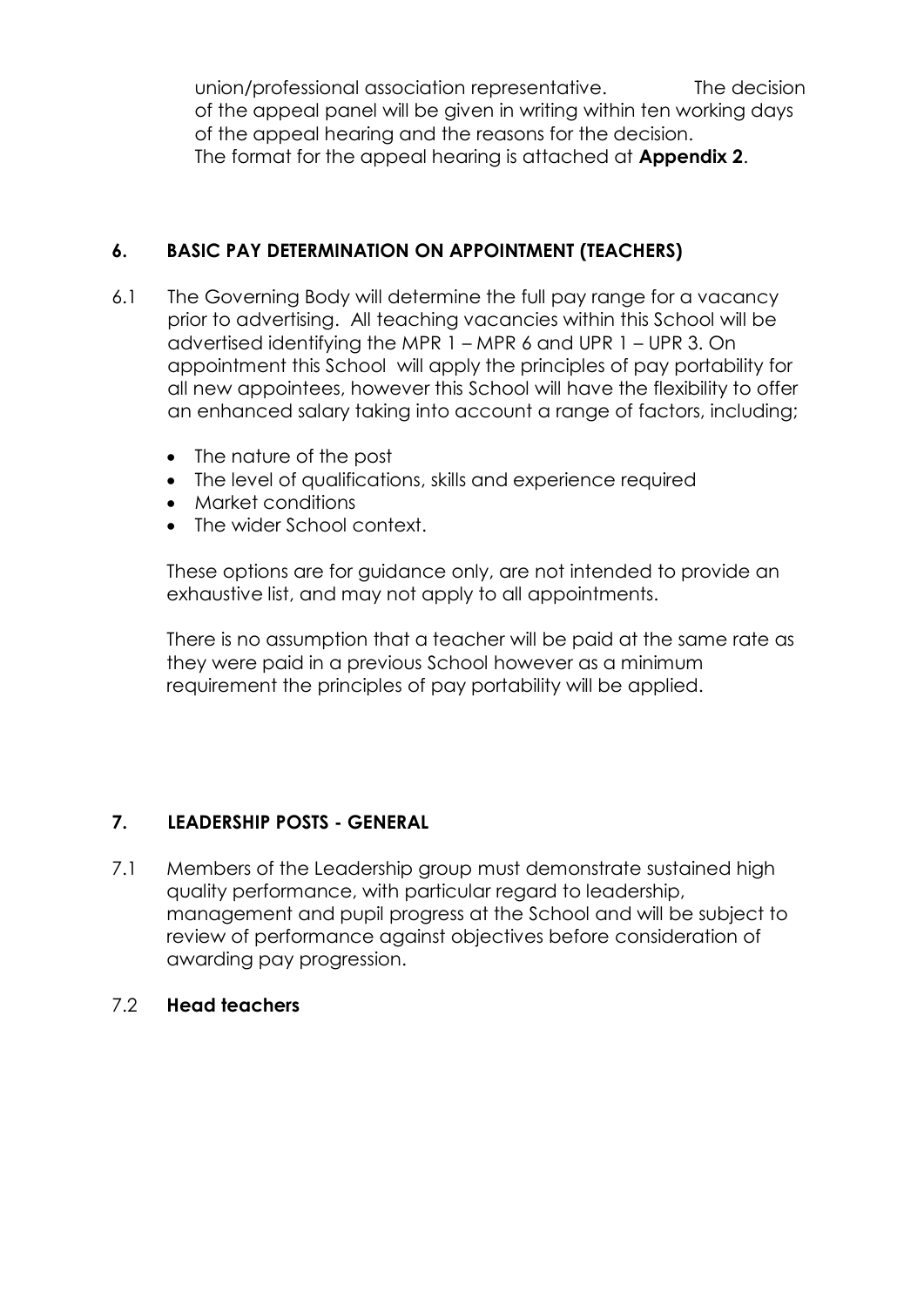The Governing Body will ensure that the Head teacher's salary is reviewed annually, with effect from 1 September and no later than 31 December each year.

The unit total for the School is Group 5 Leadership Pay Range L18-L30 and the Governing Body have assigned the school Head teacher group as  $L25 - L30$ .

The Governing Body have assigned the individual school range (ISR) of points L18 to L30. For the purposes of the 2014 arrangements the School has maintained an equivalent range of L25 to L30 which are now referred to as reference points. (**Appendix 4** details leadership group pay range).

The Head teachers salary will not increase by more than two points in the course of one school year.

# 7.3 **Leadership Group Pay**

- 7.3.1 The determination of leadership group pay introduced on the 2014 STPCD will only be applied to individuals appointed to a leadership post on or after 1 September 2014, or whose responsibilities have significantly changed on or after that date. The governing body will determine, in light of the schools particular circumstances and context the extent to which any change should be regarded as 'significant'. In doing so, the governing body will pay particular attention to the extent to which the change creates new levels of accountability and responsibility for the leadership group member or members.
- 7.3.2 The School may choose to review the pay of all of their leadership posts in accordance with the arrangements introduced in the 2014 document if they determine that this is required to maintain consistency with pay arrangements for new appointments to the leadership team made on or after 1 September 2014 or with pay arrangements for a member or members of the leadership group whose responsibilities have significantly changed on or after that date.

The dedicated pay committee will determine the salary for head teachers, deputy head teachers or assistant head teachers in accordance with the STPCD.

7.3.3 The pay range for members of the leadership group is shown in **Appendix 4**. The individual salaries contained within the appendix will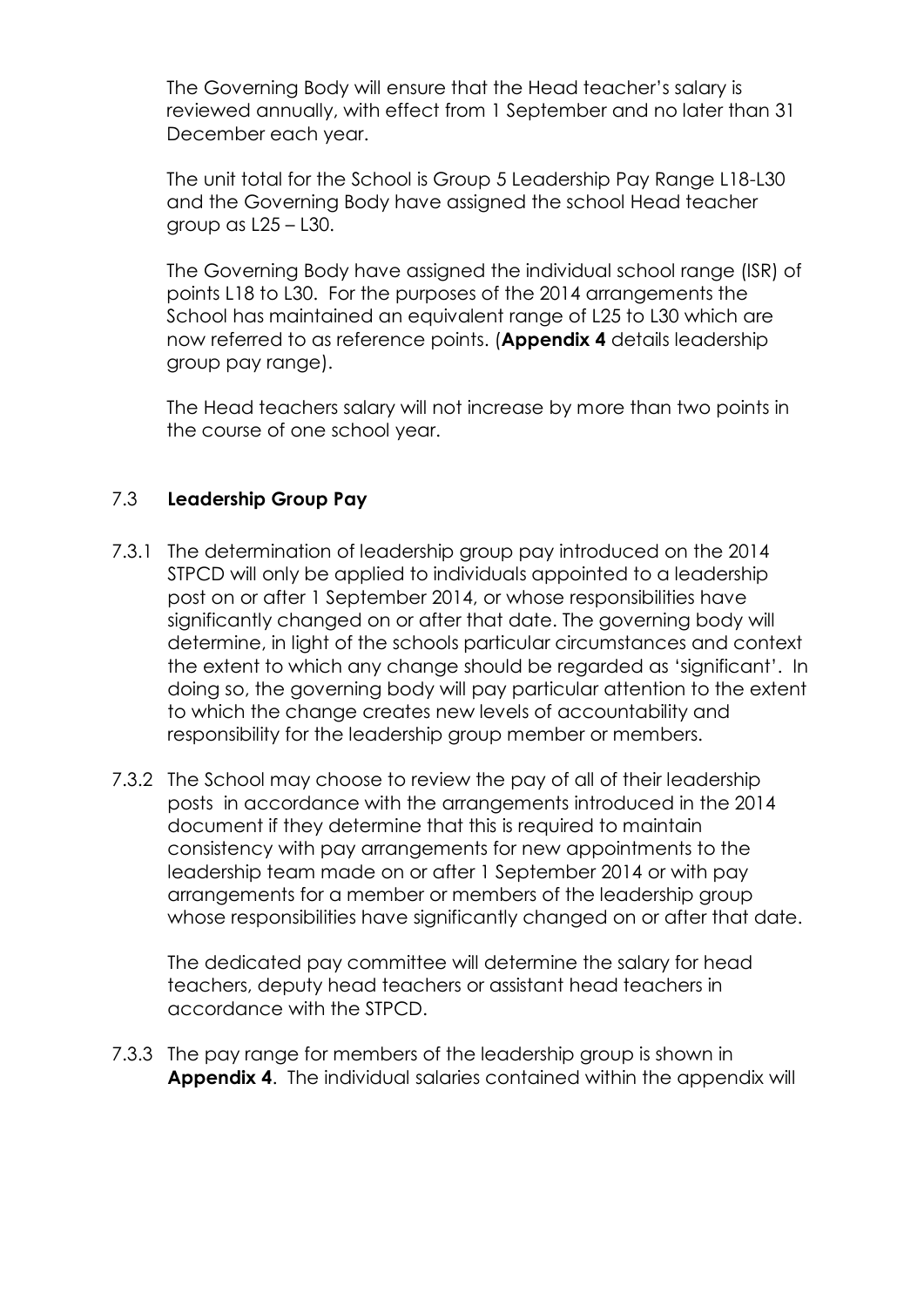be used as reference points for the future progression of members of the leadership team.

7.3.4 The School acknowledge that all pay decisions must be made on objective criteria so that there is no discriminatory effect on any group of teachers with a particular protected characteristic under the Equality Act 2010.

## 7.4 **Determination of leadership pay range**

- 7.4.1 The dedicated pay committee will assign the School to a head teacher group for the purposes of paragraph 11 of the STPCD in accordance with paragraph 5, 6, 7, 8.
- 7.4.2 The School will determine a unit score and the Governing Body will assign a School Head teacher group.
- 7.4.3 When determining the leadership pay *range* the dedicated pay committee will take into account all of the permanent responsibilities of the role, any challenges that are specific to the role, and all other relevant considerations.

The Governing body will assign the School a salary range from within the assigned headteacher group. The Governing Body will decide on the amount of reference points that they will use taking into consideration 7.4.3 of this policy.

7.4.4 Where possible, the dedicated pay committee will ensure that the pay range for the head teacher will not exceed the maximum of the head teacher group.

However, the head teachers pay range may exceed the maximum where the dedicated pay committee determines that circumstances specific to the role or candidate warrant a higher than normal payment. The dedicated pay committee will ensure that the maximum of the head teacher's pay range and any additional payments made under paragraph 10 of the STPCD will not exceed the maximum of the head teacher group by more than 25% other than in exceptional circumstances; in such circumstances, the the dedicated pay committee will seek external independent advice before providing such agreement and support its decision with a business case.

7.4.5 The maximum of the deputy or assistant head teacher's pay range will not exceed the maximum of the head teacher group for the School. The dedicated pay committee will ensure that the pay range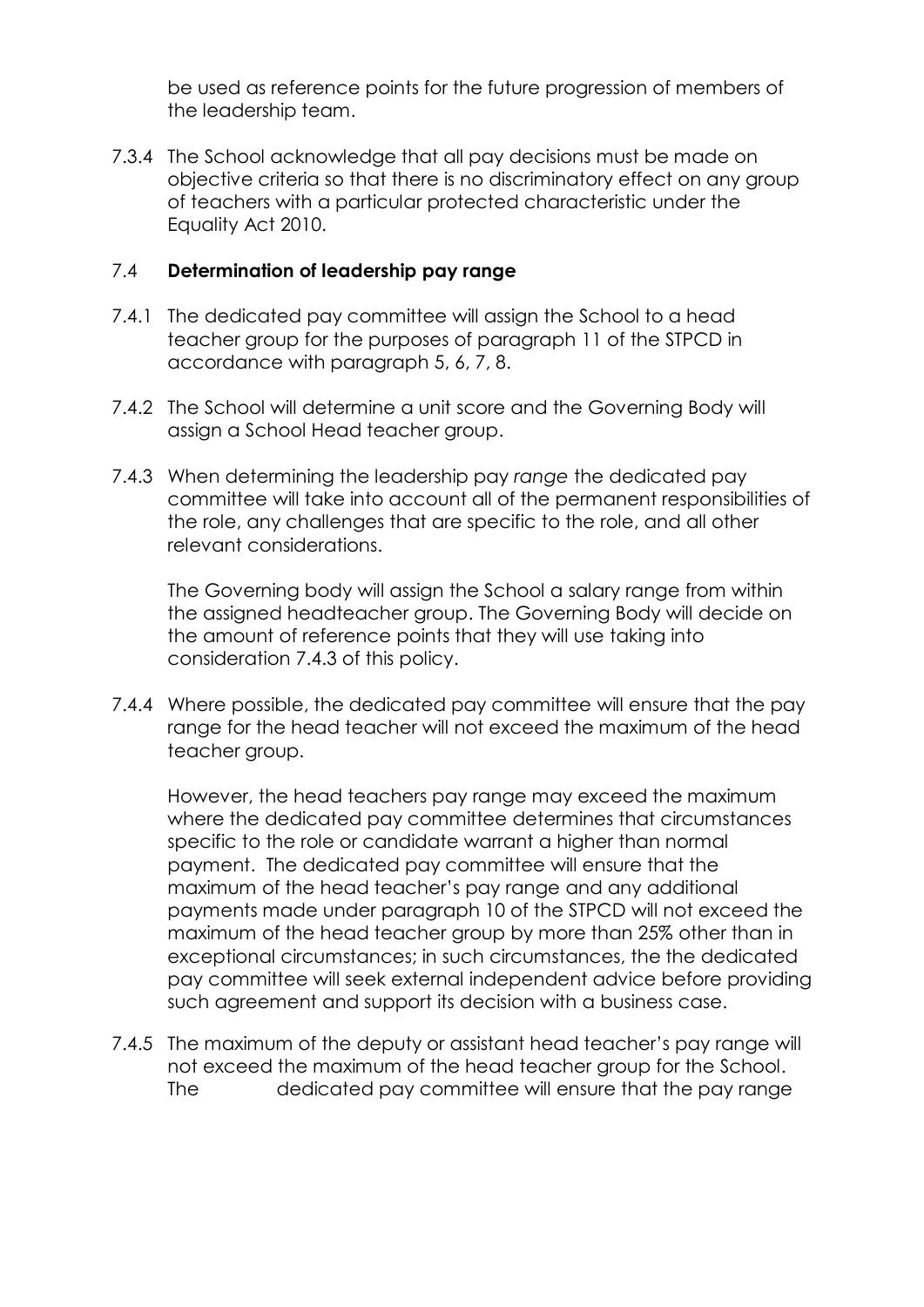for the Deputy Head teacher or Assistant Head teacher, where appropriate, will only overlap the head teacher's pay range in exceptional circumstances.

7.4.6 Upon appointment a new Head teacher will be placed on a point within the salary range which will be determined following the recruitment and selection process. The selection panel will ensure that there is appropriate scope within the range to allow for performance related progress over time.

## 7.5 **Pay progression for the leadership group**

7.5.1 Pay progression for the leadership group which is identified within this paragraph will apply to those arrangements pre 2014 and post 2014. Effectively the new provisions contained within this pay policy for pay progression for the leadership group will apply to all leadership group posts (excluding leading practitioners).

The Governing Body will ensure that the Head teacher's/Principal's/Deputy Head teacher's/Assistant Head teacher's salary is reviewed annually in line with the School's appraisal policy.

- 7.5.2 The new progression arrangements detailed within this paragraph will apply to all School Leaders.
- 7.5.3 The School must consider annually whether or not to increase the salary of members of the leadership group (namely head teachers, deputy head teachers and assistant head teachers) who have completed a year of employment since the previous pay determination and, if so, to what salary within the relevant pay range.
- 7.5.4 Head teachers/Deputy Head teachers/Assistant Head teachers will be eligible for a pay increase of one point on the identified pay range where;
	- they meet all of their objectives;
	- are assessed as fully meeting the relevant standards and;
	- there is clear evidence that the School Improvement Plan/School Development Plan has been delivered.
- 7.5.5 Head teachers/Deputy Head teachers/Assistant Head teachers may be eligible for a pay increase of two points on the identified pay range where;
	- they exceed all of their objectives;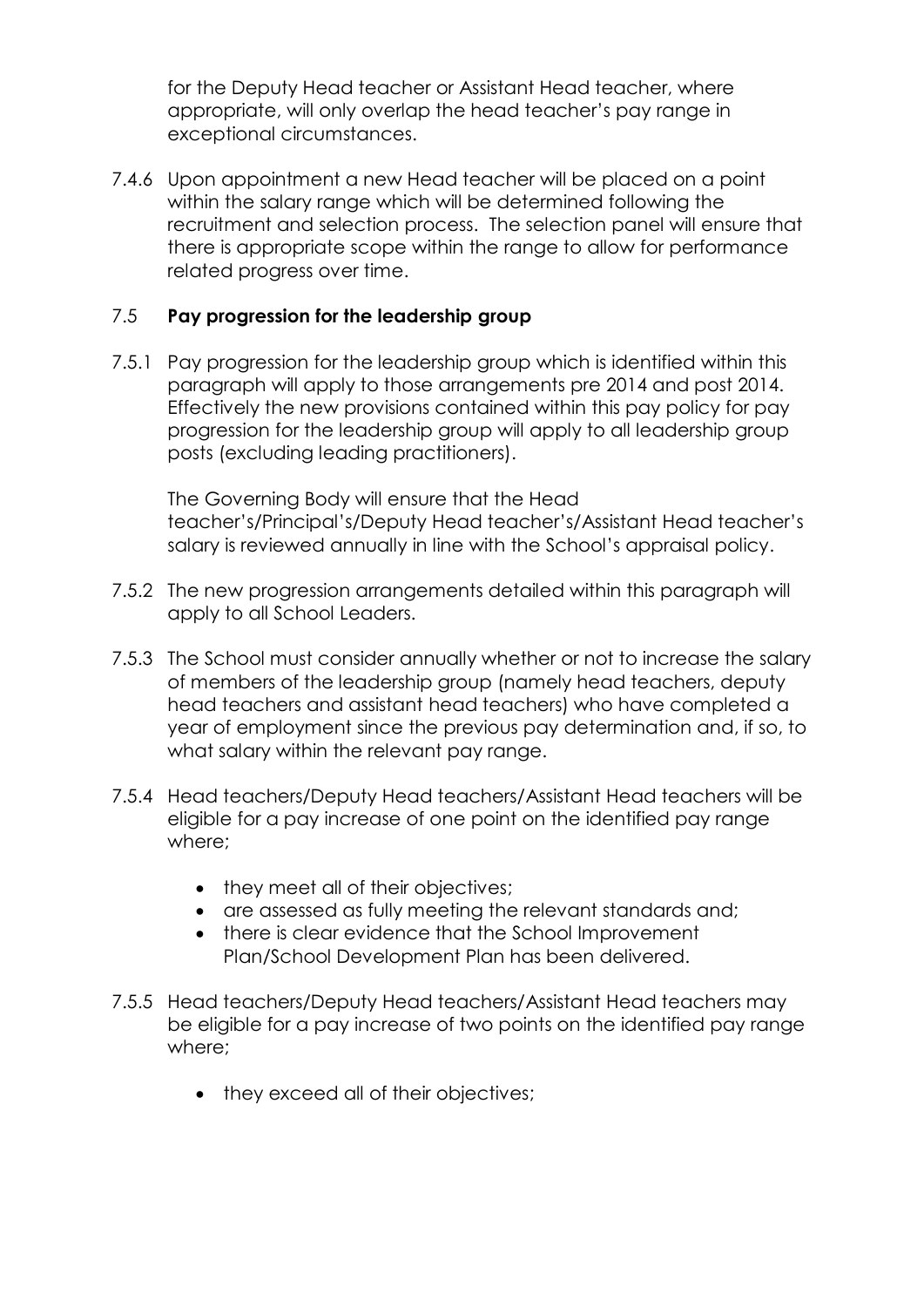- are assessed as fully meeting the relevant standards and;
- there is clear evidence that the School Improvement Plan/School Development Plan has been delivered.
- 7.5.6 Head teachers/Deputy Head teachers/Assistant Head teachers will not be eligible for a pay increase on the identified pay range where;
	- objectives have not been met and/or;
	- they have not fully met the relevant standards and/or;
	- there is clear evidence that the School Improvement Plan/School Development Plan has not been delivered.

7.5.7 Pay progression on the leadership pay range will not be automatic each year.

7.5.8 No Head teacher/Deputy Head teacher/Assistant Head teacher will increase by more than two points in the course of one school year unless there are exceptional circumstances and where supported by a business case. The Governing Body recognise the need to seek advice from Human Resources before taking any such action.

In addition, the School will also consider the paragraph 11.2 of the STPCD when deciding how pay progression will be determined.

#### 7.6 **New appointments - the three stage process**

7.6.1 This School will follow the three stage process identified below.

This three stage process will ensure that the governing body has the flexibility to set pay at the level needed to attract head teachers and other members of the leadership team by systematically considering the role before advertising the post.

The governing body will ensure that all decisions and the reasons for them are well documented at every stage. All pay decisions will be made on objective criteria so that there is no discriminatory effect on any group of teachers with a particular protected characteristic under the Equality Act 2010.

#### 7.7 **Stage 1 – Defining the role and determining the head teacher group**

7.7.1 The governing body will use this stage to define the job and identify the broad pay range as a provisional guide to determining the appropriate level of pay.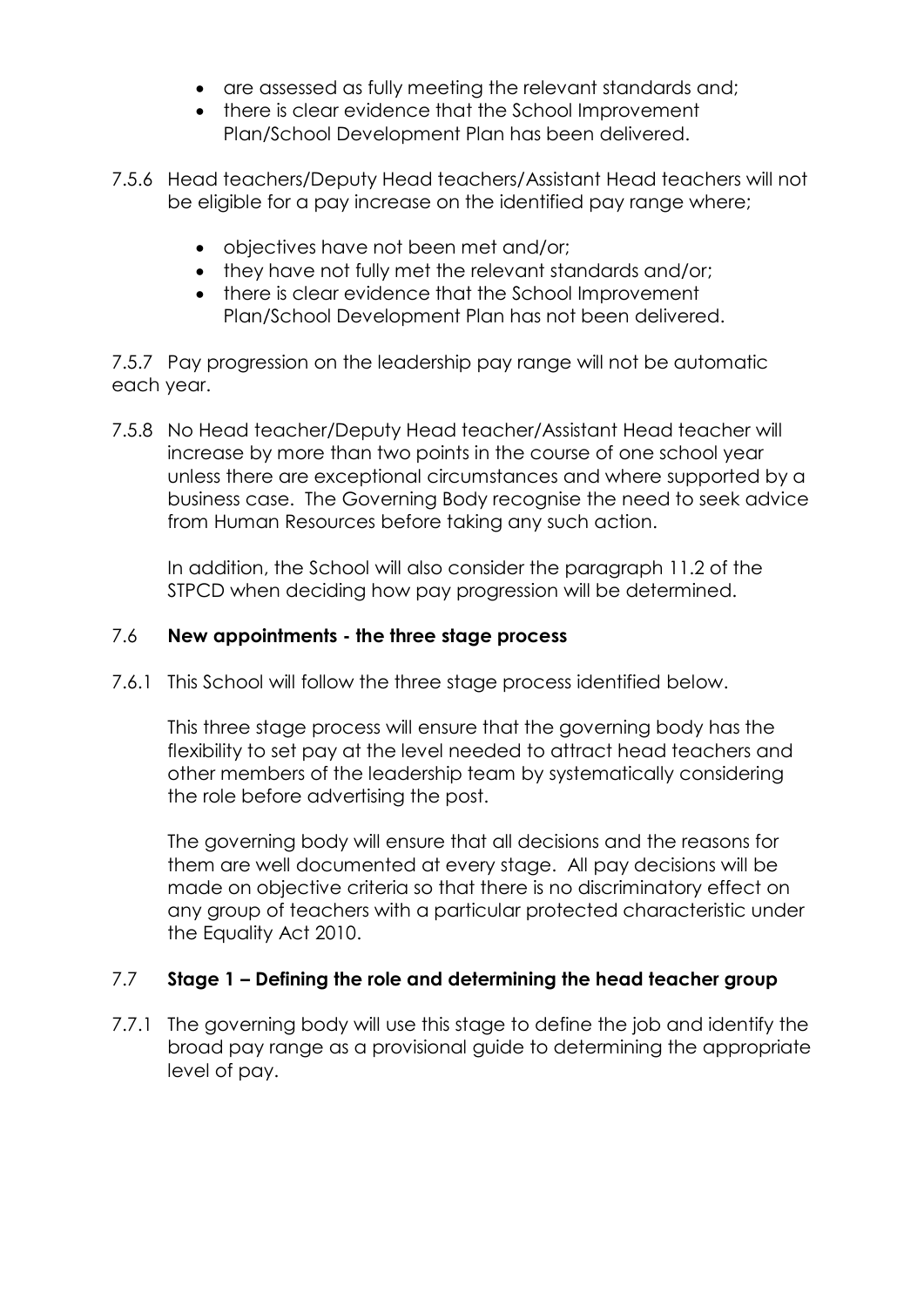The governing body will define and set out the specific role, responsibilities and accountabilities of the post as well as the skills and relevant competences required.

- 7.7.2 For head teacher posts the governing body will assign the school to a head teacher group which will determine the appropriate broad pay range. The governing body will do this by calculating the total unit score for the school in accordance with paragraphs 5-8 of the STPCD.
- 7.7.3 For other leadership group posts, the governing body will take into consideration how the role fits within the wider leadership structure of the school. The governing body will ensure that the pay range for a deputy or assistant head teacher will not overlap the head teacher's pay range however it is recognised that there may be exceptional circumstances where an overlap may occur. Any such decisions will be fully documented by the governing body with a clear rationale outlined. When making such decisions the governing body will ensure that the principles of section 2 of this policy are adhered to.

#### 7.8 **Stage 2 – Setting the indicative pay range**

7.8.1 The governing body will consider the complexity and challenge of the role in the particularly context of the school and make judgment on pay in light of this.

At this stage the governing body will consider current discretionary payments, such as recruitment and retention, and long term provision to other schools.

- 7.8.2 The governing body accepts that the total unit score will generally capture the complexity of the head teacher role and that the relevant broad pay range accommodates appropriate levels of reward. The governing body will decide whether the indicative pay range should start at the minimum of the head teacher group or whether it should start at a higher level because of the level of challenge of the post. The governing body recognise that it is their responsibility to identify the broad pay range to use from within the head teacher group and that there is no restriction on the number of points they are required to use when setting the pay broad pay range.
- 7.8.3 The governing recognises that there may be circumstances in which there are additional factors that suggest that the indicative pay range should be higher than would be provided by the basic calculation in stage 1.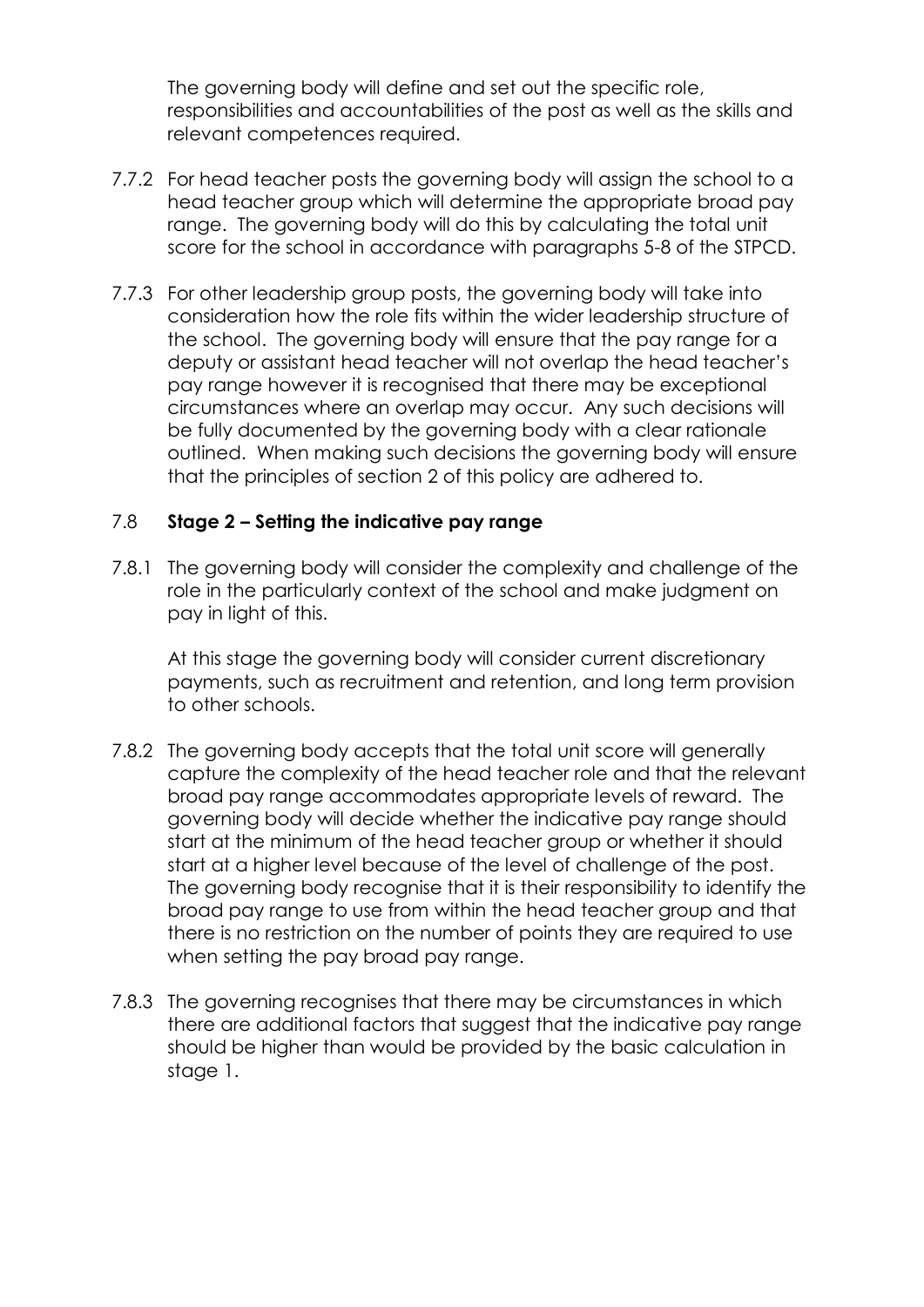- 7.8.4 Whilst the governing body recognise that such circumstances will be determined at the specific time of setting the indicative pay range such circumstances for consideration could be *(guidance only and not intended to provide an exhaustive list);*
	- the context and challenge arising from pupil needs e.g. if there is a high level of deprivation in the community (Free School Meal (FSM) entitlement and/or English as an Additional Language indicators may be relevant) or there are high numbers of looked after children or children with special needs or there is a high level of in-year pupil mobility, and this affects the challenge in relation to improving outcomes;
	- a high degree of complexity and challenge e.g. accountability for multiple schools or managing across dispersed sites, which goes significantly beyond that expected of any head teacher of a similar sized school(s) and is not already reflected in the total unit score used at stage 1;
	- additional accountability not reflected in stage 1 e.g. leading and teaching school alliance; Responsibility for PVI settings; Childcare; Community Services (this list is not exhaustive).
	- factors that may impede the school's ability to attract a field of appropriately qualified and experienced leadership candidates e.g. location, specialism, level of support from the wider leadership team.
- 7.8.5 Where the governing body consider that the circumstances/factors and feel that the indicative pay range should be higher than would be provided by the basic calculation in stage 1 then they will set the indicative pay range with a maximum of up to 25% above the top of the relevant head teacher group range. Where the governing body feel that the amount should be in excess of this limit then they will seek external independent advice, and where such increase is agreed a business case will be developed and agreed by the full governing body.
- 7.8.6 The governing body will ensure that no double counting takes place e.g. of things taken account of at stage 1, such as responsibility for an additional school already reflected within the total unit score
- 7.8.7 The governing body will not increase base pay nor pay an additional allowance for regular local collaboration which is recognised as already being part of the role of head teacher.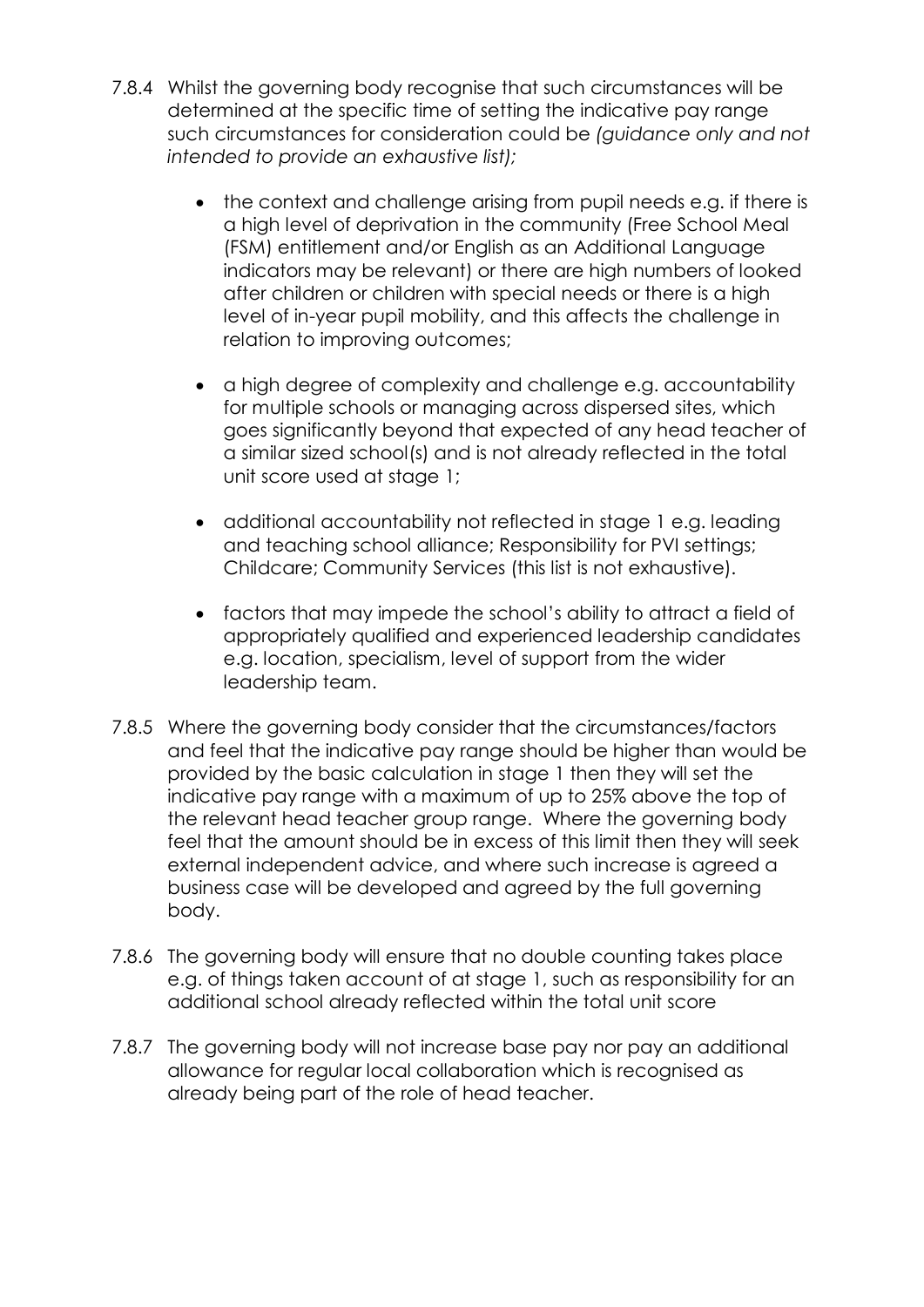- 7.8.8 The governing body recognise that for other leadership roles the process applied will be broadly the same. The governing body will consider how the other leadership roles should be set in accordance with the level set for the head teacher and will ensure that there is sufficient scope for progression.
- 7.8.9 At the end of this stage the governing body will decide where in the broad range to position the indicative pay range and will set this out clearly when advertising the role. The governing body will make an overall judgement on the position and breadth of range, allowing appropriate scope for performance-related progression over time which will clearly link to school improvement priorities and outcomes.

The governing body will ensure that there is a clear audit trail for all decisions made and the reasoning behind them.

# 7.9 **Stage 3 – Deciding the starting salary and individual pay range**

7.9.1 When the governing body has made the decision to appoint their preferred candidate we will set the starting salary in the light of candidate-specific factors, such as the extent to which the candidate meets the specific requirement of the post. The governing body will ensure that there is scope for performance-related pay over a period of time.

#### 7.10 **Allowances**

- 7.10.1 The governing body recognise that the approach to setting pay for head teachers will make additional payments by means of allowances unnecessary. The exception to this will be for temporary or irregular responsibilities. The governing body will ensure that such payments are time limited from the outset and will cease when the responsibility ceases or circumstances change. Safeguarding will not apply to such payments. The total value of the salary and temporary payments made to a head teacher in any one year must not exceed 25% above the maximum of the head teacher group for the school.
- 7.10.2 The governing body will ensure that the principles of payment of allowances for members of the wider leadership group will be consistent with those of head teachers.

#### 7.11 **Determination of temporary payments to Head teacher's/Principal's.**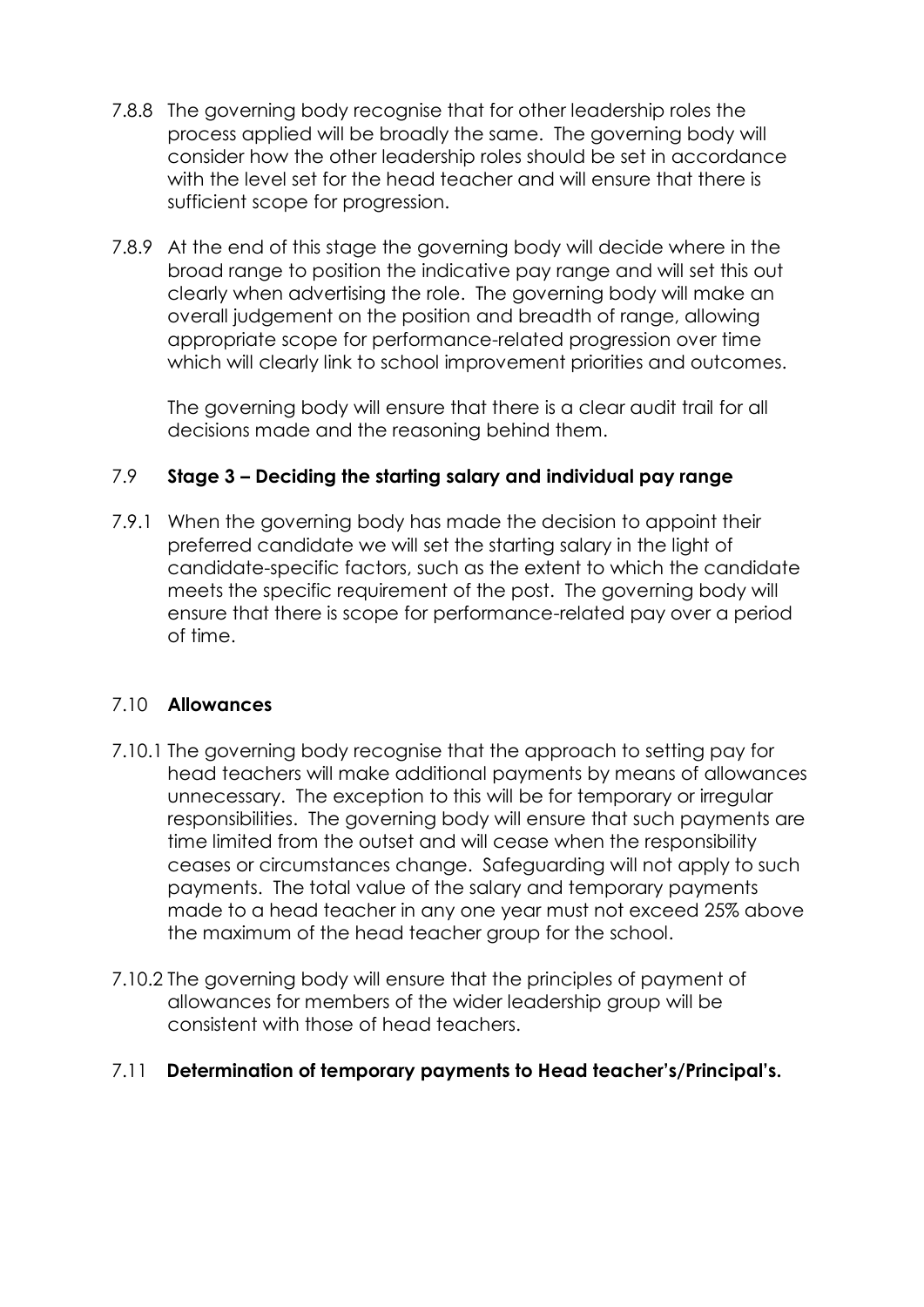The dedicated pay committee may determine that additional payments be made to a Head teacher for clearly temporary responsibilities or duties that are in addition to the post for which their salary has been determined. In each case the dedicated pay committee must not have previously taken such reason or circumstance into account when determining the headteacher's pay range.

The total sum of the temporary payments made to a Head teacher in any school year must not exceed 25% of the annual salary which is otherwise payable to a Head teacher*,* and the total sum of salary and other payments made to a Head teacher must not exceed 25 % above the maximum of the headteacher group, except in wholly exceptional circumstances where the dedicated pay committee have determined that additional payments may be awarded in excess of 25 % to the Head teacher. The full Governing body will seek external independent advice before providing such agreement and support its decision with a business case.

The above paragraph does not apply to additional payments made;

- In accordance with any payments for residential duties as a requirement of the post or;
- In respect of relocation expenses which relate solely to the personal circumstances of the Head teacher.

# **8. TEACHERS (PAY PROGRESSION BASED ON PERFORMANCE)**

- 8.1 In this School all teachers can expect to receive regular, constructive feedback on their performance and are subject to annual appraisal arrangements, which recognise their strengths, inform plans for their future development, and help to enhance professional practice. The arrangements for teacher appraisal are set out in the School Appraisal Policy in accordance with the 2012 regulations in England.
- 8.2 Notwithstanding the pay progression principles within paragraphs 9 and 11 of this policy. It will be possible for a 'no progression' pay determination to be made without recourse to the capability procedure.
- 8.3 To be fair and transparent, assessments of performance will be properly rooted in evidence. In this School we will ensure fairness by applying the general principles of the School Appraisal Policy.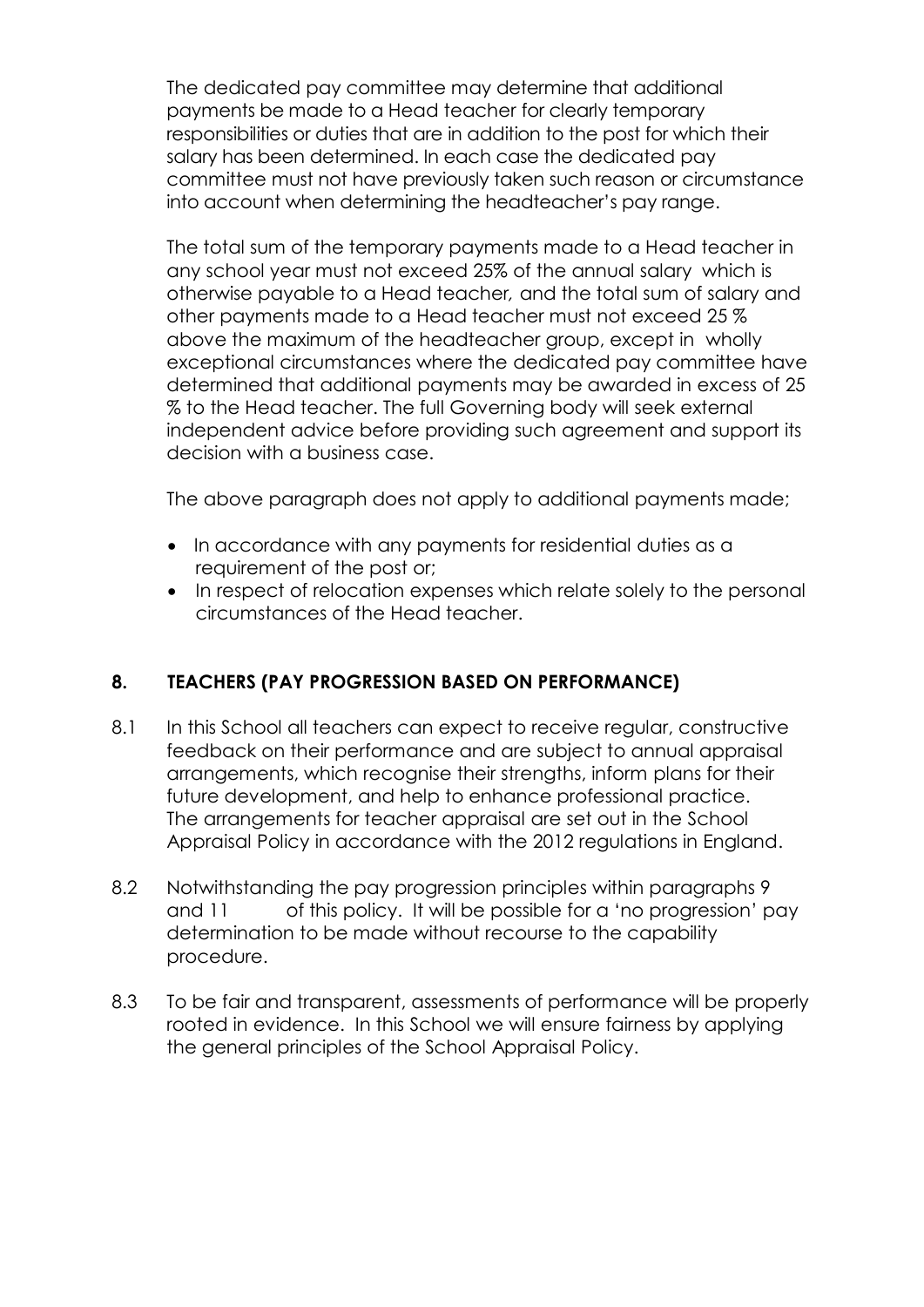8.4 Decisions regarding pay progression/non pay progression will be made **in writing** with reference to the teacher's appraisal reports and the pay recommendations they contain. **In the case of NQT's, whose appraisal arrangements are different, pay decisions will be made by means of the statutory induction process.** 

Teachers in their induction year will be awarded pay progression on the successful completion on induction in accordance with the Department for Education's statutory guidance on induction for newly qualified teachers (England) and in line with paragraph's 9.1-9.5 of this policy. Pay progression will be in line with the provisions contained within the School Teachers Pay and Conditions Document. Where a teacher has failed to complete satisfactorily the induction period the provisions with the guidance referred to above, paragraph's 2.46 – 2.55 of the statutory guidance on induction for newly qualified teachers will be referred to.

- 8.5 **Teachers' appraisal reports will contain pay recommendations**. Final decisions about whether or not to accept a pay recommendation will be made having regard to the relevant information and taking into account advice from the reviewer and/or Head Teacher/Principal, where applicable. The dedicated pay committee will consider their approach in light of the School budget and ensure that appropriate funding is allocated for pay progression at all levels.
- 8.6 In this School*,* judgements of performance will be made against the extent to which teachers have met their individual objectives, the relevant standards, lesson observations and how they have contributed to the impact on pupil progress; impact on wider outcomes for pupils; improvements in specific elements of practice, such as behaviour management or lesson planning; impact on effectiveness of teachers and other staff; wider contribution to the work of the School.
- 8.7 The rate of pay progression will link to an individual teachers' performance and will be on the basis of absolute performance measures.

# **9. MAIN PAY RANGE**

The dedicated pay committee will decide the following:

9.1 Teachers will be eligible for a pay increase of **one point** on the identified pay range (MPR1 – MPR6) where;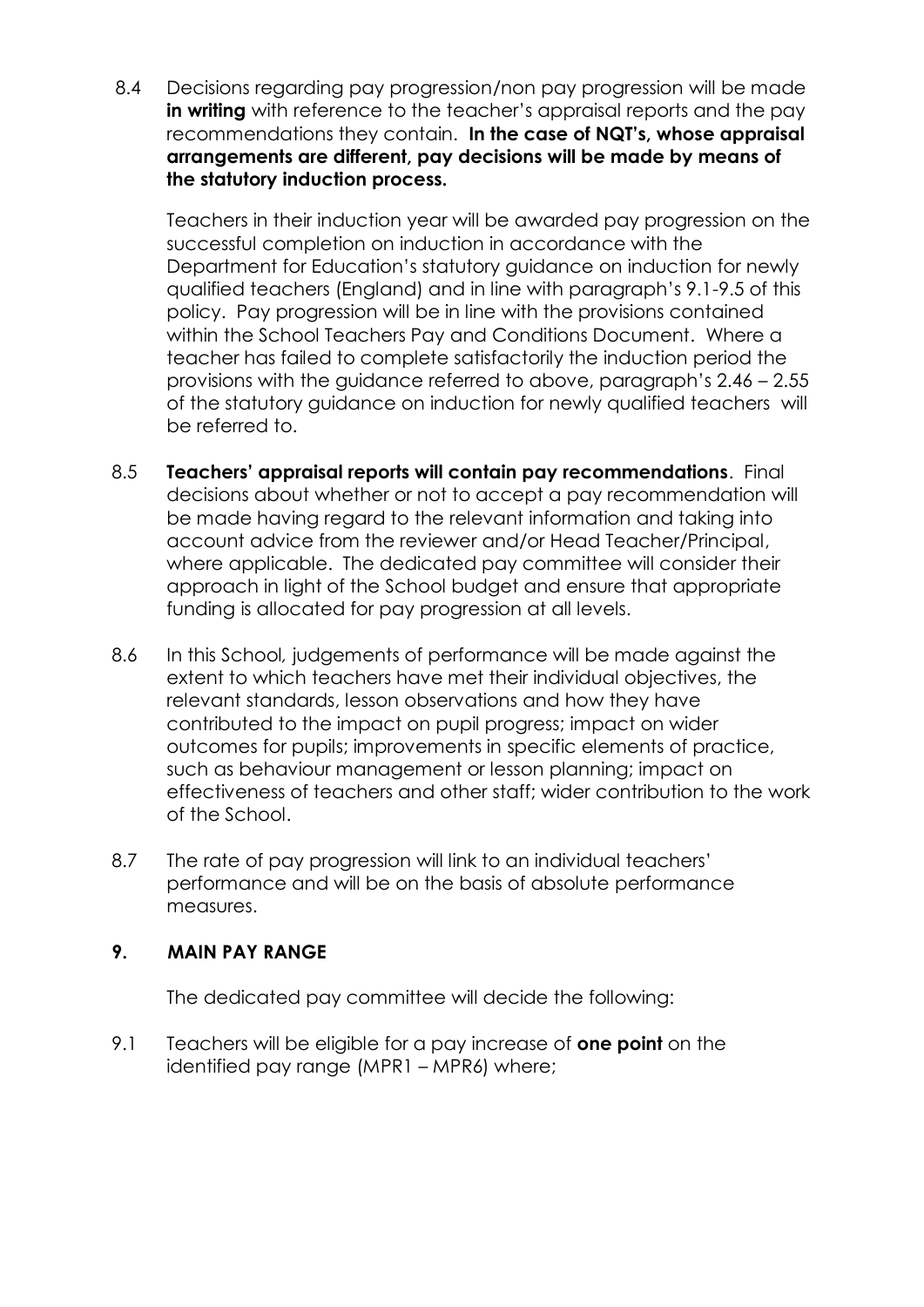- they meet all of their objectives
- are assessed as fully meeting the relevant standards and
- as part of the appraisal process teaching is assessed as at least good or better
- 9.2 Teachers may be eligible for a pay increase of **two points** on the identified pay range (MPR1 – MPR6) where;
	- they exceed all of their objectives
	- are assessed as fully meeting the relevant standards and;
	- as part of the appraisal process teaching is assessed as outstanding
- 9.3 Teachers will **not be eligible** for a pay increase on the identified pay range (MPR1 – MPR6) where
	- objectives have not been met and/or;
	- they have not fully met the relevant standards and/or;
	- as part of the appraisal process teaching is assessed as requiring improvement or inadequate.

9.4 Pay progression on the main pay range will not be automatic each year.

9.5 No teacher paid on the main pay range will increase by more than two points in the course of one school year.

| <b>MAIN PAY RANGE (MPR)</b> | <b>£SALARY</b> |
|-----------------------------|----------------|
| MPR 1                       | £25,714        |
| MPR <sub>2</sub>            | £27,022        |
| MPR <sub>3</sub>            | £29,195        |
| MPR 4                       | £31,441        |
| MPR <sub>5</sub>            | £33,918        |
| MPR 6                       | £36,961        |

Reviews will be deemed to be successful unless concerns about standards of performance have been raised in **writing** with the teacher during the annual performance management/appraisal cycle and have not been sufficiently addressed through support provided by the School by the conclusion of that process.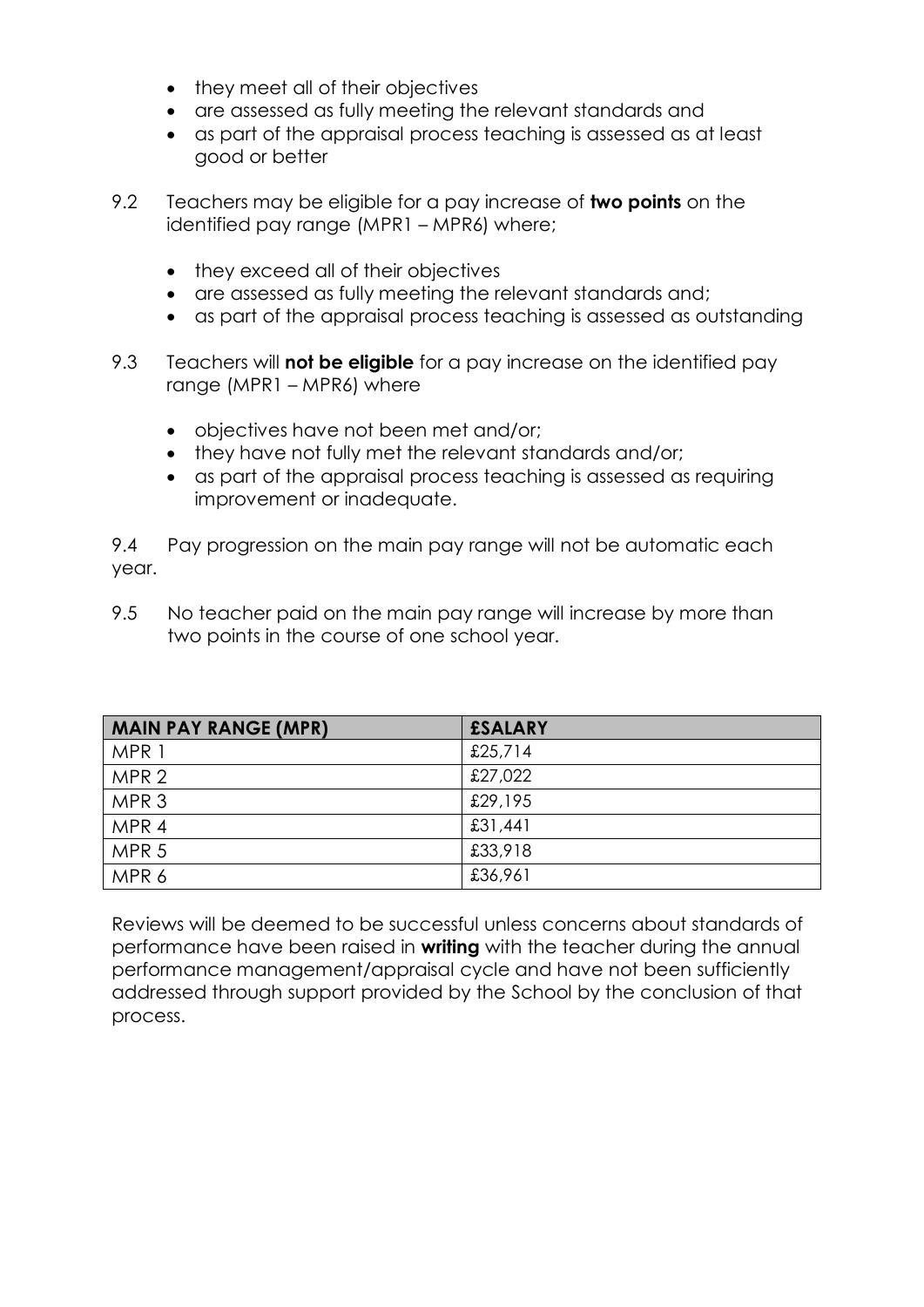## **10. UPPER PAY RANGE**

- 10.1 Any qualified teacher may apply to be paid on the upper pay range and any such application must be assessed in line with this policy. It is the responsibility of the teacher to decide whether or not they wish to apply to be paid on the upper pay range. Applications can be made once a year.
- 10.2 Applications to be paid on the upper pay range should be made between the 1 September and 31 October and where successful will be backdated to the 1 September.
- 10.3 If a teacher is simultaneously employed at another School*,* they may submit separate applications if they wish to apply to be paid on the upper pay range in that School. This School will not be bound by any pay decision made by another School.
- 10.4 All applications should include the results of reviews and appraisals under the 2011 or 2012 regulations, including any recommendation on pay (or, where that information is not applicable or available, a statement and summary of evidence designed to demonstrate that the applicant has met the assessment criteria).
- 10.5 Applications should contain evidence from the last two performance management reviews. Wriiten applications should be made to the Headteacher by the 31st October 2020. This letter should provide subheadings such as Intent, Implementation and Impact, with clear evidence and data to support the application. In the case of teachers who have been away from school for a prolonged period of time eg maternity leave, the last two performance management reviews from immediately before the absence will be acceptable.

# **11. UPPER PAY RANGE (THE ASSESSMENT)**

- 11.1 An application from a qualified teacher will be successful where through the two previous appraisal reviews the dedicated pay committee satisfied that;
	- a) The teacher is **highly competent** in all elements of the relevant standards and;
	- b) The teacher's achievements and contribution to the School are **substantial** and **sustained** (paragraph 15.2, STPCD).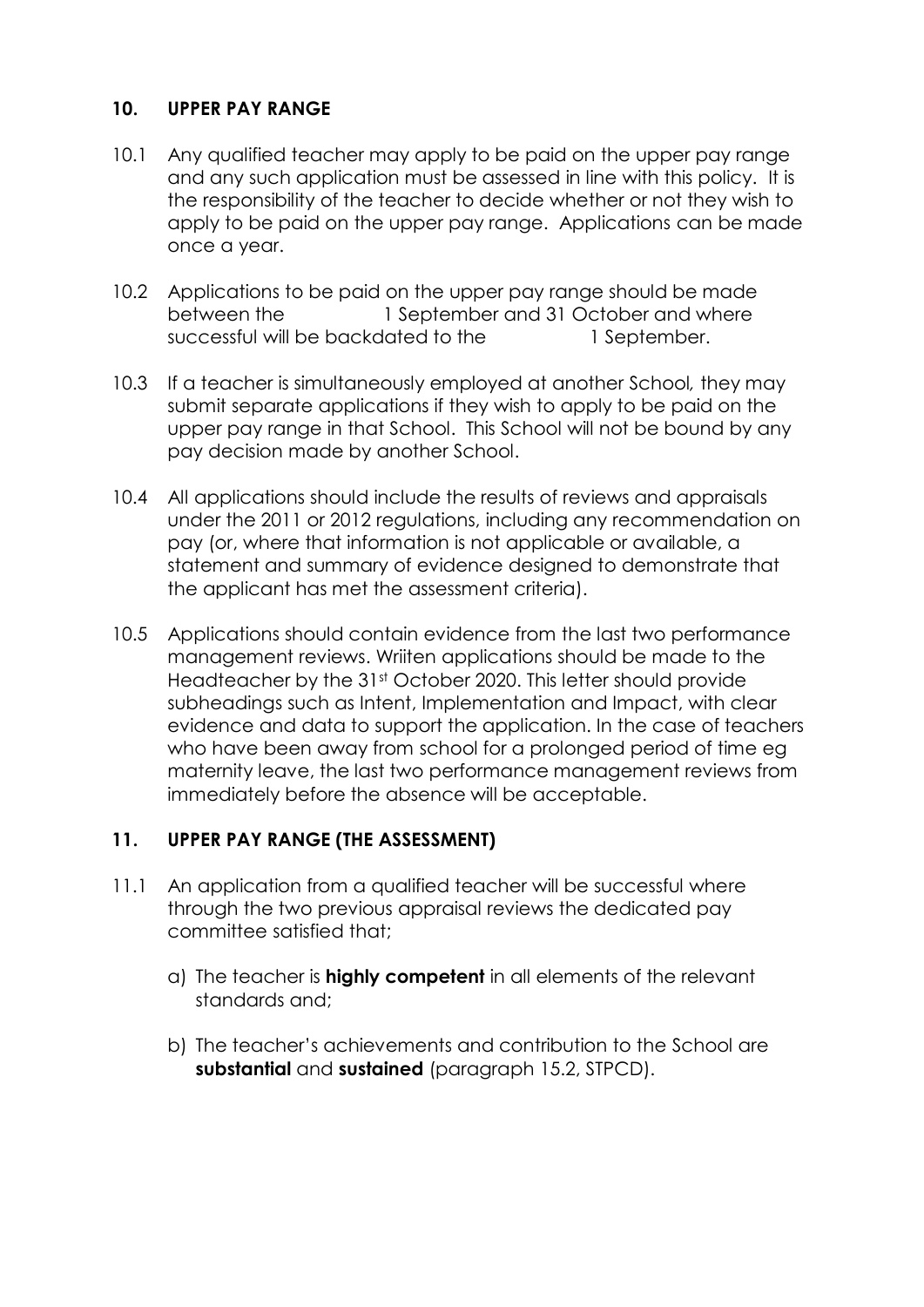11.2 For the purpose of this pay policy:

'**Highly competent'** means – performance which is not only good but also good enough to provide coaching and mentoring to other teachers, give advice to them and demonstrate to them effective teaching practice and how to make a wider contribution to the work of the School, in order to assist them in meeting the relevant standards and develop their teaching practice)

**'Substantial'** means – of real importance, validity or value to the School, play a critical role in the life of the School; provide a role model for teaching and learning; make a distinctive contribution to the raising of pupil standards; take advantage of appropriate opportunities for professional development and the use of outcomes effectively to improve pupils' learning); and

**'Sustained'** means – maintained continuously over a long period e.g. *3* school years.

11.3 The application will be assessed by the Headteacher, the Associate Headteacher and the line manager. The Governing Body will be consulted when making the fibal decision.

# **12. UPPER PAY RANGE (PROCESSES AND PROCEDURES)**

- 12.1 The assessment will be made within ten working days after the deadline for applications (31 October).
- 12.2 If successful, applicants will move to the upper pay range with effect from the 1 September of that year.
- 12.3 Pay progression within the upper pay range will not be automatic each year.
- 12.4 Teachers will be eligible for a pay increase of one point on the identified pay range (UPR1 – UPR 3) following appointment onto the UPR, where they can demonstrate through two consecutive successful performance management reviews that;
	- they meet all of their objectives,
	- are assessed as highly competent and fully meets the relevant standards;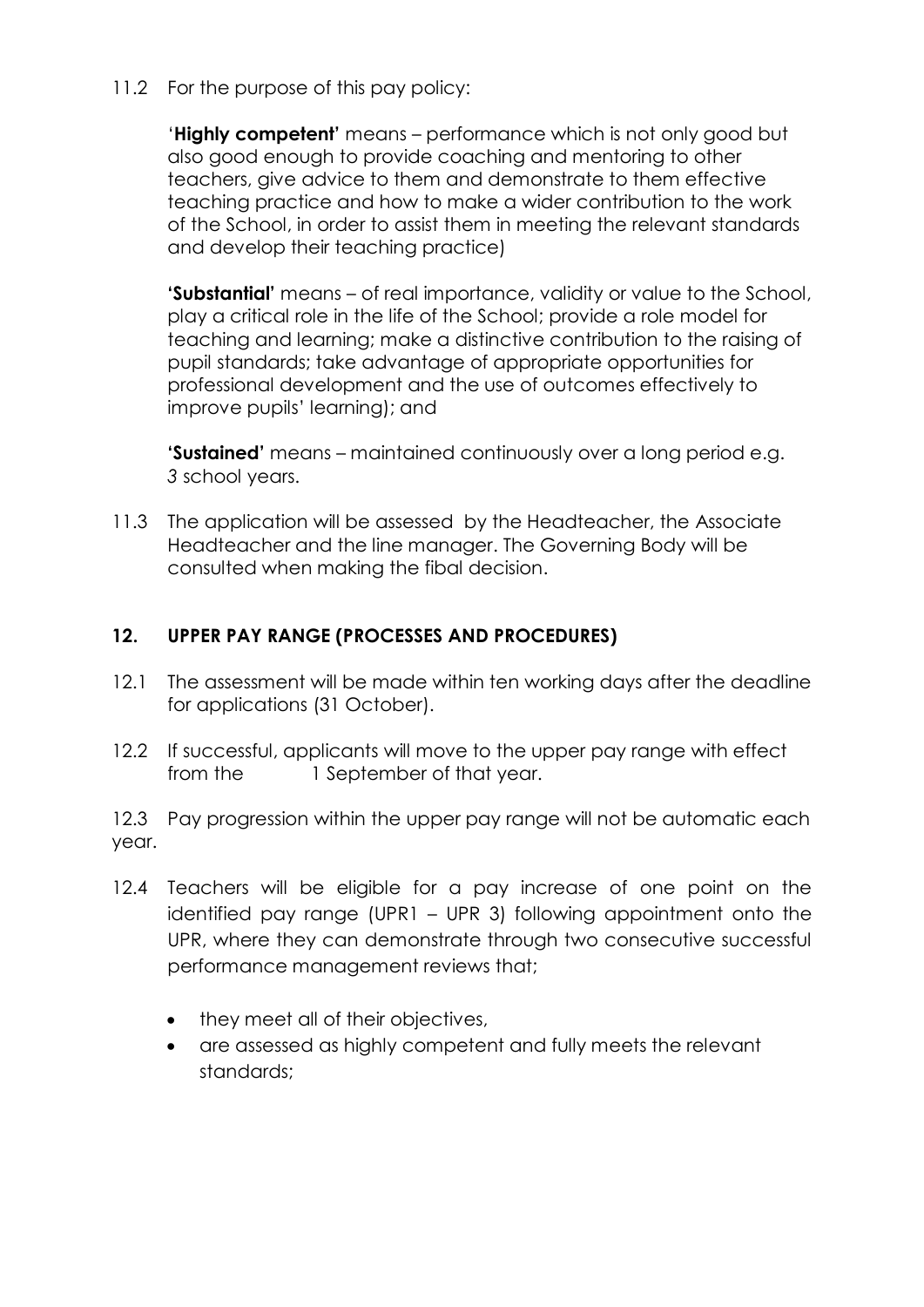- teaching is assessed as at least good or better and;
- the teacher's achievements and contribution to the School are **Substantial** and **Sustained**.

For the circumstance of this pay policy and for the avoidance of doubt teachers can progress **annually** on the UPR with reviewers being able to rely on previously deemed successful (consecutive) performance management reviews when making pay recommendations in line with the appraisal process.

The salaries of those teachers on the UPR will be reviewed **annually** in line with the above criteria.

- 12.5 Where an application is unsuccessful, feedback will be provided by the Headteacher. This will be followed up with a written statement.
- 12.6 Any appeal against a decision not to move a teacher to the upper pay range/not to progress on the upper pay range will be heard under the appeals process in accordance with this policy.

| <b>UPPER PAY RANGE (UPR)</b> | <b>£SALARY</b> |
|------------------------------|----------------|
| UPR <sup>1</sup>             | £38,690        |
| UPR <sub>2</sub>             | £40,124        |
| UPR <sub>3</sub>             | £41,604        |

Reviews will be deemed to be successful unless concerns about standards of performance have been raised in **writing** with the teacher during the annual performance management/appraisal cycle and have not been sufficiently addressed through support provided by the School by the conclusion of that process.

# **13. DETERMINING PAY FOR LEADING PRACTITIONERS**

13.1 It is not the intention of the Governing Body to create a Leading Practitioner role at this time but the Governing Body will review its position from time to time.

# **14. UNQUALIFIED TEACHERS PAY RANGE**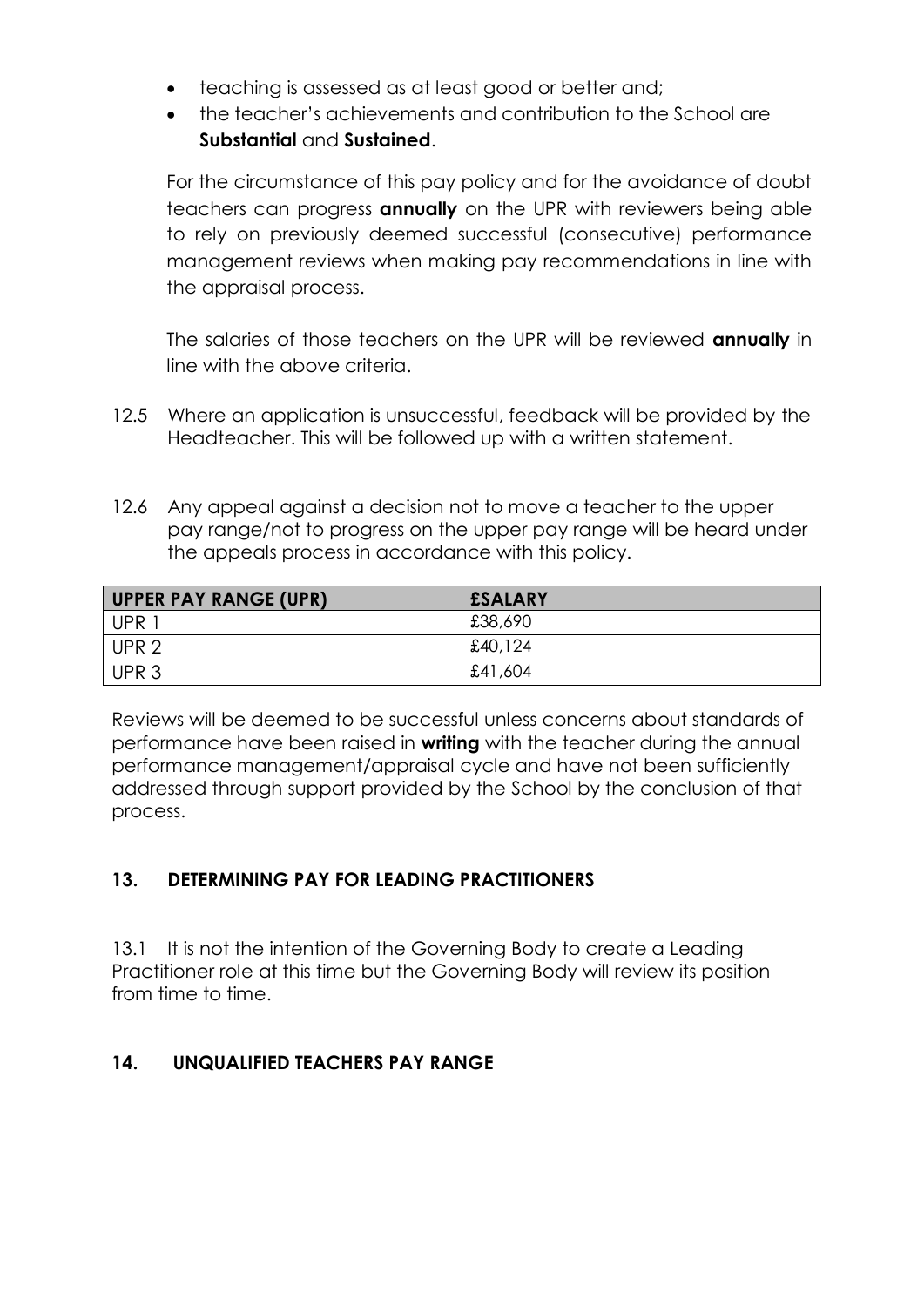14.1 An unqualified teacher will be paid on the pay range for unqualified teachers detailed below;

| <b>UNQUALIFIED TEACHER (UTR)</b><br><b>PAY RANGE</b> | <b>£SALARY</b> |
|------------------------------------------------------|----------------|
| UTR 1                                                | £18,169        |
| UTR <sub>2</sub>                                     | £20,282        |
| UTR <sub>3</sub>                                     | £22,394        |
| UTR 4                                                | £24,507        |
| UTR <sub>5</sub>                                     | £26,622        |
| UTR 6                                                | £28,735        |

- 14.2 Unqualified teachers will be eligible for a pay increase of **one point** on the identified pay range (UTR1 – UTR6) where;
	- they meet all of their objectives
	- are assessed as fully meeting the relevant standards and;
	- as part of the appraisal process teaching is assessed as at least good or better
- 14.3 Unqualified teachers may be eligible for a pay increase of **one additional point** on the identified pay range (UTR1 – UTR6) where;
	- they exceed all of their objectives
	- are assessed as fully meeting the relevant standards and;
	- as part of the appraisal process teaching is assessed as outstanding
- 14.4 Unqualified teachers will **not be eligible** for a pay increase on the identified pay range (UTR1 – UTR6) where;
	- objectives have not been met and/or;
	- they have not fully met the relevant standards and/or;
	- as part of the appraisal process teaching is assessed as requiring improvement or inadequate
- 14.5 The Governing Body may pay an additional allowance to an unqualified teacher when they consider that the teacher has;
	- a) Taken on a sustained additional responsibility which:
	- Is focussed on teaching and learning and;
	- Requires the exercise of teachers' professional skills and judgement or;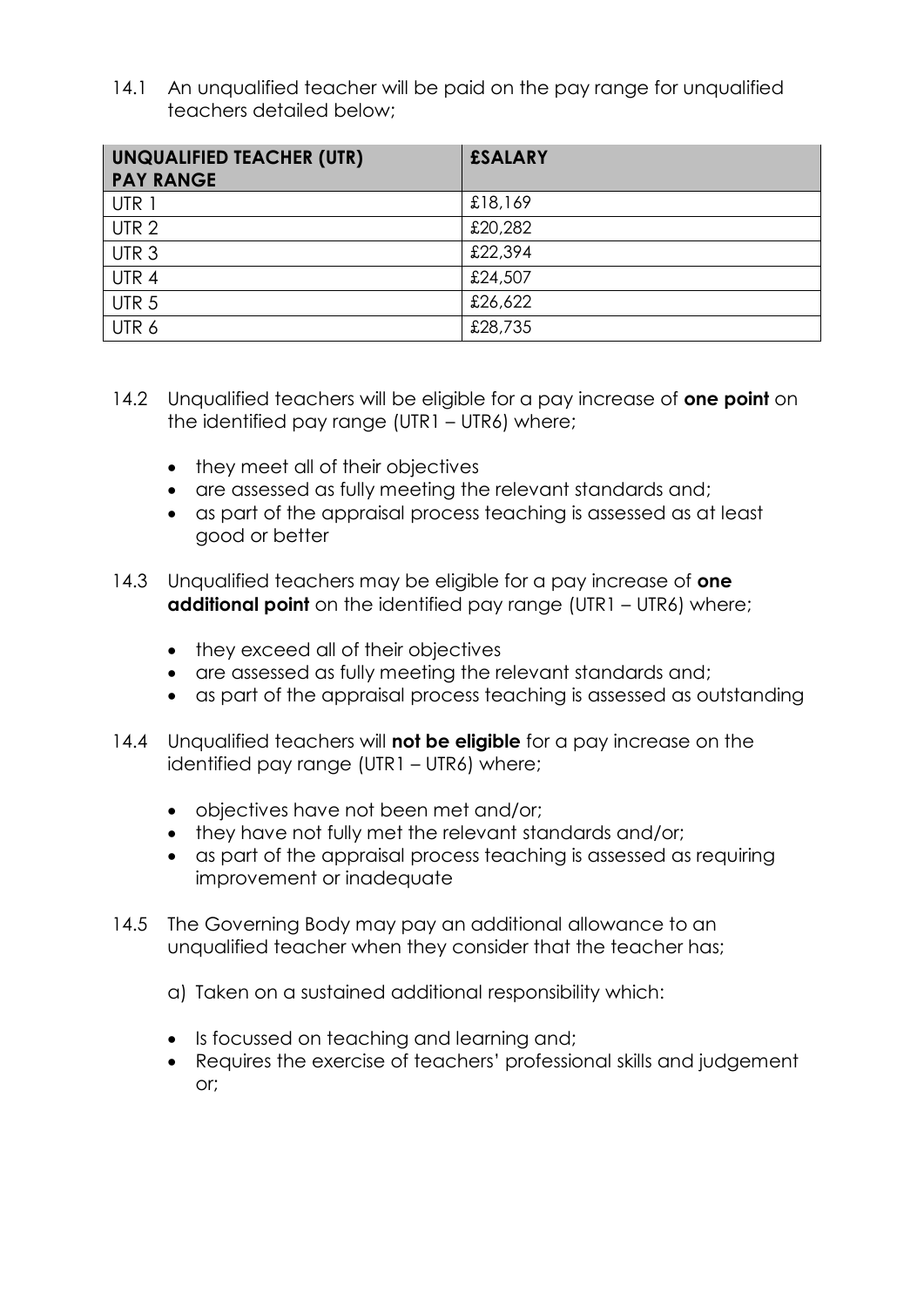- b) Qualifications or experience which bring added value to the role being undertaken
- 14.6 Unqualified Teachers in this School will not hold TLR's or SEN Allowance

# **15. PART-TIME TEACHERS**

15.1 Teachers employed on an ongoing basis at the School but who work less than a full working day or week are deemed to be part-time. The Governing Body will give them a written statement detailing their working time obligations and the mechanism used to determine their pay, subject to the provisions of the statutory pay and working time arrangements and by comparison with the School time tabled teaching week for a full time teacher in an equivalent post. The salary and any allowances, except for TLR3s, of a part-time teacher must be determined in accordance with the pro rata principle.

# **16. SHORT NOTICE/SUPPLY TEACHERS**

- 16.1 Teachers who work on a day to day basis or other short notice basis will be paid on a daily basis calculated on the assumption that a full working year consists of 195 days; periods of employment for less than a day being calculated pro-rata.
- 16.2 A teacher to whom paragraph 16.1 applies and who is employed by the same authority throughout a period of 12 months beginning in August or September must not be paid more by way of remuneration in respect of that period than would have been paid had the teacher been in regular employment throughout the period.

# **17. ALLOWANCES AND PAYMENTS (TEACHERS)**

# **17.1 SPECIAL EDUCATIONAL NEEDS (SEN) ALLOWANCES**

A SEN allowance of no less than **£2,270** per annum and no more than **£4,479** per annum (pro rata for part time teachers) is payable to a classroom teacher in accordance with this paragraph.

The dedicated pay committee must award a SEN allowance to a classroom teacher:

(a) in any SEN post that requires a mandatory SEN qualification<sup>(1)</sup>;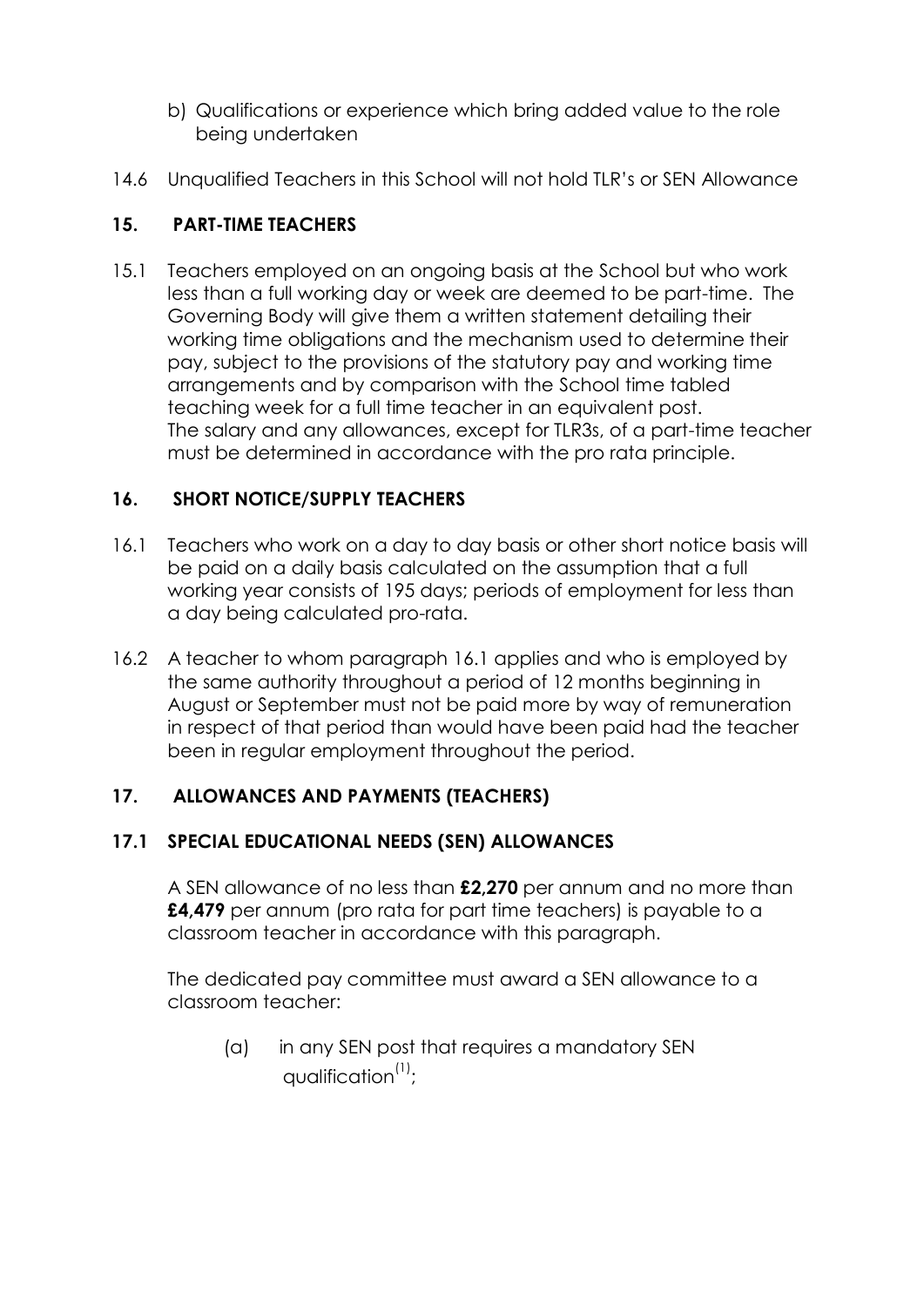- (b) in a special school;
- (c) who teaches pupils in one or more designated special classes or units in a school or, in the case of an unattached teacher, in a local authority unit or service;
- (d) in any non-designated setting (including any pupil referral unit) that is analogous to a designated special class or unit, where the post:
- (i) involves a substantial element of working directly with children with SEN; (for the purposes of clarity this school has identified 51% or more of the individuals time as being 'substantial').
- (ii) requires the exercise of a teacher's professional skills and judgement in the teaching of children with SEN; and
- (iii) has a greater level of involvement in the teaching of children with SEN than is the normal requirement of teachers throughout the school or unit within the school or, in the case of an unattached teacher, the unit or service.

Where a SEN allowance is to be paid, the dedicated pay committee will determine the spot value of the allowance, taking into account the structure of the school's SEN provision and the following factors:

- (a)whether any mandatory qualifications are required for the post;
- (b) the qualifications or expertise of the teacher relevant to the post; and
- (c) the relative demands of the post.

(1) In accordance with the Education (School Teachers' Qualifications) (England) Regulations 2003 (S.I. 2003/1662), the Education (Teachers' Qualifications and Health Standards) (Wales) Regulations 1999 (S.I. 1999/2817) and the Education (Special Educational Needs Co-ordinators) (England) Regulations 2008 (S.I. 2008/2945) .

#### **SEN Allowance payable to unqualified teachers**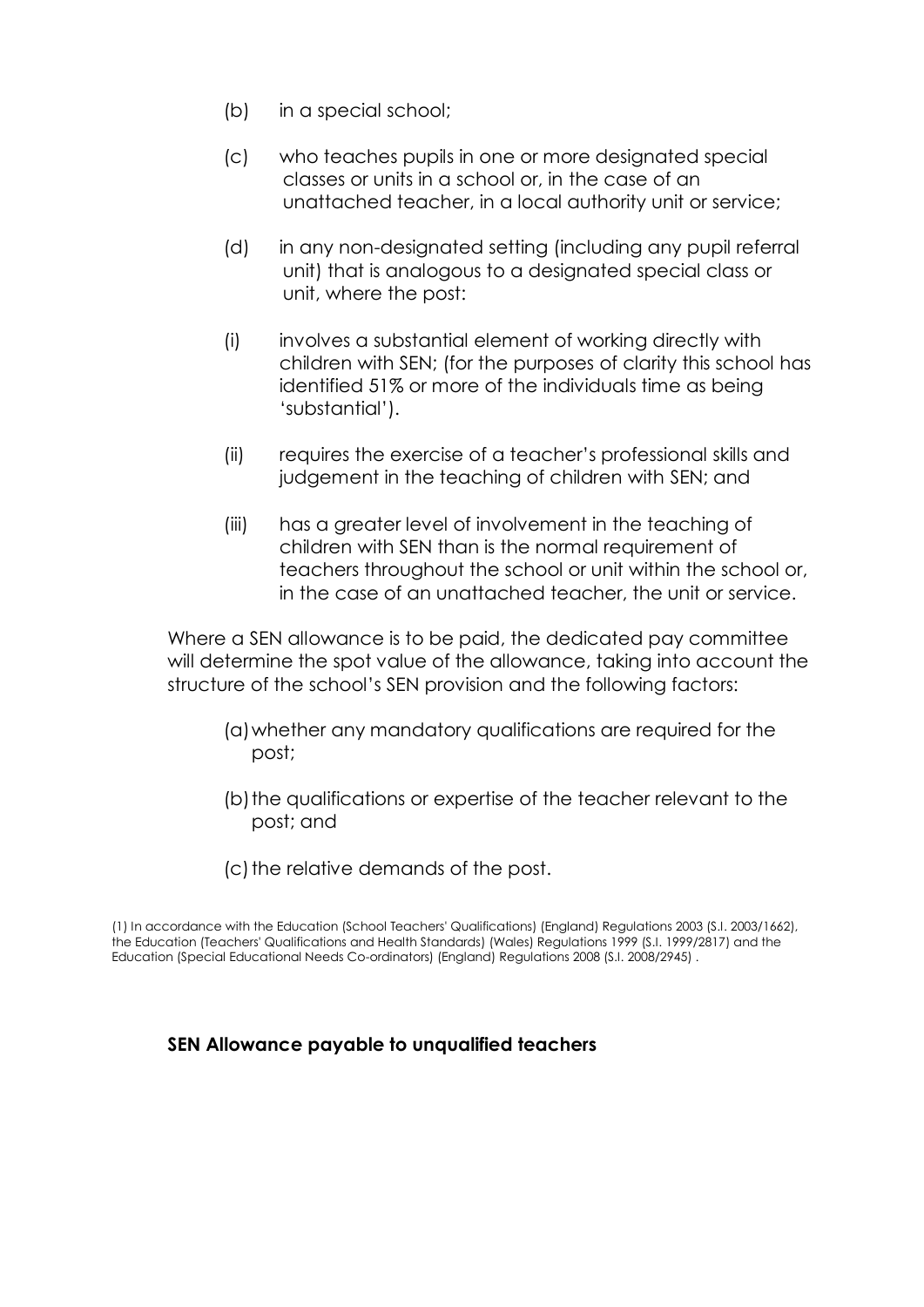The dedicated pay committee may determine that such additional allowance as it considers appropriate is to be paid to an unqualified teacher where it considers, in the context of its staffing structure and pay policy, that the teacher has:

- (a) taken on a sustained additional responsibility which:
- (i) is focused on teaching and learning; and
- (ii) requires the exercise of a teacher's professional skills and judgment; or
- (b) qualifications or experience which bring added value to the role being undertaken.

Meadow Park School to include local determination within pay policy and consult with School Professional Association/Trade Union representative.

# **17.2 RECRUITMENT AND RETENTION**

Headteachers, deputy headteachers and assistant headteachers may not be awarded payments under paragraphs 27.1 to 27.2 of the STPCD other than as reimbursement of reasonably incurred housing or relocation costs. All other recruitment and retention considerations in relation to a headteacher, deputy headteacher or assistant headteacher – including non-monetary benefits – must be taken into account when determining the pay range. Where the relevant body pays a recruitment or retention incentive or benefit awarded to a headteacher, deputy headteacher or assistant headteacher under a previous Document, subject to review, it may continue to make that payment at its existing value until such time as the respective pay range is determined under the 2016 STPCD.

Meadow Park School to include local determination within pay policy and consult with School Professional Association/Trade Union representative.

# **17.3 TEACHING AND LEARNING RESPONSIBILITY PAYMENTS (TLR'S)**

*[*Meadow Park School to include local determination within pay policy and consult with School Professional Association/Trade Union representative.

| <b>Teaching and Learning Responsibility (TLR) Allowances</b> |                    |       |                 |
|--------------------------------------------------------------|--------------------|-------|-----------------|
| Point                                                        | £ Value per        | Point | £ Value per     |
|                                                              | annum              |       | annum (pro rata |
|                                                              | (pro rata for part |       | for part time   |
|                                                              | time teachers)     |       | teachers)       |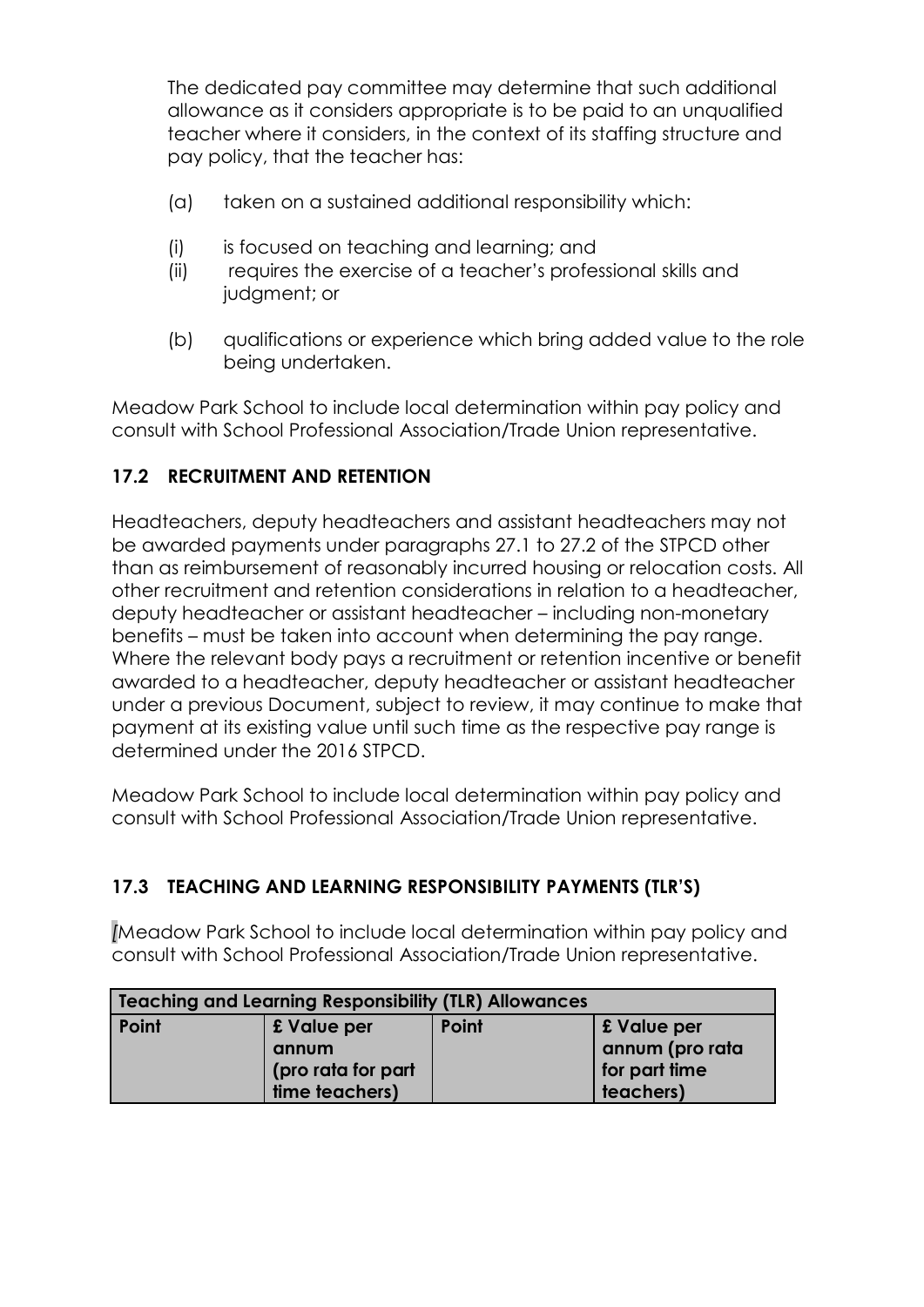| TLR 2a | £2,873 | TLR 1a | £8,291  |
|--------|--------|--------|---------|
| TLR 2b | £4,785 | TLR 1b | £10,203 |
| TLR 2c | £6,697 | TLR 1c | £12,119 |
|        |        | TLR 1d | £14,030 |

Before awarding any TLR the dedicated pay committee must be satisfied that the teacher's duties include a significant responsibility that is not required of all classroom teachers and that:

- (a) is focused on teaching and learning;
- (b) requires the exercise of a teacher's professional skills and judgement;
- (c) requires the teacher to lead, manage and develop a subject or curriculum area; or to lead and manage pupil development across the curriculum;
- (d) has an impact on the educational progress of pupils other than the teacher's assigned classes or groups of pupils; and
- (e) involves leading, developing and enhancing the teaching practice of other staff.

Paragraphs (c) and (e) above do not have to apply to the award of TLR3s.

Unqualified teachers may not be awarded TLRs. In addition, before awarding a TLR1, the dedicated pay committee must be satisfied that the sustained, additional responsibility referred to in paragraph 20.1 of the STPCD 2016 includes line management responsibility for a significant number of people.

The School will not award a TLR 1 **and** a TLR 2 to a teacher however it is recognised that a teacher who has a TLR1 **or** a TLR2 is eligible to be considered for a TLR3. In such circumstances, the School will seek support from their HR provider prior to any selection process.

# **17.4 FIXED TERM TEACHING AND LEARNING RESPONSIBILITY (TLR3)**

The School may award a fixed term third TLR (TLR3) to a classroom teacher for clearly time-limited school improvement projects, or one-off externally driven responsibilities. The annual value of a TLR3 must be no less than **£571** and no greater than **£2833.** The duration of the fixed term responsibility will be established at the outset and payment will be made on a monthly basis for the duration of the fixed term. The responsibilities must not be permanent or a structural requirement which should instead be rewarded by means of a permanent TLR payment in accordance with paragraph 17.3 above.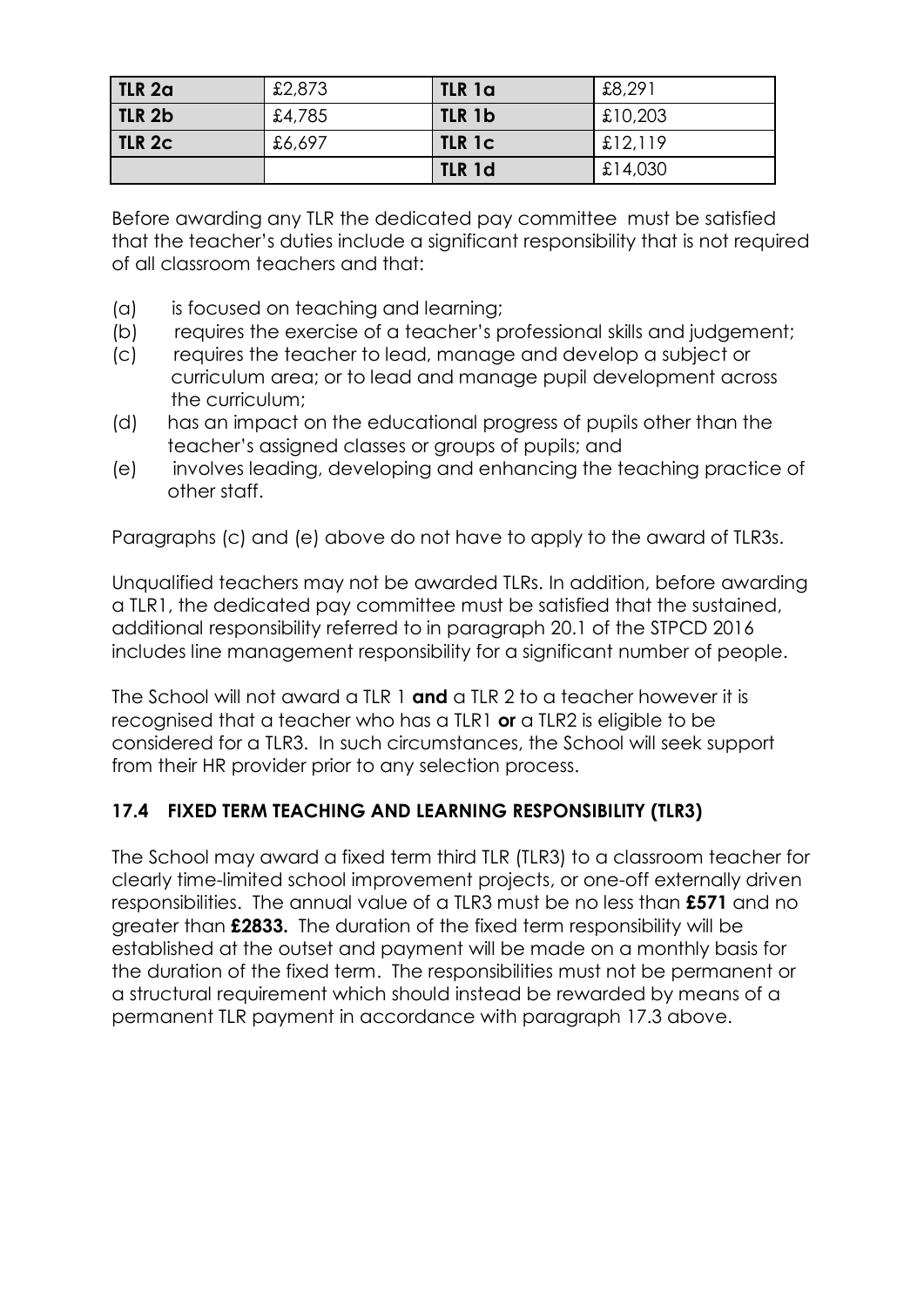Before awarding a TLR3 the dedicated pay committee must be satisfied that the teacher's duties include a significant responsibility that is not required of all classroom teachers and that:

- (a) is focused on teaching and learning;
- (b) requires the exercise of a teacher's professional skills and judgement;
- (c) has an impact on the educational progress of pupils other than the teacher's assigned classes or groups of pupils;

Where a TLR 3 is needed this School will identify the duties and responsibilities in writing and follow the same principles identified within paragraph 2.2 of this policy.

# **18. ADDITIONAL PAYMENTS**

- 18.1 The dedicated pay committee is permitted to make additional payments to all teaching staff in respect of:
	- (a) continuing professional development undertaken outside the school day;
	- (b) activities relating to the provision of initial teacher training as part of the ordinary conduct of the school;
	- (c) participation in out-of-school hours learning activity agreed between the teacher and the headteacher.
	- (d) additional responsibilities and activities due to, or in respect of, the provision of services relating to the raising of educational standards to one or more additional schools.

The STPCD does not provide for the payment of 'honoraria' to teachers in any circumstance.

Activities that will attract payment include:

Meadow Park School to include local determination within pay policy and consult with School Professional Association/Trade Union representative.

# **19. ACTING ALLOWANCE**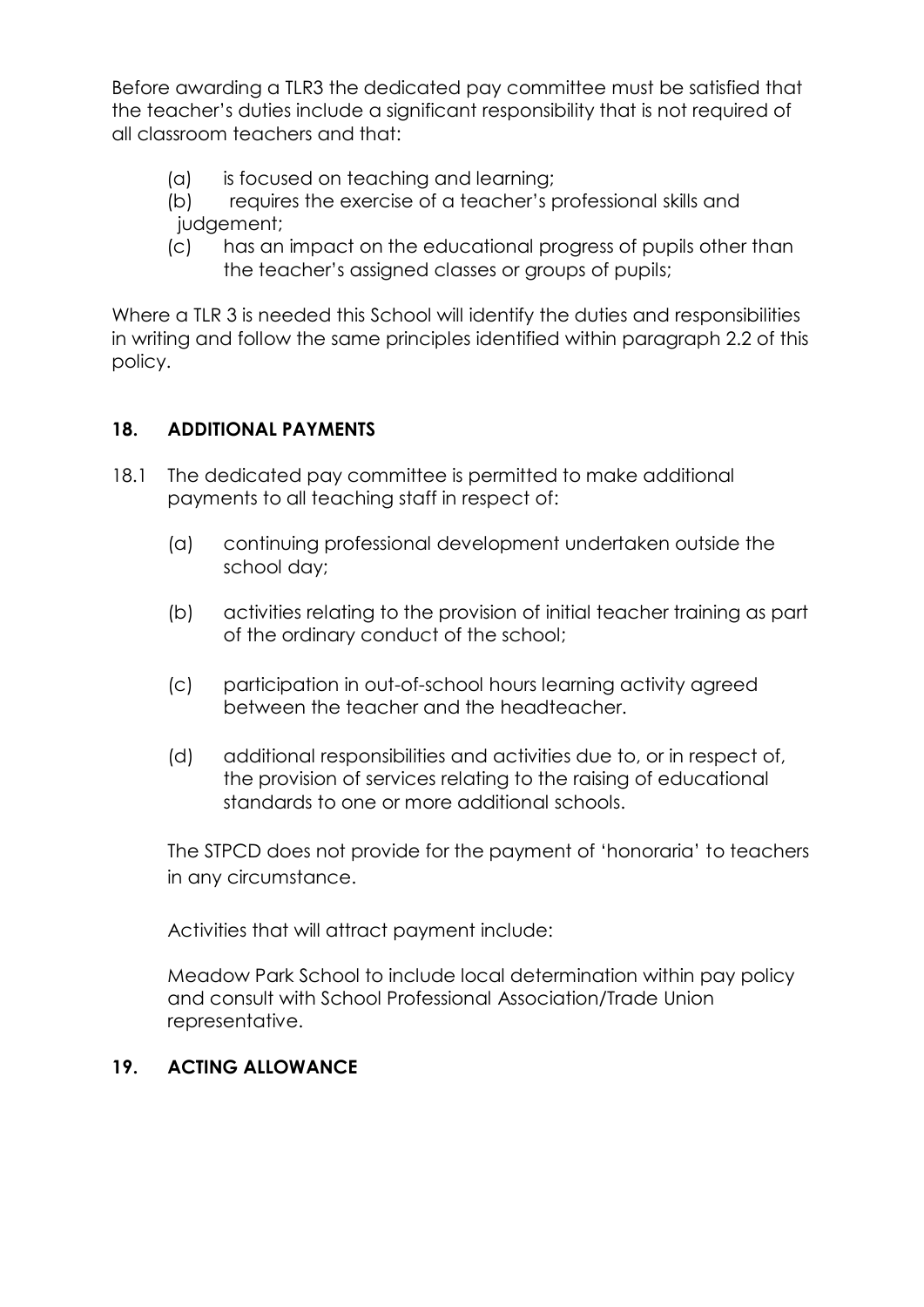19.1 Where a teacher is assigned and carries out the duties of a Head teacher/Principal, Deputy Head teacher/Vice Principal or Assistant Head teacher/Principal and has not been appointed as an Acting Head teacher/Principal, Deputy Head teacher/Vice Principal or Assistant Head teacher/Principal then the Governing Body will consider paragraph's 23.1 – 23.6 of the STPCD 2019.

## **20. PAY REVIEWS (SUPPORT STAFF)**

20.1 The Governing Body has adopted the KMBC Support Staff Pay and Grading Documents 2005 and 2006 to ensure that the requirements of the Single Status Agreement 1997 are met.

Any additional roles that are created as a result of the outcome of the job evaluation/grading appeals process that followed the implementation of the 1st January 2014 pay and grading structure. It should be noted that implementation of the new A to Q grading structure supersedes the scale/grade bands referred to in the Support Staff Pay and Grading Documents 2005 and 2006.

The Governing Body has the power to determine the job description and person specifications within the Document that match the duties and responsibilities covered by positions within the support staff structure for the School. In adopting the KMBC Support Staff Pay and Grading Documents 2005 and 2006 the Governing Body is assured that;

- a) all decisions will be based on an objective approach to pay and grading according to the criteria laid down in the relevant national agreements;
- b) decisions will be applied as consistently as possible across the differing support staff groups concerned as well as within those staff groups;
- c) any differences in pay between two employees within the same staff group will be justified in terms of a genuine and material difference in their circumstances and duties and responsibilities undertaken;
- d) all decisions will have regard to equality of opportunity, and in particular, relevant employment legislation;
- e) posts carrying similar levels of responsibility will be rewarded equally and all staff will be rewarded equitably.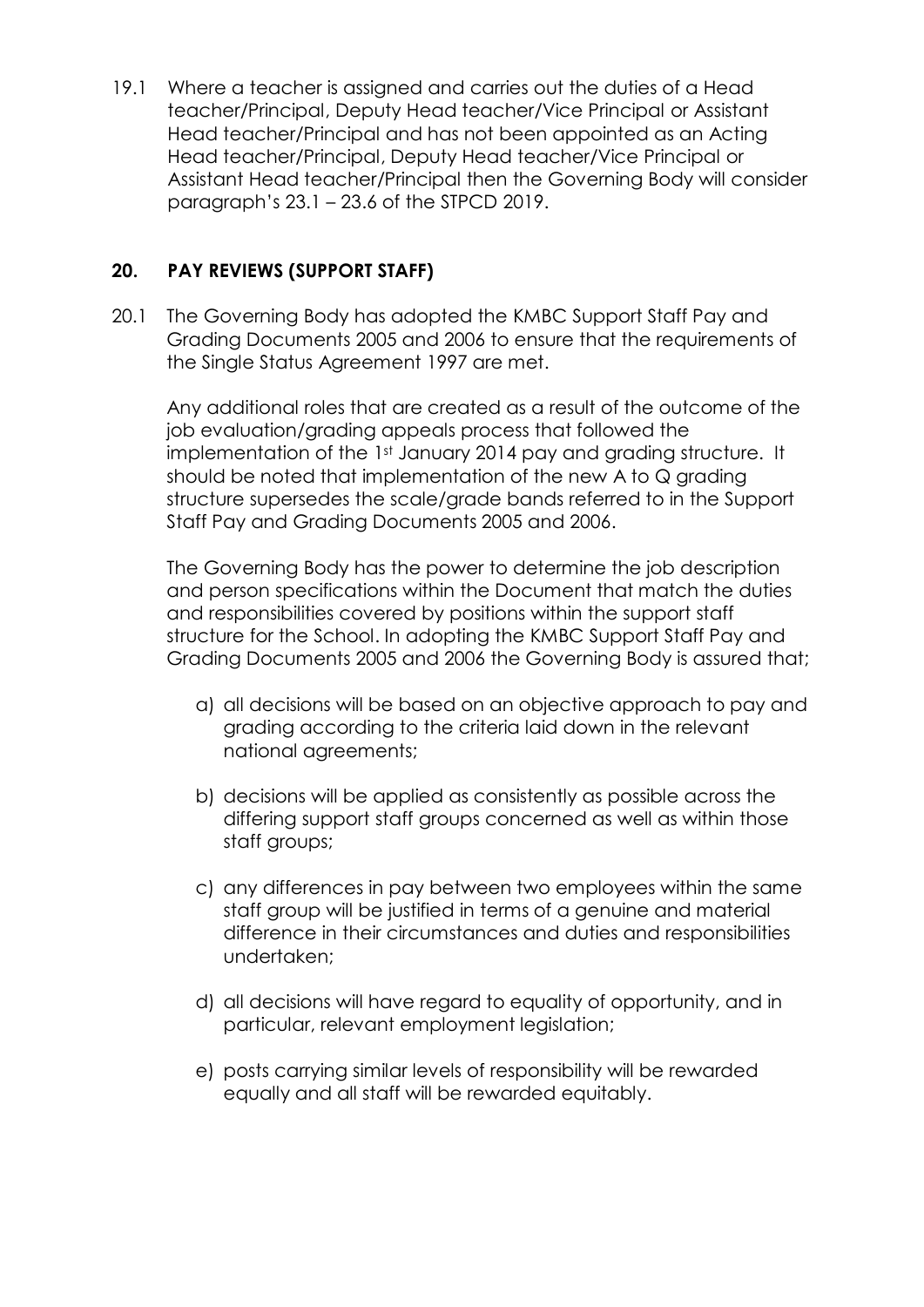f) outcomes of the Knowsley Pay Review Package 2014 are followed.

## **21. SUPPORT STAFF – GENERAL OVERVIEW**

- 21.1 The KMBC Support Staff Pay and Grading Review Documents 2005 and 2006 form part of the School's Pay Policy along with the A to Q grading structure which supersedes the scale/grade bands referred to in the Support Staff Pay and Grading Documents 2005 and 2006.
- 21.2 All support staff will be appointed to a role within the above documents (see **Appendix 5** for a list of support staff roles) unless a separate agreement has been reached with the relevant trade union/professional association representatives.
- 21.3 In determining the pay of support staff, account will be taken of the relevant model job descriptions, job evaluation and grades of KMBC. The Governing Body is legally entitled to devise and grade its own posts and will do so only in the circumstances when there is no appropriate job description agreed. Such decisions will be made by the Head teacher after consulting the Governing Body or relevant committee. The relevant trade unions/professional associations will be fully consulted.

21.4 **The Knowsley Pay Review Package - The Grade Model**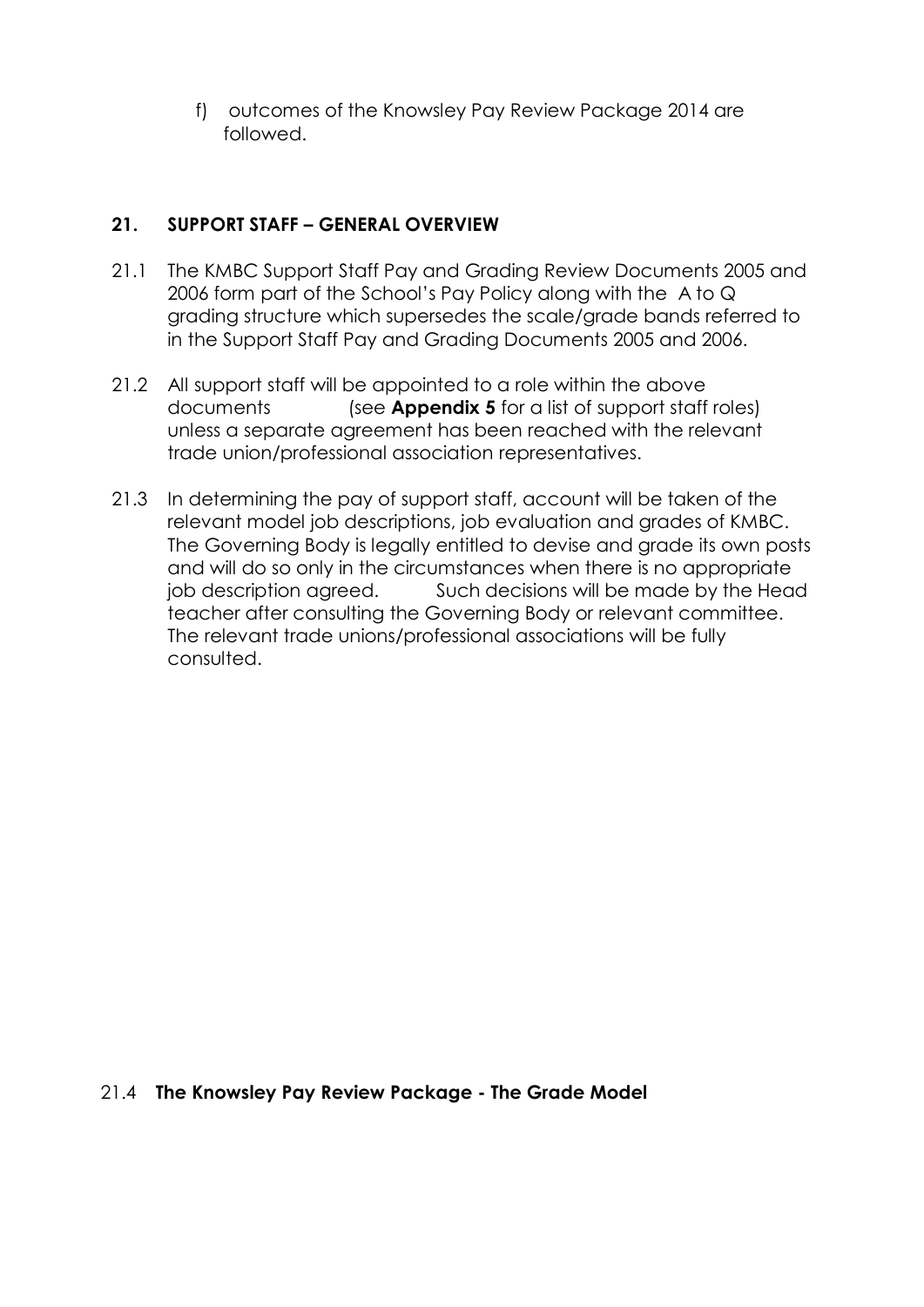This School will apply the grading structure detailed below to all support staff roles.

| Post                           | Grade<br>wef 1st<br><b>April</b><br>2019 | <b>Current</b><br><b>Salary</b><br>Range |                | <b>Current Salary</b><br>Range |            |
|--------------------------------|------------------------------------------|------------------------------------------|----------------|--------------------------------|------------|
|                                |                                          | Min                                      | <b>Max</b>     | Min                            | <b>Max</b> |
| <b>ADMINISTRATOR LEVEL 1</b>   | C                                        | 3                                        | 4              | £<br>18,562                    | £18,933    |
| <b>ADMINISTRATOR LEVEL 2</b>   | E                                        | 7                                        | 11             | £20,092                        | £21,748    |
| <b>ADMINISTRATOR LEVEL 3</b>   | G                                        | 19                                       | 22             | £25,481                        | £27,041    |
| <b>ADMINISTRATOR LEVEL 4</b>   | K.                                       | 29                                       | 31             | £32,910                        | £34,728    |
| <b>ADMINISTRATOR LEVEL 5</b>   | $\mathsf{N}$                             | 36                                       | 37             | £39,880                        | £40,876    |
| <b>ADMINISTRATOR LEVEL 6</b>   | Q                                        | 42                                       | 43             | £45,859                        | £46,845    |
| <b>CLERK TO GOVERNING BODY</b> | E                                        | $\overline{7}$                           | 11             | £20,092                        | £21,748    |
| DRIVER LEVEL 1                 | B                                        | 1                                        | $\overline{2}$ | £17,842                        | £18,198    |
| <b>EXAM OFFICER</b>            | D                                        | 5                                        | 6              | £19,312                        | £19,698    |
| LEARNING MENTOR LEVEL 1        | F                                        | 12                                       | 17             | £22,183                        | £24,491    |
| <b>LEARNING MENTOR LEVEL 2</b> | Н                                        | 23                                       | 25             | £27,741                        | £29,577    |
| LEARNING MENTOR LEVEL 3        | K                                        | 29                                       | 31             | £32,910                        | £34,728    |
| LEARNING SUPERVISOR LEVEL 1    | E                                        | 7                                        | 11             | £20,092                        | £21,748    |
| LEARNING SUPERVISOR LEVEL 2    | G                                        | 19                                       | 22             | £25,481                        | £27,041    |
| LIBRARY ADVISOR LEVEL 2        | F                                        | 12                                       | 17             | £22,183                        | £24,491    |
| LIBRARY ADVISOR LEVEL 3        | G                                        | 19                                       | 22             | £25,481                        | £27,041    |
| MIDDAY SUPERVISOR LEVEL 1      | B                                        | $\mathbf{1}$                             | $\overline{2}$ | £17,842                        | £18,198    |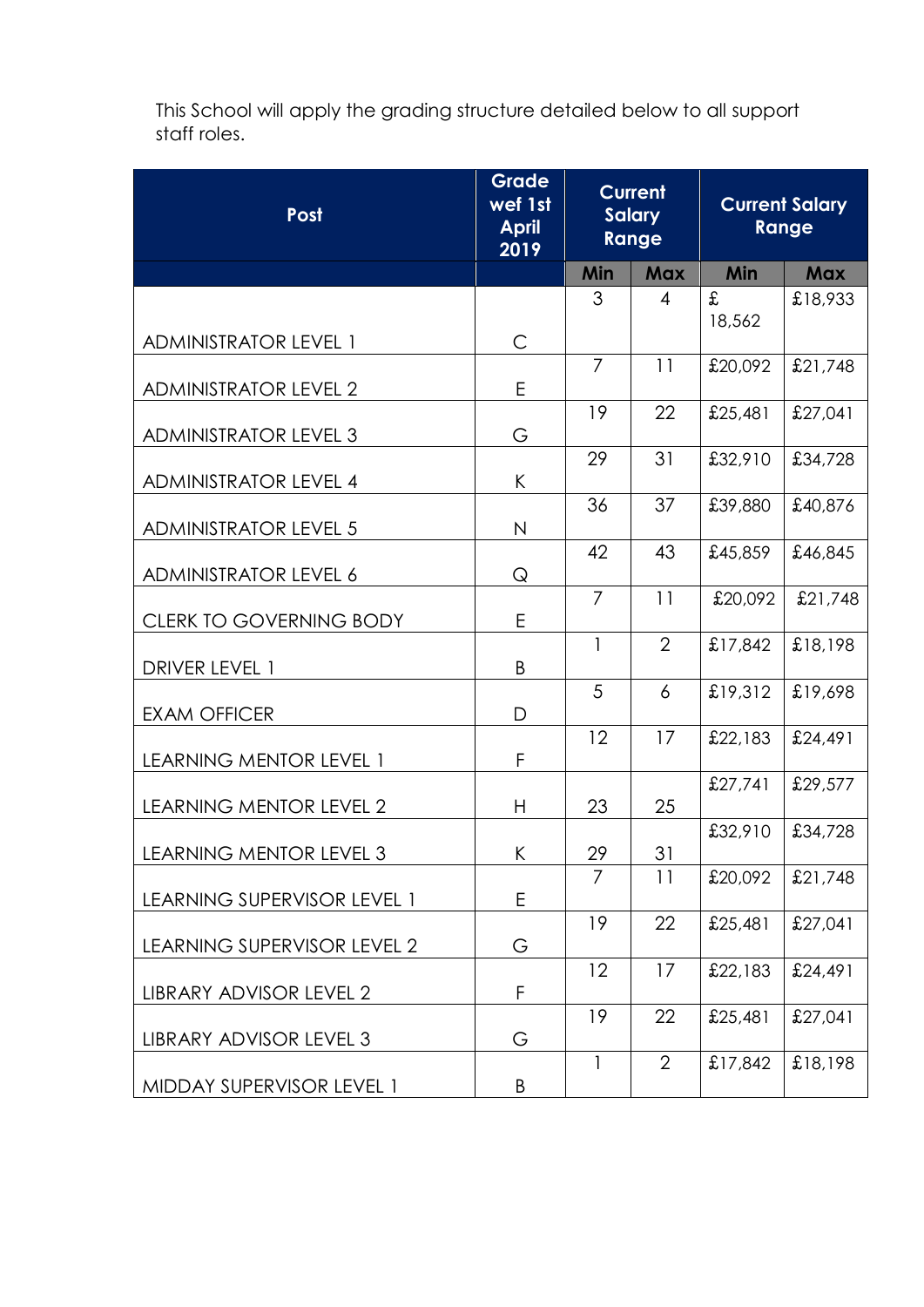|                                  |              | 3              | $\overline{4}$ | £18,562 | £18,933 |
|----------------------------------|--------------|----------------|----------------|---------|---------|
| <b>MIDDAY SUPERVISOR LEVEL 2</b> | C            |                |                |         |         |
| PREMISES ASSISTANT LEVEL 1       | <sub>B</sub> | 1              | $\overline{2}$ | £17,842 | £18,198 |
|                                  |              | 5              | 6              | £19,312 | £19,698 |
| <b>PREMISES OFFICER LEVEL 2</b>  | D            |                |                |         |         |
|                                  |              | 19             | 22             | £25,481 | £27,041 |
| <b>PREMISES OFFICER LEVEL 3</b>  | G            |                |                |         |         |
| PREMISES OFFICER LEVEL 4         | G            | 19             | 22             | £25,481 | £27,041 |
|                                  |              | 3              | $\overline{4}$ | £18,562 | £18,933 |
| <b>TEACHING ASST LEVEL 1</b>     | C            |                |                |         |         |
|                                  |              | 5              | 6              | £19,312 | £19,698 |
| <b>TEACHING ASST LEVEL 2</b>     | D            |                |                |         |         |
|                                  |              | 12             | 17             | £22,183 | £24,491 |
| <b>TEACHING ASST LEVEL 3</b>     | F            |                |                |         |         |
|                                  |              |                |                | £27,741 | £29,577 |
| <b>TEACHING ASST LEVEL 4</b>     | H.           | 23             | 25             |         |         |
|                                  |              | 3              | $\overline{4}$ | £18,562 | £18,933 |
| <b>TECHNICIAN LEVEL 1</b>        | C            |                |                |         |         |
|                                  |              | $\overline{7}$ | 11             | £20,092 | £21,748 |
| <b>TECHNICIAN LEVEL 2</b>        | E            |                |                |         |         |
|                                  |              | 19             | 22             | £25,481 | £27,041 |
| <b>TECHNICIAN LEVEL 3</b>        | G            |                |                |         |         |
|                                  |              |                |                | £27,741 | £29,577 |
| <b>TECHNICIAN LEVEL 4</b>        | H            | 23             | 25             |         |         |

This School has adopted the Knowsley Pay Review Package 2014 and will apply the package to any new posts that are within the scope of the National Joint Council for Local Government Services (Green Book) and will make assessment using the agreed evaluation method aligned to the A to Q grading structure outlined within the Knowsley Pay Review Package. Any posts that the school identify that are currently not listed within the school support services job family group will be evaluated using the agreed job evaluation scheme.

This School will not create any new roles without the role being properly assessed using the agreed job evaluation scheme. Any proposals will be shared with the Pay & Grading team and consultation will take place in accordance with paragraph 2.2 of this policy.

21.5 The staffing structure is normally reviewed annually. When this review covers the support staff staffing structure the Governing Body will use the KMBC Support Staff Pay and Grading Documents to determine the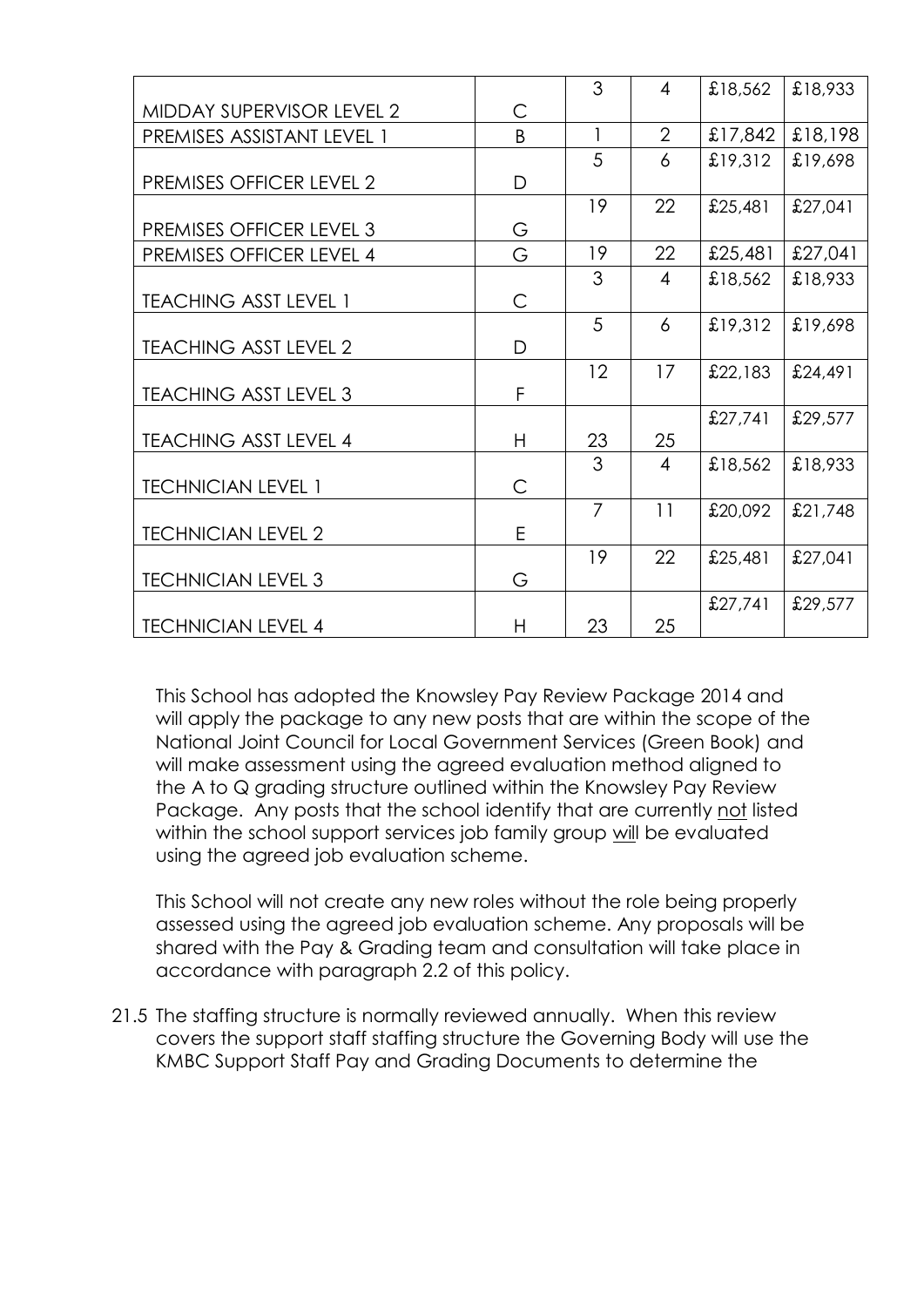positions with the support staff structure and the pay and grading applicable to the post.

# **22. PAY PROGRESSION (SUPPORT STAFF)**

22.1 In April of each year employees will automatically move to the next incremental point within the grade (subject to any bars) plus any cost of living increase, where applicable. Where an employee commences employment during the period 1 October to 31 March then incremental progression will occur 6 months after their commencement date.

# **23. APPEALS (SUPPORT STAFF)**

23.1 The arrangements for considering re-grading applications by support staff will be in line with the Schools Re-grading Policy/Grievance Policy*.* The School understands that a revised re-grading policy for Council employees has been agreed and will be adapted for school use and subsequent adoption. Subject to adoption by the governing body the revised re-grading policy will replace any existing policy framework used for re-grading purposes. The School recognise that all 8 Professional Associations/Trade Unions should be consulted prior to adoption.

# **24. ACTING ALLOWANCES (SUPPORT STAFF)**

- 24.1 Where a member of the support staff is assigned and carries out the duties of a more senior employee then the Governing Body will consider the relevant paragraphs within the 'Green Book'.
- 24.2 Honoraria payments may be made to support staff in cases of taking on additional responsibility or for exceptional performance. Such decisions will be made by the Head teacher after consulting with the Governing Body.
- 24.3 Before making any acting allowances/honaria the school will seek advice from the Council's Pay and Grading Team.

# **25. SPECIAL EDUCATIONAL NEEDS ALLOWANCE (SUPPORT STAFF)**

25.1 This School shall award a Special Education Needs (SEN) Allowance to an employee in a special school (PRU) who is engaged wholly or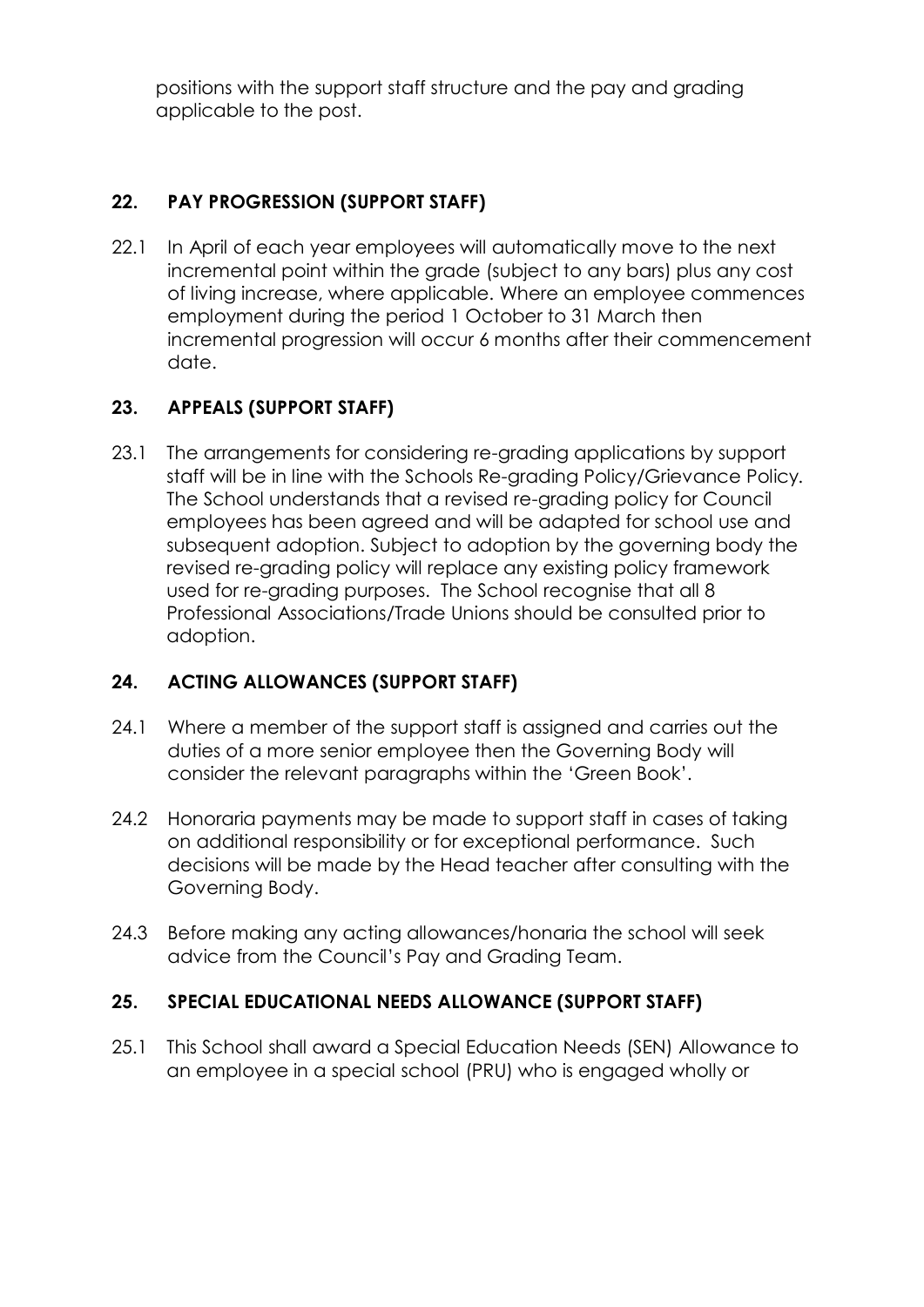mainly in supporting a pupil/pupils with statements of SEN. This allowance totals £1,324 per annum (pro rata for part- time staff).

25.2 It is proposed that the term 'mainly' be taken to mean an individual who spends 51% or more of their time supporting pupils with statements of SEN. Those staff who currently receive this annual allowance will continue to do so in accordance with the duration of support to be provided to the pupil(s).

## **26. FIRST AID ALLOWANCE (SUPPORT STAFF)**

- 26.1 This School shall award a First Aid at Work allowance to an employee who is a designated first aider for the School. This allowance totals £104.04 per annum.
- 26.2 To the eligible for consideration as a designated first aider the employee must first have successfully completed a four day First Aid at Work course approved by the Health and Safety Executive. This certificate is valid for three years. The qualification and designation should be maintained to receive the continued allowance. Further information on first aid for schools is included within the KMBC Support Staff Pay and Grading Document 2005.

## **27. ALLOWANCES FOR PREMISES OFFICERS**

27.1 In calculating the cost of additional allowance for the role of Premises Officer the School will take into consideration the agreed allowances within the KMBC Support Staff Pay and Grading Document 2006.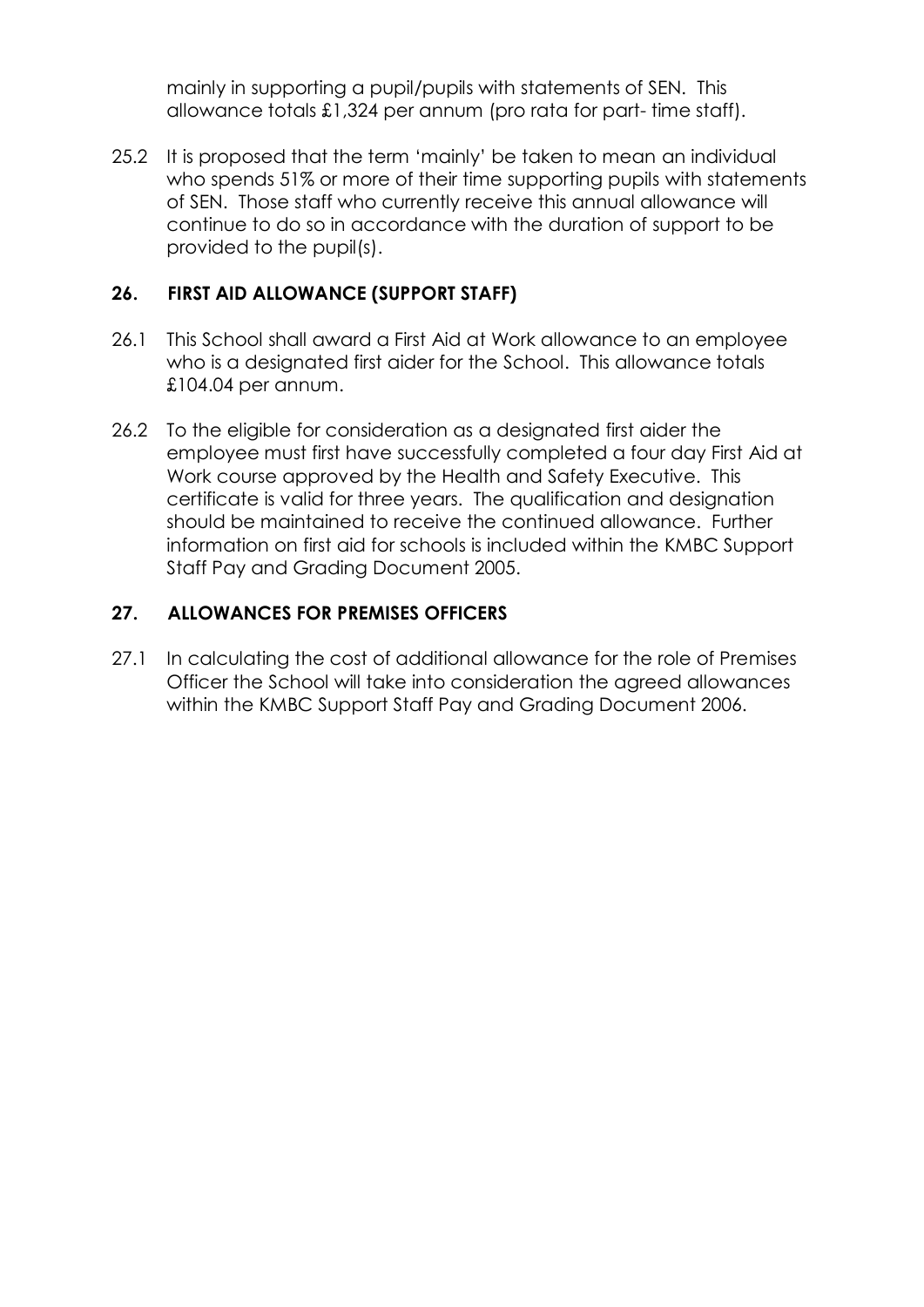## **APPENDIX 1 – SCHOOL STAFFING STRUCTURE**

| <b>Posts</b>                        | <b>Grades/TLRs/Allowances</b> |
|-------------------------------------|-------------------------------|
| Headteacher                         | L25-L30                       |
| <b>Head of School</b>               | L16-L20                       |
| Associate Headteacher               | L16-L20                       |
| Senior Leader x 2 (non teachers)    | Q 42-43                       |
| <b>Admin - Business</b>             | Q 42-43                       |
| 2 x Admin                           | $E$ 7-11                      |
| <b>Premises Officer</b>             | $D$ 5-6                       |
| IT Systems Manager                  | H 23-25                       |
| SENCO                               | TLR <sub>2</sub>              |
| 3 x Primary teachers/instructors    | $M2 - U1$                     |
| 14 x Secondary teachers/instructors | <b>UQT5-U3</b>                |
| Designated LAC/PP                   | TI R2                         |
| Core subjects                       | TLR <sub>2</sub>              |
| foundation subjects                 | TLR <sub>2</sub>              |
| Personal Development                | TLR3                          |
| 14 x Learning Facilitators          | $F12-17$                      |
| <b>Student Support Lead</b>         | $L$ 32-33                     |
| 2 x Lead Facilitators               | H 23-25                       |
| 2 x HLTAs                           | G 19-22                       |
| 2.6 x Mentors                       | H 23-25                       |
| 1 x Lead mentor                     | K 29-31                       |
| 2 x Therapists                      | F12-17 / G19-22               |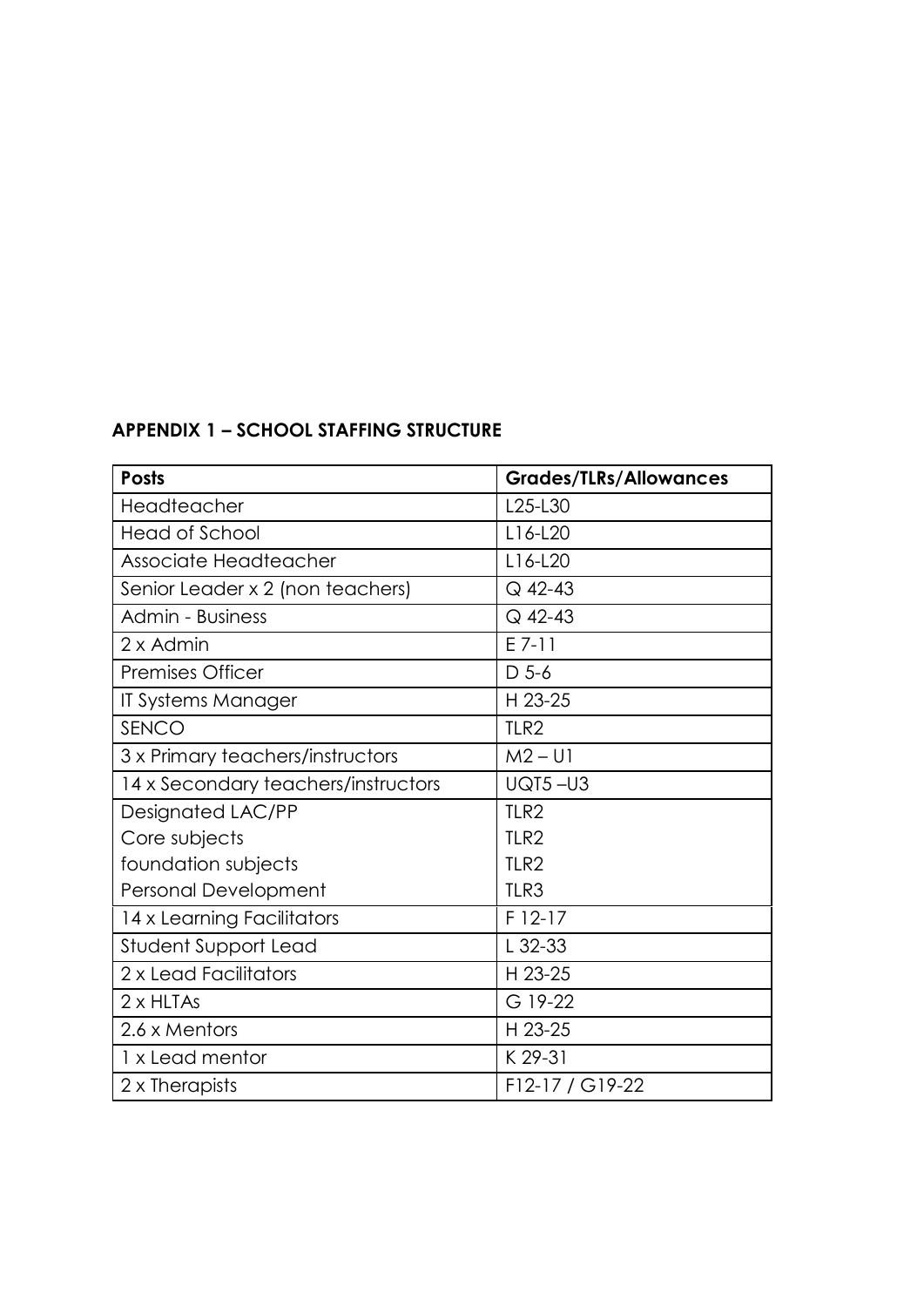#### **Teaching staff receive an SEN of £4479**

## **Support Staff receive an SEN of £1324 (pro rata)**

#### **APPENDIX 2 – PAY APPEAL PROCEDURE**

- **1** An employee will have the right to lodge an appeal in writing within ten working days of receipt of the written statement detailed in paragraph 3.2.
- **2** The Appeal will be heard by the Appeals Committee [established in paragraph 5], which will comprise of at least three governors [or the same number of governors who made the original decision, if this is more than three] who have not been involved in the process as a member of the Pay Committee.
- **3** The appeal will be heard at a mutually convenient date normally within twenty working days of receipt of the employee or her/his representative's written confirmation that an appeal will be made. A representative of the Director of Schools and Educational Attainment, who has not previously been involved in the case, shall be invited to advise the Appeals Committee and the employee will be informed of her/his right to be represented.
- **4** Any documentation to be used during the hearing and details of any witnesses to be called should be submitted by both parties [Management side or Employee side]. These submissions should be distributed to all panel members of the Appeals Committee and both parties at least five working days beforehand or may be deemed inadmissible by the Committee. The Clerk to the Governing Body or other nominated clerk] must also be informed of any witnesses that will be attending at least 5 days before the appeal hearing.

#### **The arrangements for considering appeals by support staff against decisions will the same as those for teachers as above, excluding any references to the STPCD.**

#### **APPENDIX 3 – PROCEEDINGS AT APPEAL HEARING**

**1** The Committee Clerk will open the meeting by asking for nominations for Chairperson. Consensus or vote will confirm a Chairperson.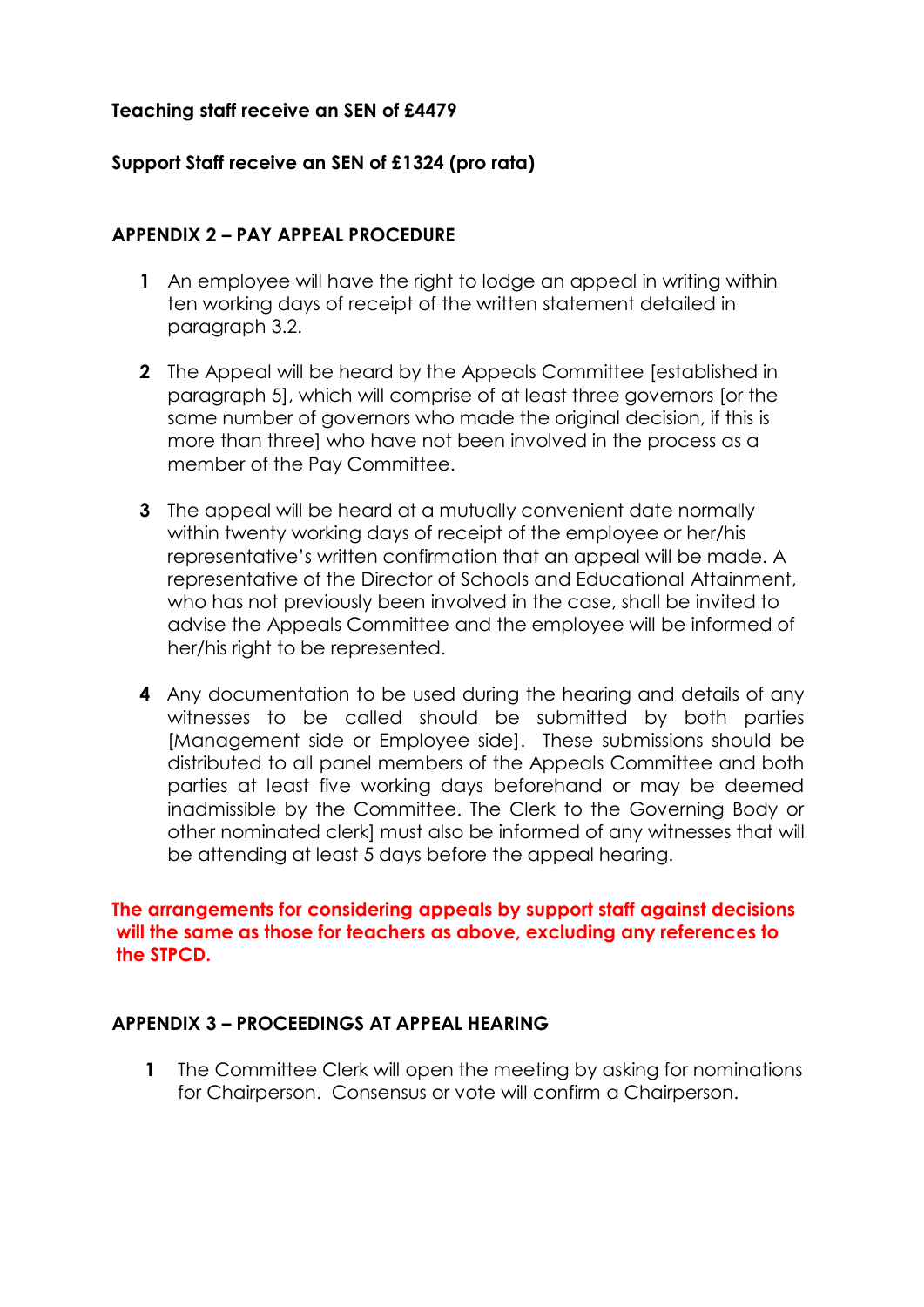- **2** The employee and their trade union/professional association representative and a representative of the Pay Committee and their HR Link Officer adviser will be invited into the meeting.
- **3** The Chairperson will introduce the panel of governors, invite all other parties to introduce themselves and remind all present of the Procedure under which the hearing has been called, the manner in which the hearing will be conducted as set out below in paragraph's 4 to 12 and the degree of confidentiality required.
- **4** The Chairperson will ask if both parties have received all relevant documentation and if there are any procedural matters which require clarification.
- **5** The Chairperson will then invite the employee or their representative to state their case against the proposed change to pay / withholding of pay progression. The Appeals Panel may ask any relevant question of the employee or their representative at the end of their presentation.
- **6** The Chairperson will then invite the representative of the Pay Committee to question the employee side.
- **7** The Chairperson will then invite the representative of the Pay Committee to state the case for the pay determination made. The Appeals panel may ask any relevant questions at the end of the presentation.
- **8** The Chairperson will invite the employee or their representative to question the representative of the Pay Committee at the end of the presentation.
- **9** If witnesses are called by either side there shall be opportunities for cross examination by all parties and the panel.
- **10** The Chairperson will then invite firstly the employee or their representative and then the representative of the Pay Committee and then to make a summary statement.
- **11** The Chairperson will then ask both sides to leave the meeting. In order that the Panel can make a decision, which will be either of the following:
	- a) to uphold the appeal b) to reject the appeal
- **12** If the Panel are able to make a decision at this time, the Chairperson will invite both sides back into the meeting and verbally convey the decision of the Appeal Committee to them. If the Panel are unable to make a decision at this time, the decision will be confirmed in writing to the employee, their representative and to the full Governing Body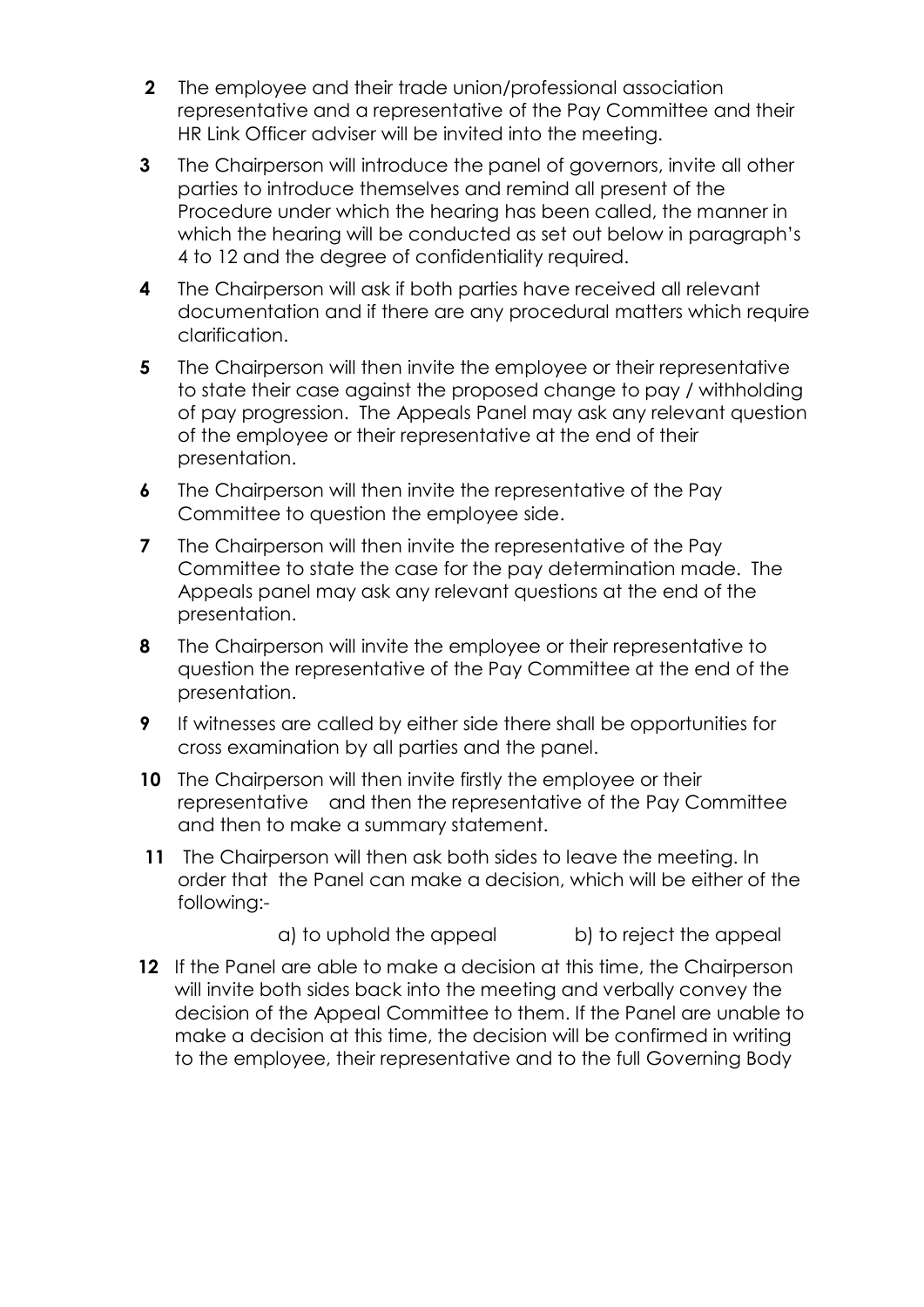| <b>APPENDIX 4 - TEACHING STAFF PAY RANGES AND ALLOWANCES 2020</b> |                |  |
|-------------------------------------------------------------------|----------------|--|
| Leadership Group - reference points                               | <b>£Salary</b> |  |
| L1                                                                | £42,195        |  |
| L2                                                                | £43,251        |  |
| L3                                                                | £44,331        |  |
| $\lfloor 4 \rfloor$                                               | £45,434        |  |
| L5                                                                | £46,566        |  |
| L6                                                                | £47,735        |  |
| L7                                                                | £49,019        |  |
| L8                                                                | £50,151        |  |
| L9                                                                | £51,402        |  |
| L10                                                               | £52,723        |  |
| L11                                                               | £54,091        |  |
| L12                                                               | £55,338        |  |
| L13                                                               | £56,721        |  |
| L14                                                               | £58,135        |  |
| L15                                                               | £59,581        |  |
| L16                                                               | £61,166        |  |
| L17                                                               | £62,570        |  |
| $L18*$                                                            | £63,508        |  |
| L18                                                               | £64,143        |  |
| L19                                                               | £65,735        |  |
| L <sub>20</sub>                                                   | £67,364        |  |
| $L21*$                                                            | £68,347        |  |
| L21                                                               | £69,031        |  |
| L22                                                               | £70,745        |  |
| L23                                                               | £72,497        |  |
| $L24*$                                                            | £73,559        |  |
| L24                                                               | £74,295        |  |
| L25                                                               | £76,141        |  |
| L26                                                               | £78,025        |  |
| $L27*$                                                            | £79,167        |  |
| L27                                                               | £79,958        |  |
| L28                                                               | £81,942        |  |
| L <sub>29</sub>                                                   | £83,971        |  |
| L30                                                               | £86,061        |  |
| $L31*$                                                            | £87,313        |  |
| L31                                                               | £88,187        |  |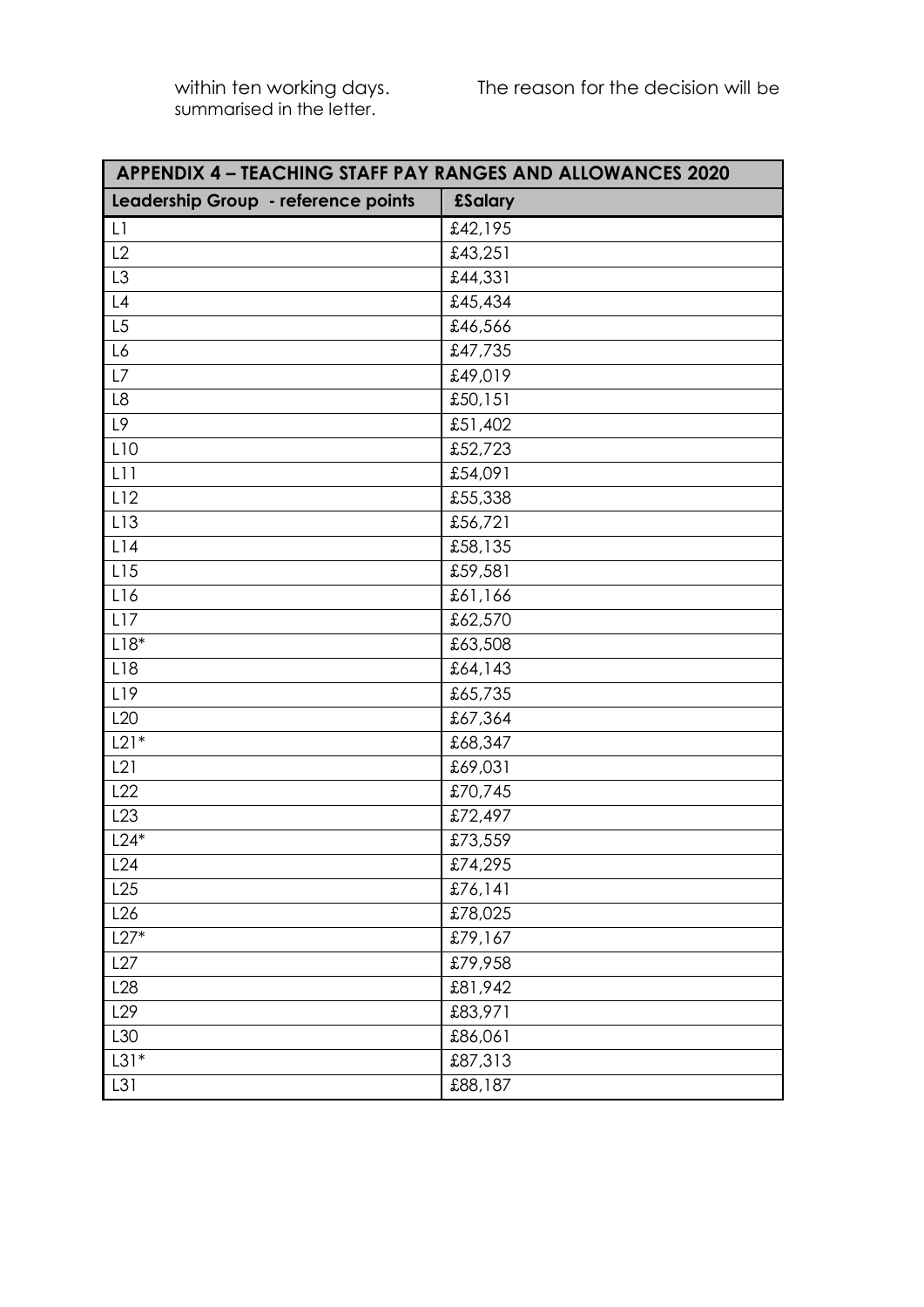| L32                | £90,379                                                            |  |
|--------------------|--------------------------------------------------------------------|--|
| L33                | £92,624                                                            |  |
| L34                | £94,914                                                            |  |
| $L35*$             | £96,310                                                            |  |
| L35                | £97,273                                                            |  |
| L36                | £99,681                                                            |  |
| L37                | £102,159                                                           |  |
| L38                | £104,687                                                           |  |
| $L39*$             | £106,176                                                           |  |
| L39                | £107,239                                                           |  |
| L40                | £109,914                                                           |  |
| L41                | £112,660                                                           |  |
| L42                | £115,483                                                           |  |
| L43                | £117,197                                                           |  |
|                    | * to be used for those head teachers where the point is top of the |  |
| school group range |                                                                    |  |

| <b>MAIN PAY RANGE (MPR)</b> | <b>£SALARY</b> |
|-----------------------------|----------------|
| MPR 1                       | £25,714        |
| MPR <sub>2</sub>            | £27,022        |
| MPR <sub>3</sub>            | £29,195        |
| MPR 4                       | £31,441        |
| MPR <sub>5</sub>            | £33,918        |
| MPR 6                       | £36,961        |

| <b>UPPER PAY RANGE (UPR)</b> | <b>ESALARY</b> |
|------------------------------|----------------|
| UPR                          | £38,690        |
| UPR <sub>2</sub>             | £40,124        |
| UPR <sub>3</sub>             | £41,604        |

| <b>LEADING PRACTITIONER (LP)</b><br><b>PAY RANGE REFERENCE POINTS</b> | <b>£SALARY</b> |
|-----------------------------------------------------------------------|----------------|
| LP <sub>1</sub>                                                       | £42,402        |
| LP <sub>2</sub>                                                       | £43,465        |
| LP <sub>3</sub>                                                       | £44,550        |
| LP <sub>4</sub>                                                       | £45,658        |
| LP <sub>5</sub>                                                       | £46,796        |
| LP6                                                                   | £47,969        |
| LP <sub>7</sub>                                                       | £49,261        |
| LP <sub>8</sub>                                                       | £50,397        |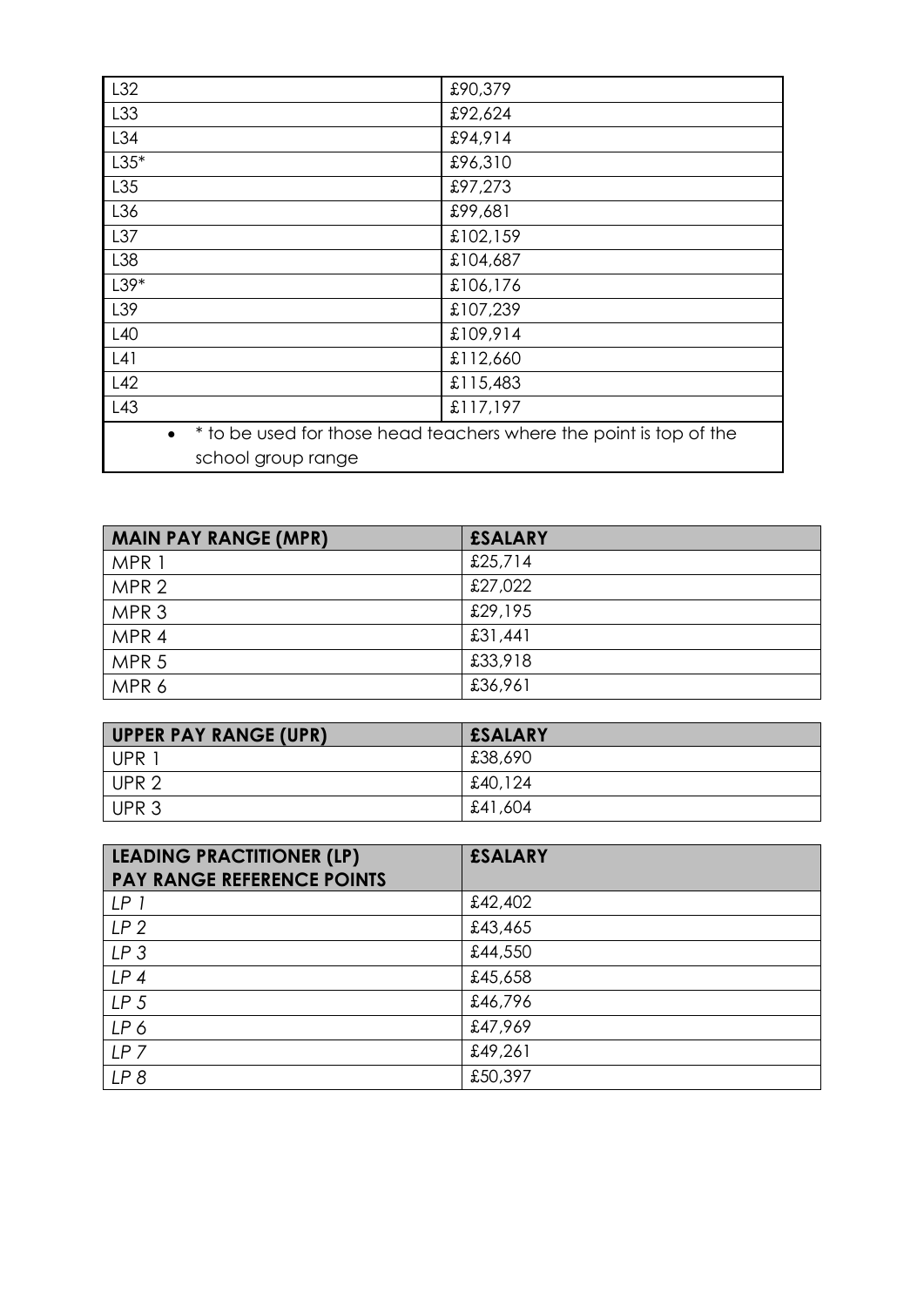| LP 9             | £51,656 |
|------------------|---------|
| LP 10            | £52,983 |
| $LP$ 11          | £54,357 |
| LP <sub>12</sub> | £55,610 |
| LP 13            | £57,000 |
| LP 14            | £58,421 |
| LP 15            | £59,875 |
| LP 16            | £61,467 |
| LP 17            | £62,878 |
| LP 18            | £64,461 |

| UNQUALIFIED TEACHER (UTR)<br><b>PAY RANGE</b> | <b>£SALARY</b> |
|-----------------------------------------------|----------------|
| UTR 1                                         | £18,169        |
| UTR <sub>2</sub>                              | £20,282        |
| UTR <sub>3</sub>                              | £22,394        |
| UTR 4                                         | £24,507        |
| UTR <sub>5</sub>                              | £26,622        |
| UTR 6                                         | £28,735        |

**Teaching Staff Allowances 2019**

## **Special Educational Needs (SEN) Allowance**

*£4359*

## **Recruitment and Retention Allowance**

*No more than 25%*

# **Teaching and Learning Responsibility Payments**

In accordance with relevant TLR position

APPENDIX 5 – Support Staff Pay Scales and Job Families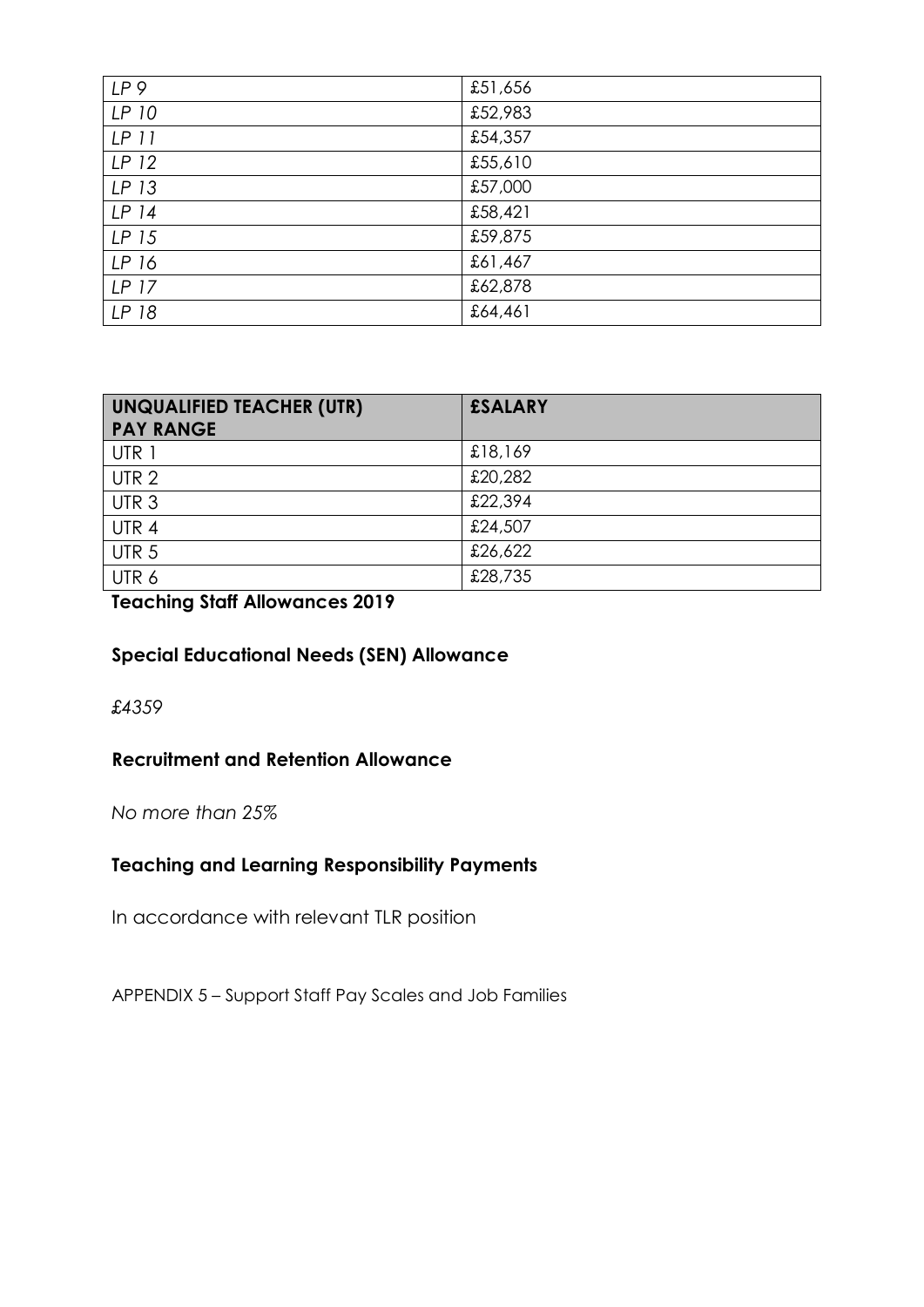| Post                            | <b>Grade</b><br>wef 1st<br><b>April</b><br>2020 | <b>Current</b><br><b>Salary</b><br>Range |                | <b>Current Salary</b><br>Range |            |
|---------------------------------|-------------------------------------------------|------------------------------------------|----------------|--------------------------------|------------|
|                                 |                                                 | Min                                      | <b>Max</b>     | Min                            | <b>Max</b> |
| <b>ADMINISTRATOR LEVEL 1</b>    | C                                               | 3                                        | $\overline{4}$ | £<br>18,562                    | £18,933    |
| <b>ADMINISTRATOR LEVEL 2</b>    | E                                               | $\overline{7}$                           | 11             | £20,092                        | £21,748    |
| <b>ADMINISTRATOR LEVEL 3</b>    | G                                               | 19                                       | 22             | £25,481                        | £27,041    |
| <b>ADMINISTRATOR LEVEL 4</b>    | K                                               | 29                                       | 31             | £32,910                        | £34,728    |
| <b>ADMINISTRATOR LEVEL 5</b>    | $\mathsf{N}$                                    | 36                                       | 37             | £39,880                        | £40,876    |
| <b>ADMINISTRATOR LEVEL 6</b>    | Q                                               | 42                                       | 43             | £45,859                        | £46,845    |
| <b>CLERK TO GOVERNING BODY</b>  | E                                               | $\overline{7}$                           | 11             | £20,092                        | £21,748    |
| DRIVER LEVEL 1                  | B                                               | 1                                        | $\overline{2}$ | £17,842                        | £18,198    |
| <b>EXAM OFFICER</b>             | D                                               | 5                                        | 6              | £19,312                        | £19,698    |
| LEARNING MENTOR LEVEL 1         | F                                               | 12                                       | 17             | £22,183                        | £24,491    |
| <b>LEARNING MENTOR LEVEL 2</b>  | H                                               | 23                                       | 25             | £27,741                        | £29,577    |
| <b>LEARNING MENTOR LEVEL 3</b>  | K                                               | 29                                       | 31             | £32,910                        | £34,728    |
| LEARNING SUPERVISOR LEVEL 1     | E                                               | 7                                        | 11             | £20,092                        | £21,748    |
| LEARNING SUPERVISOR LEVEL 2     | G                                               | 19                                       | 22             | £25,481                        | £27,041    |
| LIBRARY ADVISOR LEVEL 2         | F                                               | 12                                       | 17             | £22,183                        | £24,491    |
| LIBRARY ADVISOR LEVEL 3         | G                                               | 19                                       | 22             | £25,481                        | £27,041    |
| MIDDAY SUPERVISOR LEVEL 1       | B                                               | 1                                        | $\overline{2}$ | £17,842                        | £18,198    |
| MIDDAY SUPERVISOR LEVEL 2       | C                                               | 3                                        | $\overline{4}$ | £18,562                        | £18,933    |
| PREMISES ASSISTANT LEVEL 1      | B                                               | 1                                        | $\overline{2}$ | £17,842                        | £18,198    |
| <b>PREMISES OFFICER LEVEL 2</b> | D                                               | 5                                        | 6              | £19,312                        | £19,698    |